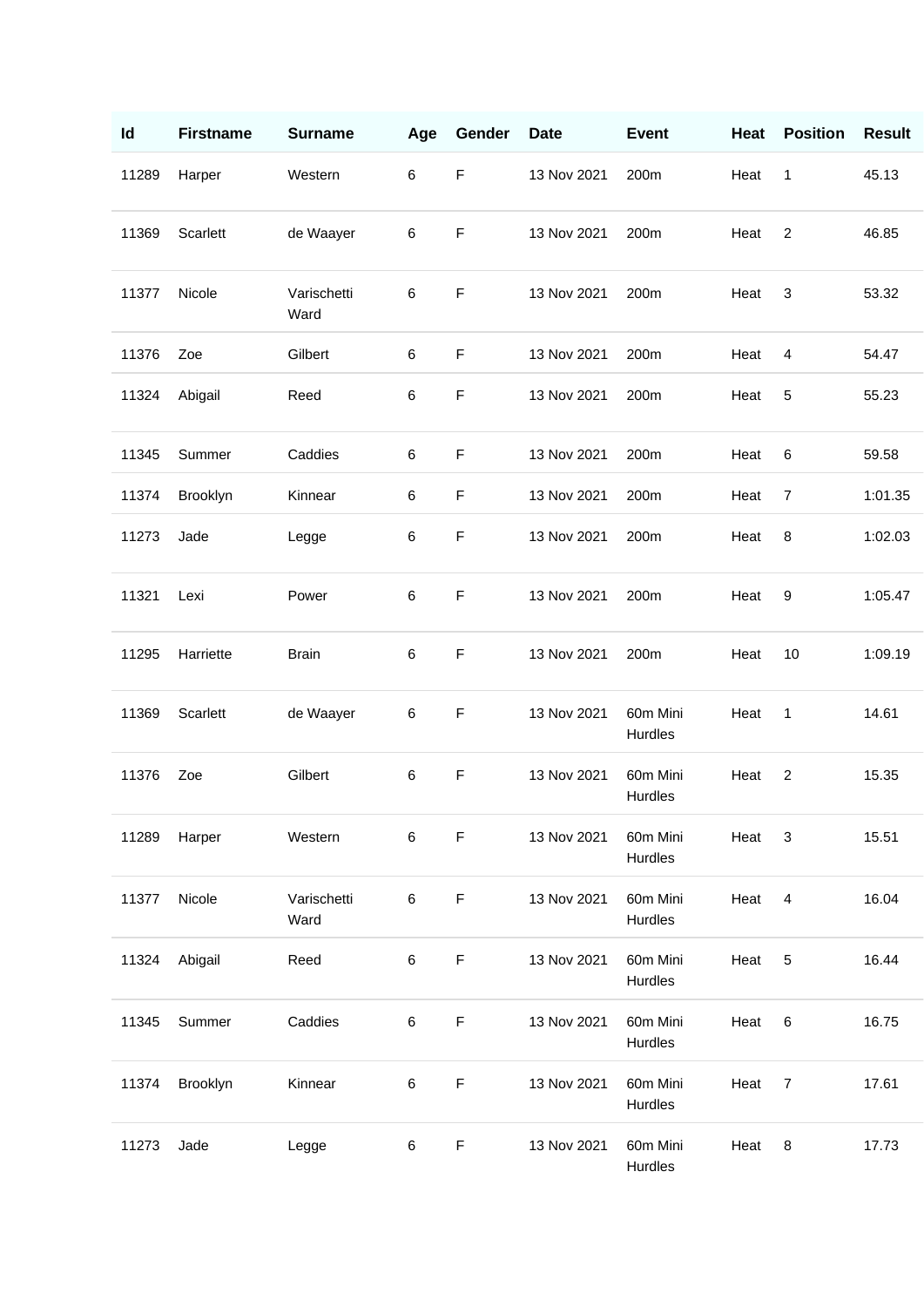| Id    | <b>Firstname</b> | <b>Surname</b>      | Age   | Gender      | <b>Date</b> | <b>Event</b>        | Heat | <b>Position</b> | <b>Result</b> |
|-------|------------------|---------------------|-------|-------------|-------------|---------------------|------|-----------------|---------------|
| 11321 | Lexi             | Power               | 6     | $\mathsf F$ | 13 Nov 2021 | 60m Mini<br>Hurdles | Heat | 9               | 22.08         |
| 11295 | Harriette        | <b>Brain</b>        | 6     | $\mathsf F$ | 13 Nov 2021 | 60m Mini<br>Hurdles | Heat | 10              | 26.41         |
| 11369 | Scarlett         | de Waayer           | 6     | F           | 13 Nov 2021 | Shot 1kg            | Heat | 1               | 2.50          |
| 11377 | Nicole           | Varischetti<br>Ward | 6     | $\mathsf F$ | 13 Nov 2021 | Shot 1kg            | Heat | $\overline{2}$  | 2.14          |
| 11321 | Lexi             | Power               | 6     | F           | 13 Nov 2021 | Shot 1kg            | Heat | 3               | 1.90          |
| 11289 | Harper           | Western             | 6     | $\mathsf F$ | 13 Nov 2021 | Shot 1kg            | Heat | 3               | 1.90          |
| 11345 | Summer           | Caddies             | 6     | $\mathsf F$ | 13 Nov 2021 | Shot 1kg            | Heat | 5               | 1.78          |
| 11374 | Brooklyn         | Kinnear             | 6     | F           | 13 Nov 2021 | Shot 1kg            | Heat | 6               | 1.69          |
| 11295 | Harriette        | <b>Brain</b>        | 6     | $\mathsf F$ | 13 Nov 2021 | Shot 1kg            | Heat | $\overline{7}$  | 1.64          |
| 11324 | Abigail          | Reed                | 6     | F           | 13 Nov 2021 | Shot 1kg            | Heat | 8               | 1.38          |
| 11273 | Jade             | Legge               | 6     | F           | 13 Nov 2021 | Shot 1kg            | Heat | 9               | 1.25          |
| 11376 | Zoe              | Gilbert             | 6     | $\mathsf F$ | 13 Nov 2021 | Shot 1kg            | Heat | 10              | <b>NA</b>     |
| 11369 | Scarlett         | de Waayer           | $\,6$ | $\mathsf F$ | 13 Nov 2021 | Vortex              | Heat | 1               | 7.19          |
| 11377 | Nicole           | Varischetti<br>Ward | 6     | $\mathsf F$ | 13 Nov 2021 | Vortex              | Heat | $\overline{2}$  | 5.94          |
| 11376 | Zoe              | Gilbert             | 6     | $\mathsf F$ | 13 Nov 2021 | Vortex              | Heat | $\mathbf{3}$    | 4.97          |
| 11374 | Brooklyn         | Kinnear             | 6     | $\mathsf F$ | 13 Nov 2021 | Vortex              | Heat | 4               | 4.90          |
| 11345 | Summer           | Caddies             | 6     | $\mathsf F$ | 13 Nov 2021 | Vortex              | Heat | 5               | 4.70          |
| 11324 | Abigail          | Reed                | 6     | $\mathsf F$ | 13 Nov 2021 | Vortex              | Heat | 5               | 4.70          |
| 11289 | Harper           | Western             | 6     | $\mathsf F$ | 13 Nov 2021 | Vortex              | Heat | $\overline{7}$  | 4.15          |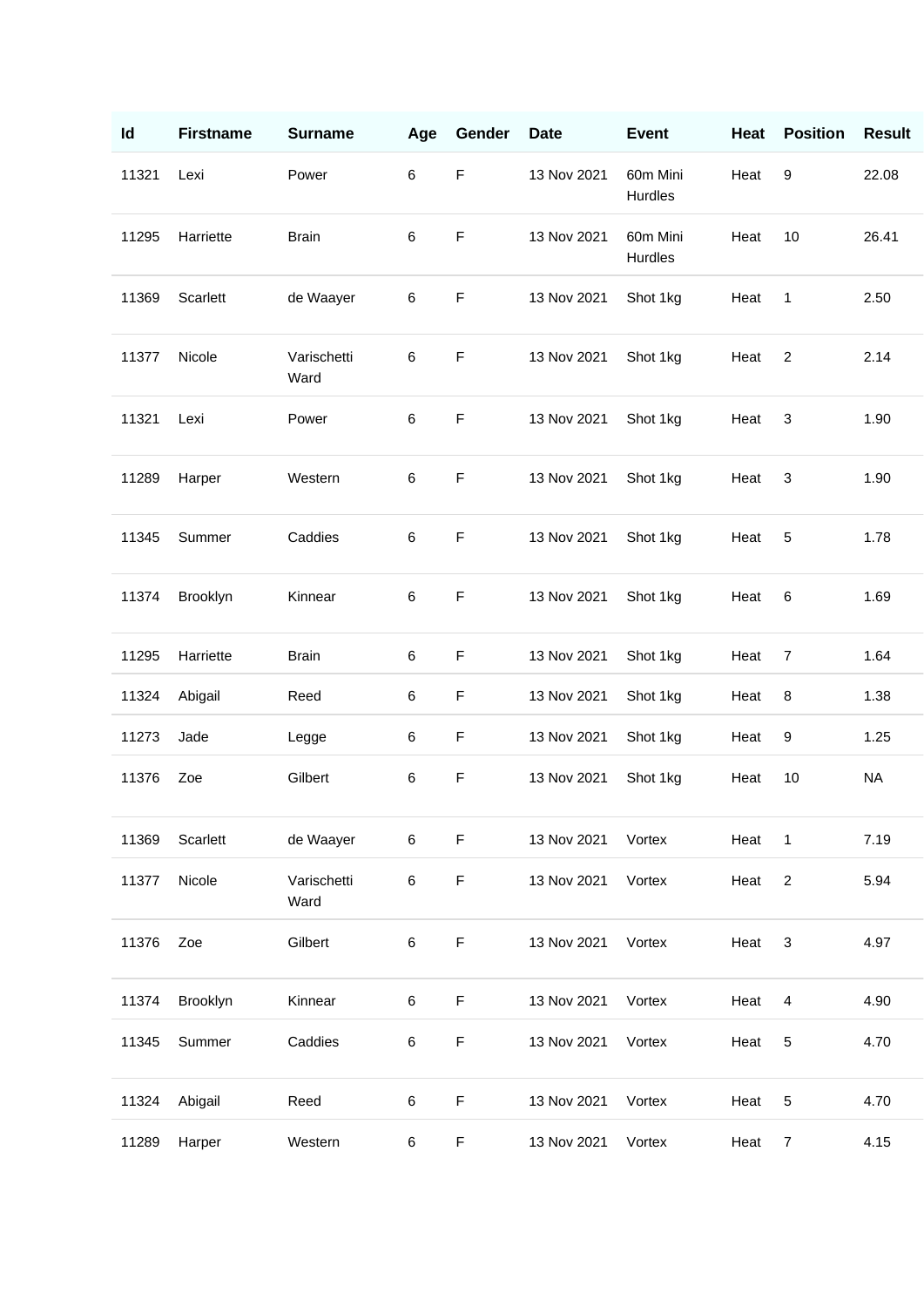| Id    | <b>Firstname</b> | <b>Surname</b> | Age            | Gender      | <b>Date</b> | <b>Event</b>        | Heat | <b>Position</b> | <b>Result</b> |
|-------|------------------|----------------|----------------|-------------|-------------|---------------------|------|-----------------|---------------|
| 11321 | Lexi             | Power          | 6              | $\mathsf F$ | 13 Nov 2021 | Vortex              | Heat | 8               | 4.02          |
| 11273 | Jade             | Legge          | 6              | $\mathsf F$ | 13 Nov 2021 | Vortex              | Heat | 9               | 3.27          |
| 11295 | Harriette        | <b>Brain</b>   | 6              | $\mathsf F$ | 13 Nov 2021 | Vortex              | Heat | 10              | 3.05          |
| 11310 | Kaliyah          | Pirihi         | $\overline{7}$ | F           | 13 Nov 2021 | 200m                | Heat | 1               | 39.73         |
| 11380 | Harper           | Hansen         | $\overline{7}$ | F           | 13 Nov 2021 | 200m                | Heat | $\overline{c}$  | 43.25         |
| 5679  | Jordyn           | Phillips       | $\overline{7}$ | $\mathsf F$ | 13 Nov 2021 | 200m                | Heat | $\sqrt{3}$      | 45.99         |
| 11331 | Diana            | Rajabi Movahed | $\overline{7}$ | F           | 13 Nov 2021 | 200m                | Heat | 4               | 46.31         |
| 11301 | Savanna          | Green          | $\overline{7}$ | $\mathsf F$ | 13 Nov 2021 | 200m                | Heat | 5               | 46.35         |
| 8217  | Malia-Litia      | Lomano         | $\overline{7}$ | $\mathsf F$ | 13 Nov 2021 | 200m                | Heat | 6               | 48.36         |
| 12470 | Lucca            | Elloy          | $\overline{7}$ | F           | 13 Nov 2021 | 200m                | Heat | 7               | 51.52         |
| 5685  | Indianna         | <b>Barker</b>  | $\overline{7}$ | $\mathsf F$ | 13 Nov 2021 | 200m                | Heat | 8               | 53.14         |
| 11281 | Harper           | Allsopp        | $\overline{7}$ | F           | 13 Nov 2021 | 200m                | Heat | 9               | 53.96         |
| 12460 | <b>Bridie</b>    | McAuley        | $\overline{7}$ | $\mathsf F$ | 13 Nov 2021 | 200m                | Heat | 10              | 54.23         |
| 11310 | Kaliyah          | Pirihi         | $\overline{7}$ | $\mathsf F$ | 13 Nov 2021 | 60m Mini<br>Hurdles | Heat | $\mathbf{1}$    | 12.27         |
| 11380 | Harper           | Hansen         | $\overline{7}$ | $\mathsf F$ | 13 Nov 2021 | 60m Mini<br>Hurdles | Heat | $\overline{2}$  | 12.58         |
| 5679  | Jordyn           | Phillips       | 7              | F           | 13 Nov 2021 | 60m Mini<br>Hurdles | Heat | 3               | 13.25         |
| 12460 | <b>Bridie</b>    | McAuley        | $\overline{7}$ | F           | 13 Nov 2021 | 60m Mini<br>Hurdles | Heat | 4               | 14.15         |
| 8217  | Malia-Litia      | Lomano         | $\overline{7}$ | $\mathsf F$ | 13 Nov 2021 | 60m Mini<br>Hurdles | Heat | 5               | 14.59         |
| 11331 | Diana            | Rajabi Movahed | $\overline{7}$ | $\mathsf F$ | 13 Nov 2021 | 60m Mini<br>Hurdles | Heat | 6               | 14.62         |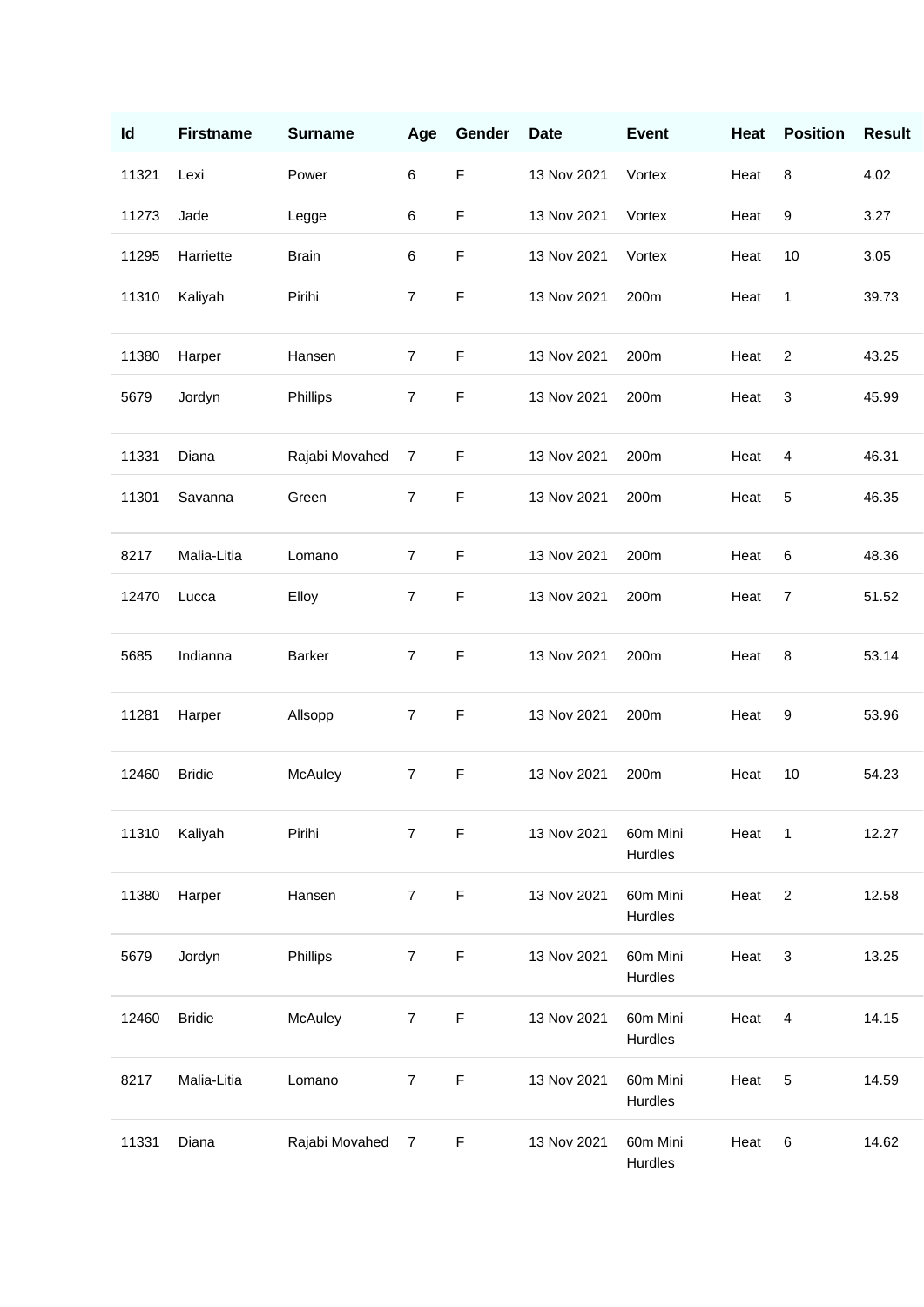| Id    | <b>Firstname</b> | <b>Surname</b> | Age            | Gender      | <b>Date</b> | <b>Event</b>        | Heat | <b>Position</b> | <b>Result</b> |
|-------|------------------|----------------|----------------|-------------|-------------|---------------------|------|-----------------|---------------|
| 12470 | Lucca            | Elloy          | 7              | F           | 13 Nov 2021 | 60m Mini<br>Hurdles | Heat | $\overline{7}$  | 15.80         |
| 5685  | Indianna         | <b>Barker</b>  | $\overline{7}$ | $\mathsf F$ | 13 Nov 2021 | 60m Mini<br>Hurdles | Heat | 8               | 15.91         |
| 11281 | Harper           | Allsopp        | $\overline{7}$ | $\mathsf F$ | 13 Nov 2021 | 60m Mini<br>Hurdles | Heat | 9               | 16.58         |
| 11301 | Savanna          | Green          | $\overline{7}$ | $\mathsf F$ | 13 Nov 2021 | 60m Mini<br>Hurdles | Heat | 10              | 18.66         |
| 11310 | Kaliyah          | Pirihi         | $\overline{7}$ | F           | 13 Nov 2021 | Shot 1kg            | Heat | 1               | 4.85          |
| 11380 | Harper           | Hansen         | $\overline{7}$ | $\mathsf F$ | 13 Nov 2021 | Shot 1kg            | Heat | $\overline{2}$  | 3.38          |
| 8217  | Malia-Litia      | Lomano         | $\overline{7}$ | F           | 13 Nov 2021 | Shot 1kg            | Heat | 3               | 3.11          |
| 12477 | Chloe            | Crespo         | $\overline{7}$ | $\mathsf F$ | 13 Nov 2021 | Shot 1kg            | Heat | $\overline{4}$  | 2.78          |
| 5685  | Indianna         | <b>Barker</b>  | $\overline{7}$ | $\mathsf F$ | 13 Nov 2021 | Shot 1kg            | Heat | 5               | 2.33          |
| 11281 | Harper           | Allsopp        | 7              | F           | 13 Nov 2021 | Shot 1kg            | Heat | 6               | 2.02          |
| 5679  | Jordyn           | Phillips       | $\overline{7}$ | $\mathsf F$ | 13 Nov 2021 | Shot 1kg            | Heat | $\overline{7}$  | 1.95          |
| 12470 | Lucca            | Elloy          | $\overline{7}$ | $\mathsf F$ | 13 Nov 2021 | Shot 1kg            | Heat | 8               | 1.94          |
| 11301 | Savanna          | Green          | $\overline{7}$ | F           | 13 Nov 2021 | Shot 1kg            | Heat | 9               | 1.87          |
| 11331 | Diana            | Rajabi Movahed | $\overline{7}$ | F           | 13 Nov 2021 | Shot 1kg            | Heat | 10              | 1.85          |
| 12460 | <b>Bridie</b>    | McAuley        | $\overline{7}$ | F           | 13 Nov 2021 | Shot 1kg            | Heat | 11              | 1.71          |
| 11310 | Kaliyah          | Pirihi         | $\overline{7}$ | F           | 13 Nov 2021 | Vortex              | Heat | 1               | 12.21         |
| 12477 | Chloe            | Crespo         | $\overline{7}$ | F           | 13 Nov 2021 | Vortex              | Heat | $\overline{2}$  | 9.71          |
| 8217  | Malia-Litia      | Lomano         | $\overline{7}$ | F           | 13 Nov 2021 | Vortex              | Heat | 3               | 7.82          |
| 11380 | Harper           | Hansen         | $\overline{7}$ | F           | 13 Nov 2021 | Vortex              | Heat | $\overline{4}$  | 6.68          |
| 5679  | Jordyn           | Phillips       | $\overline{7}$ | F           | 13 Nov 2021 | Vortex              | Heat | 5               | 5.41          |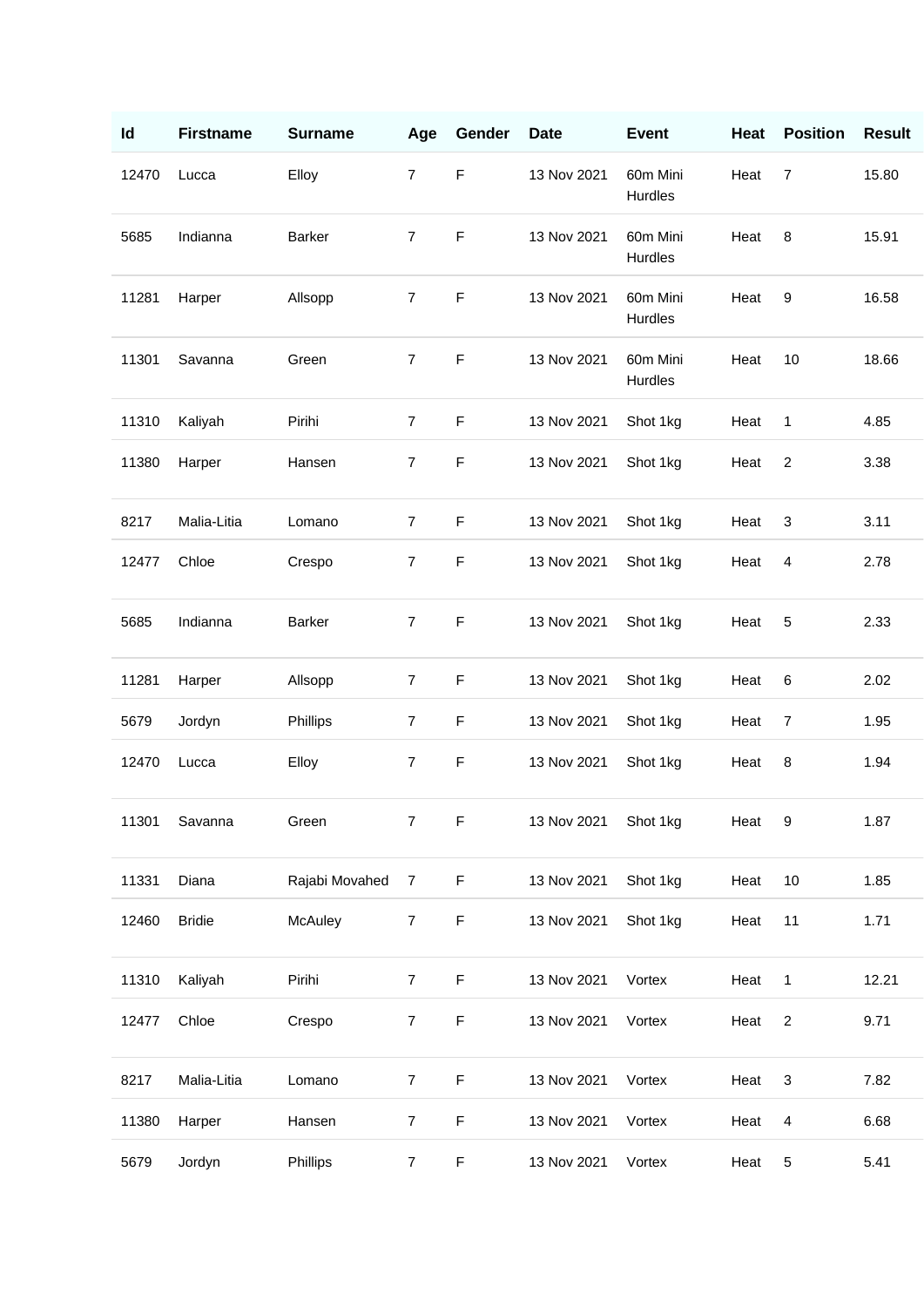| Id    | <b>Firstname</b> | <b>Surname</b> | Age            | Gender      | <b>Date</b> | <b>Event</b> | Heat | <b>Position</b>  | <b>Result</b> |
|-------|------------------|----------------|----------------|-------------|-------------|--------------|------|------------------|---------------|
| 11301 | Savanna          | Green          | $\overline{7}$ | $\mathsf F$ | 13 Nov 2021 | Vortex       | Heat | 6                | 5.17          |
| 12460 | <b>Bridie</b>    | McAuley        | $\overline{7}$ | $\mathsf F$ | 13 Nov 2021 | Vortex       | Heat | $\overline{7}$   | 5.12          |
| 12470 | Lucca            | Elloy          | $\overline{7}$ | $\mathsf F$ | 13 Nov 2021 | Vortex       | Heat | 8                | 4.55          |
| 11281 | Harper           | Allsopp        | $\overline{7}$ | $\mathsf F$ | 13 Nov 2021 | Vortex       | Heat | 9                | 4.48          |
| 5685  | Indianna         | <b>Barker</b>  | $\overline{7}$ | F           | 13 Nov 2021 | Vortex       | Heat | 10               | 4.21          |
| 11331 | Diana            | Rajabi Movahed | $\overline{7}$ | F           | 13 Nov 2021 | Vortex       | Heat | 11               | 3.87          |
| 5650  | Isla             | Oswald         | 8              | F           | 13 Nov 2021 | 200m         | Heat | 1                | 39.46         |
| 8234  | Ariana           | Perry          | 8              | $\mathsf F$ | 13 Nov 2021 | 200m         | Heat | $\overline{2}$   | 39.68         |
| 5708  | Eira             | Williams       | 8              | $\mathsf F$ | 13 Nov 2021 | 200m         | Heat | $\sqrt{3}$       | 40.13         |
| 11307 | Jenade           | Delaney        | 8              | F           | 13 Nov 2021 | 200m         | Heat | 4                | 43.09         |
| 5809  | Zali             | Betson         | 8              | $\mathsf F$ | 13 Nov 2021 | 200m         | Heat | 5                | 43.33         |
| 11352 | Alyssa           | Dowell         | 8              | $\mathsf F$ | 13 Nov 2021 | 200m         | Heat | 6                | 43.42         |
| 12453 | Dahlia           | <b>Brooker</b> | 8              | $\mathsf F$ | 13 Nov 2021 | 200m         | Heat | $\overline{7}$   | 43.76         |
| 5724  | Claudia          | Van Sprengel   | 8              | $\mathsf F$ | 13 Nov 2021 | 200m         | Heat | 8                | 44.34         |
| 11368 | Mia              | Williams       | 8              | $\mathsf F$ | 13 Nov 2021 | 200m         | Heat | $\boldsymbol{9}$ | 44.45         |
| 5833  | Imogen           | Revill         | 8              | $\mathsf F$ | 13 Nov 2021 | 200m         | Heat | 10               | 51.19         |
| 11305 | Sophia           | Evans          | 8              | $\mathsf F$ | 13 Nov 2021 | 200m         | Heat | 11               | 52.13         |
| 7972  | Olivia           | Collins        | 8              | F           | 13 Nov 2021 | 200m         | Heat | 12               | 53.81         |
| 7974  | Jane             | Etchells       | 8              | F           | 13 Nov 2021 | 200m         | Heat | 13               | 54.49         |
| 5676  | Josephine        | <b>Brain</b>   | 8              | F           | 13 Nov 2021 | 200m         | Heat | 14               | 1:00.00       |
| 8221  | Roeesha          | Ugle-Gower     | 8              | F           | 13 Nov 2021 | 200m         | Heat | 15               | 1:06.69       |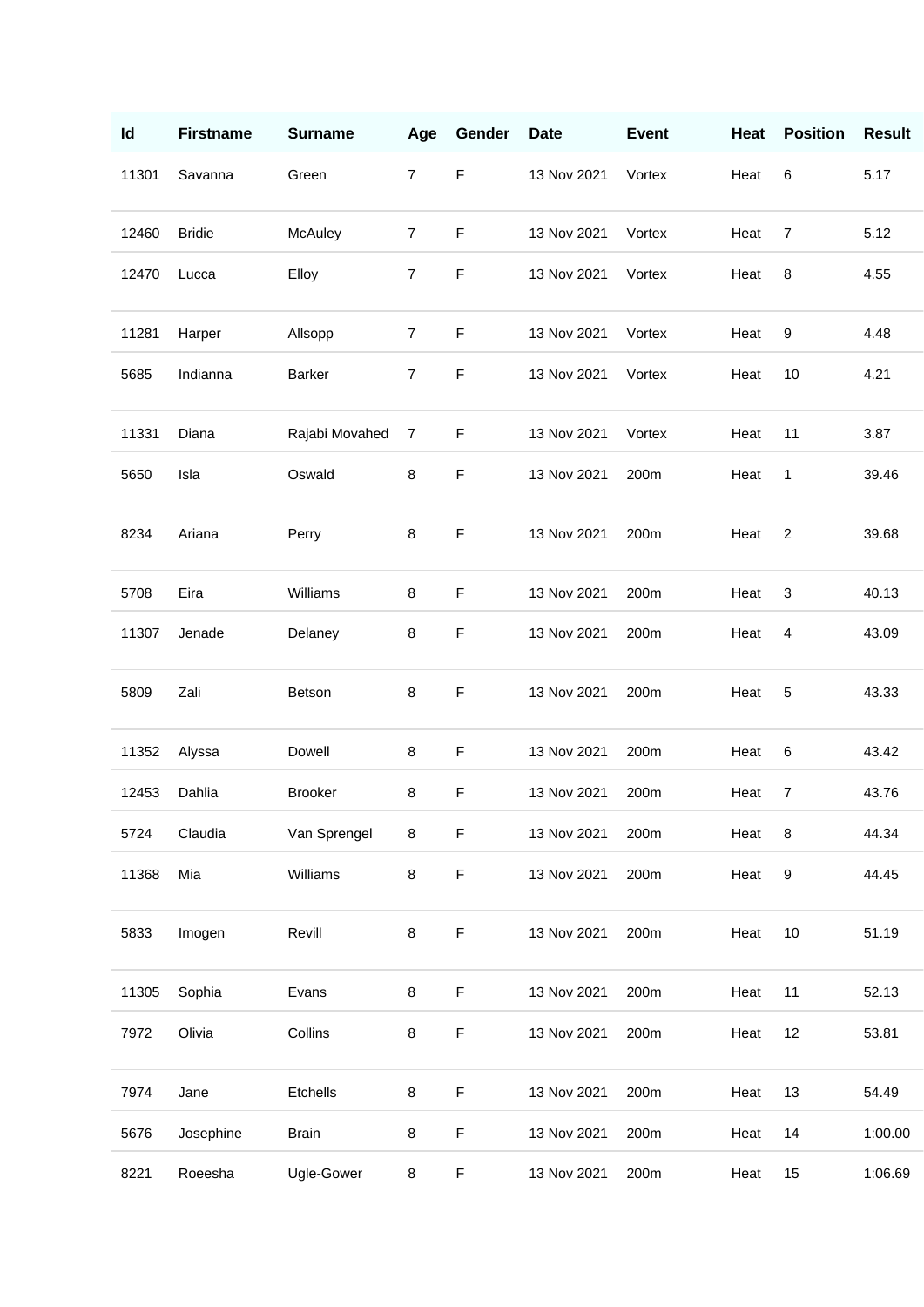| Id    | <b>Firstname</b> | <b>Surname</b> | Age | Gender      | <b>Date</b> | <b>Event</b> | Heat | <b>Position</b> | <b>Result</b> |
|-------|------------------|----------------|-----|-------------|-------------|--------------|------|-----------------|---------------|
| 11352 | Alyssa           | Dowell         | 8   | $\mathsf F$ | 13 Nov 2021 | 60m Hurdles  | Heat | 1               | 13.63         |
| 5650  | Isla             | Oswald         | 8   | $\mathsf F$ | 13 Nov 2021 | 60m Hurdles  | Heat | $\overline{2}$  | 14.17         |
| 5708  | Eira             | Williams       | 8   | $\mathsf F$ | 13 Nov 2021 | 60m Hurdles  | Heat | $\overline{2}$  | 14.17         |
| 8234  | Ariana           | Perry          | 8   | F           | 13 Nov 2021 | 60m Hurdles  | Heat | 4               | 14.29         |
| 12453 | Dahlia           | <b>Brooker</b> | 8   | F           | 13 Nov 2021 | 60m Hurdles  | Heat | 5               | 14.44         |
| 7977  | Miranda          | Gilbert        | 8   | $\mathsf F$ | 13 Nov 2021 | 60m Hurdles  | Heat | 6               | 14.47         |
| 5809  | Zali             | <b>Betson</b>  | 8   | $\mathsf F$ | 13 Nov 2021 | 60m Hurdles  | Heat | 7               | 14.86         |
| 5724  | Claudia          | Van Sprengel   | 8   | F           | 13 Nov 2021 | 60m Hurdles  | Heat | 8               | 15.10         |
| 11305 | Sophia           | Evans          | 8   | $\mathsf F$ | 13 Nov 2021 | 60m Hurdles  | Heat | 9               | 15.50         |
| 7974  | Jane             | Etchells       | 8   | F           | 13 Nov 2021 | 60m Hurdles  | Heat | 10              | 16.97         |
| 7972  | Olivia           | Collins        | 8   | F           | 13 Nov 2021 | 60m Hurdles  | Heat | 11              | 17.29         |
| 11368 | Mia              | Williams       | 8   | F           | 13 Nov 2021 | 60m Hurdles  | Heat | 12              | 17.30         |
| 5833  | Imogen           | Revill         | 8   | F           | 13 Nov 2021 | 60m Hurdles  | Heat | 13              | 18.39         |
| 8221  | Roeesha          | Ugle-Gower     | 8   | $\mathsf F$ | 13 Nov 2021 | 60m Hurdles  | Heat | 14              | 18.75         |
| 5724  | Claudia          | Van Sprengel   | 8   | $\mathsf F$ | 13 Nov 2021 | Shot 1.5kg   | Heat | 1               | 4.26          |
| 5708  | Eira             | Williams       | 8   | $\mathsf F$ | 13 Nov 2021 | Shot 1.5kg   | Heat | $\overline{2}$  | 4.17          |
| 5809  | Zali             | Betson         | 8   | $\mathsf F$ | 13 Nov 2021 | Shot 1.5kg   | Heat | $\mathbf{3}$    | 3.95          |
| 8221  | Roeesha          | Ugle-Gower     | 8   | F           | 13 Nov 2021 | Shot 1.5kg   | Heat | 4               | 3.92          |
| 5650  | Isla             | Oswald         | 8   | F           | 13 Nov 2021 | Shot 1.5kg   | Heat | 5               | 3.46          |
| 11352 | Alyssa           | Dowell         | 8   | F           | 13 Nov 2021 | Shot 1.5kg   | Heat | 6               | 3.31          |
| 12453 | Dahlia           | <b>Brooker</b> | 8   | F           | 13 Nov 2021 | Shot 1.5kg   | Heat | 7               | 3.21          |
| 11307 | Jenade           | Delaney        | 8   | $\mathsf F$ | 13 Nov 2021 | Shot 1.5kg   | Heat | 8               | 3.11          |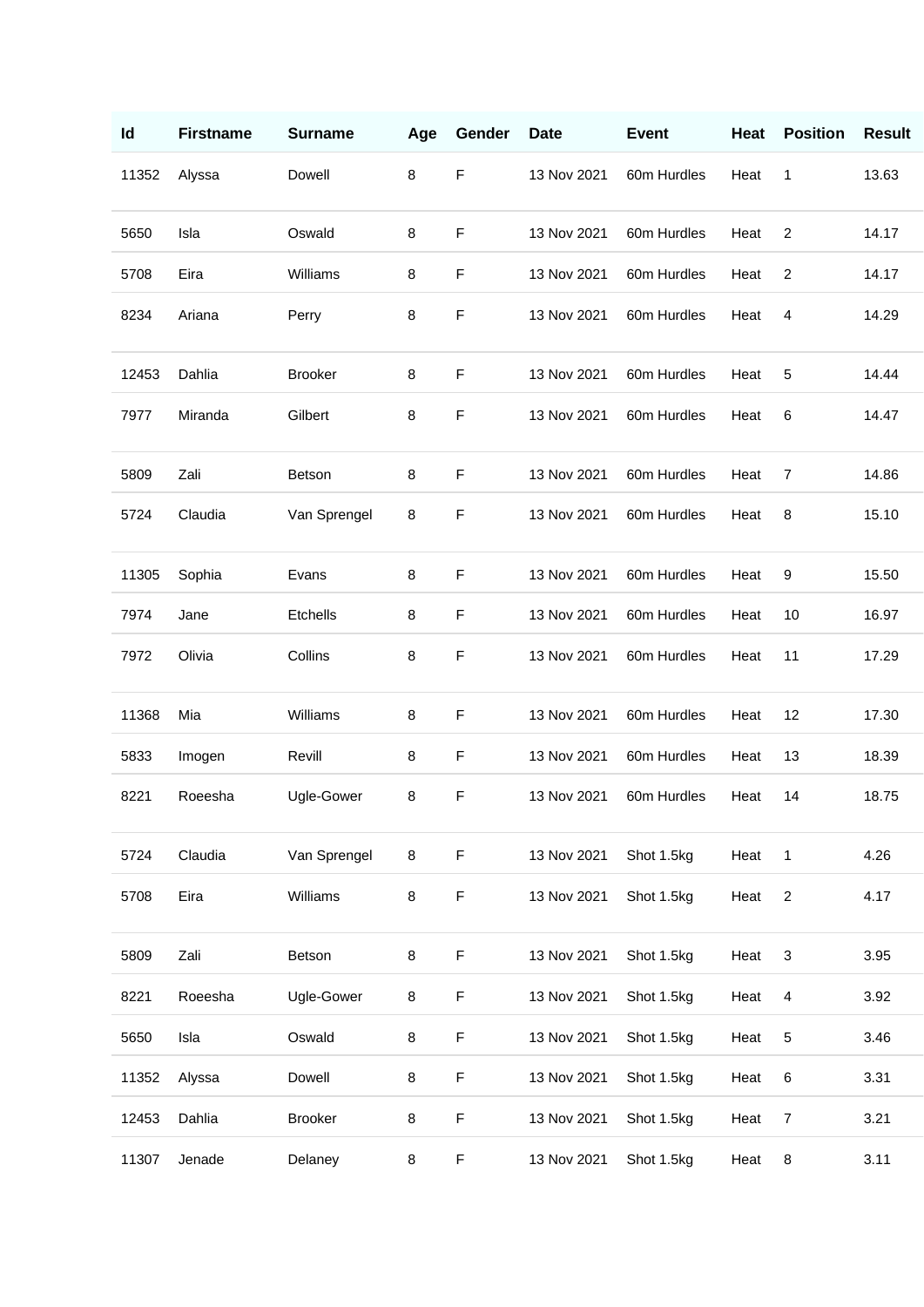| Id    | <b>Firstname</b> | <b>Surname</b>  | Age | Gender      | <b>Date</b> | <b>Event</b>  | Heat | <b>Position</b>         | <b>Result</b> |
|-------|------------------|-----------------|-----|-------------|-------------|---------------|------|-------------------------|---------------|
| 8234  | Ariana           | Perry           | 8   | $\mathsf F$ | 13 Nov 2021 | Shot 1.5kg    | Heat | 9                       | 2.84          |
| 7974  | Jane             | <b>Etchells</b> | 8   | $\mathsf F$ | 13 Nov 2021 | Shot 1.5kg    | Heat | 10                      | 2.78          |
| 5833  | Imogen           | Revill          | 8   | $\mathsf F$ | 13 Nov 2021 | Shot 1.5kg    | Heat | 11                      | 2.45          |
| 11305 | Sophia           | Evans           | 8   | $\mathsf F$ | 13 Nov 2021 | Shot 1.5kg    | Heat | 12                      | 2.12          |
| 12445 | Sienna           | Hamilton        | 8   | $\mathsf F$ | 13 Nov 2021 | Shot 1.5kg    | Heat | 13                      | 2.05          |
| 7972  | Olivia           | Collins         | 8   | $\mathsf F$ | 13 Nov 2021 | Shot 1.5kg    | Heat | 14                      | 1.95          |
| 5676  | Josephine        | <b>Brain</b>    | 8   | $\mathsf F$ | 13 Nov 2021 | Shot 1.5kg    | Heat | 15                      | 1.93          |
| 11368 | Mia              | Williams        | 8   | $\mathsf F$ | 13 Nov 2021 | Shot 1.5kg    | Heat | 16                      | 1.38          |
| 5724  | Claudia          | Van Sprengel    | 8   | $\mathsf F$ | 13 Nov 2021 | Turbo Javelin | Heat | 1                       | 9.74          |
| 7977  | Miranda          | Gilbert         | 8   | $\mathsf F$ | 13 Nov 2021 | Turbo Javelin | Heat | $\overline{\mathbf{c}}$ | 7.85          |
| 12453 | Dahlia           | <b>Brooker</b>  | 8   | $\mathsf F$ | 13 Nov 2021 | Turbo Javelin | Heat | 3                       | 7.75          |
| 5708  | Eira             | Williams        | 8   | $\mathsf F$ | 13 Nov 2021 | Turbo Javelin | Heat | 4                       | 7.59          |
| 5809  | Zali             | Betson          | 8   | $\mathsf F$ | 13 Nov 2021 | Turbo Javelin | Heat | 5                       | 7.41          |
| 8221  | Roeesha          | Ugle-Gower      | 8   | $\mathsf F$ | 13 Nov 2021 | Turbo Javelin | Heat | 6                       | 7.24          |
| 5833  | Imogen           | Revill          | 8   | F           | 13 Nov 2021 | Turbo Javelin | Heat | $\overline{7}$          | 6.66          |
| 8234  | Ariana           | Perry           | 8   | $\mathsf F$ | 13 Nov 2021 | Turbo Javelin | Heat | 8                       | 5.30          |
| 11352 | Alyssa           | Dowell          | 8   | $\mathsf F$ | 13 Nov 2021 | Turbo Javelin | Heat | 9                       | 5.11          |
| 5650  | Isla             | Oswald          | 8   | F           | 13 Nov 2021 | Turbo Javelin | Heat | 10                      | 5.01          |
| 7974  | Jane             | Etchells        | 8   | $\mathsf F$ | 13 Nov 2021 | Turbo Javelin | Heat | 11                      | 4.70          |
| 11307 | Jenade           | Delaney         | 8   | $\mathsf F$ | 13 Nov 2021 | Turbo Javelin | Heat | 12                      | 4.62          |
| 5676  | Josephine        | <b>Brain</b>    | 8   | F           | 13 Nov 2021 | Turbo Javelin | Heat | 13                      | 4.05          |
| 11305 | Sophia           | Evans           | 8   | F           | 13 Nov 2021 | Turbo Javelin | Heat | 14                      | 3.68          |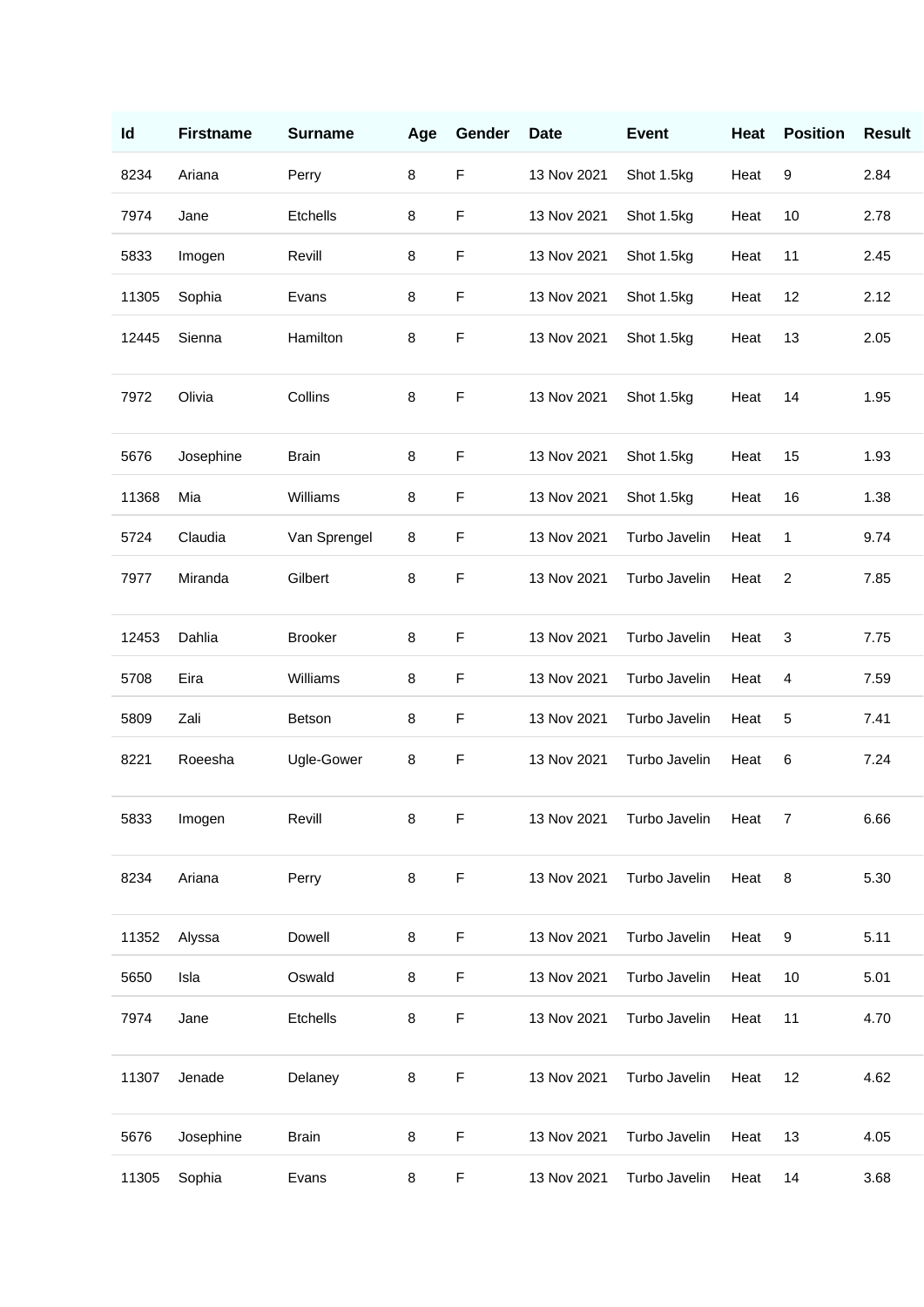| Id    | <b>Firstname</b> | <b>Surname</b>  | Age | Gender      | <b>Date</b> | <b>Event</b>  | Heat | <b>Position</b>           | <b>Result</b> |
|-------|------------------|-----------------|-----|-------------|-------------|---------------|------|---------------------------|---------------|
| 7972  | Olivia           | Collins         | 8   | $\mathsf F$ | 13 Nov 2021 | Turbo Javelin | Heat | 15                        | 3.40          |
| 11368 | Mia              | Williams        | 8   | $\mathsf F$ | 13 Nov 2021 | Turbo Javelin | Heat | 16                        | 2.07          |
| 11291 | Arianna          | Harvey          | 9   | $\mathsf F$ | 13 Nov 2021 | 200m          | Heat | 1                         | 36.95         |
| 5710  | Emily            | Cowgill         | 9   | $\mathsf F$ | 13 Nov 2021 | 200m          | Heat | $\overline{2}$            | 40.16         |
| 5604  | Savanna          | Potsig-Sanders  | 9   | $\mathsf F$ | 13 Nov 2021 | 200m          | Heat | 3                         | 40.21         |
| 5758  | Ella             | Young           | 9   | $\mathsf F$ | 13 Nov 2021 | 200m          | Heat | 4                         | 41.47         |
| 12467 | Jessica          | Crespo          | 9   | $\mathsf F$ | 13 Nov 2021 | 200m          | Heat | 5                         | 41.87         |
| 5740  | Lulu             | McGennisken     | 9   | $\mathsf F$ | 13 Nov 2021 | 200m          | Heat | 6                         | 42.01         |
| 12458 | Georgina         | Abel            | 9   | $\mathsf F$ | 13 Nov 2021 | 200m          | Heat | 7                         | 42.72         |
| 11300 | Ebony            | Green           | 9   | $\mathsf F$ | 13 Nov 2021 | 200m          | Heat | 8                         | 44.49         |
| 5677  | <b>STEPHANIE</b> | <b>WILLMOTT</b> | 9   | $\mathsf F$ | 13 Nov 2021 | 200m          | Heat | 9                         | 45.43         |
| 12446 | Bailey           | Phillips        | 9   | $\mathsf F$ | 13 Nov 2021 | 200m          | Heat | 10                        | 50.86         |
| 11371 | Eloise           | Horn            | 9   | $\mathsf F$ | 13 Nov 2021 | 200m          | Heat | 11                        | 52.40         |
| 5742  | Taliyah          | Edmondstone     | 9   | $\mathsf F$ | 13 Nov 2021 | 200m          | Heat | 12                        | 56.77         |
| 5710  | Emily            | Cowgill         | 9   | $\mathsf F$ | 13 Nov 2021 | 60m Hurdles   | Heat | $\mathbf{1}$              | 13.33         |
| 11291 | Arianna          | Harvey          | 9   | $\mathsf F$ | 13 Nov 2021 | 60m Hurdles   | Heat | $\overline{2}$            | 13.48         |
| 11267 | Yena             | Kwon            | 9   | $\mathsf F$ | 13 Nov 2021 | 60m Hurdles   | Heat | $\ensuremath{\mathsf{3}}$ | 13.49         |
| 12458 | Georgina         | Abel            | 9   | $\mathsf F$ | 13 Nov 2021 | 60m Hurdles   | Heat | 4                         | 13.82         |
| 11300 | Ebony            | Green           | 9   | $\mathsf F$ | 13 Nov 2021 | 60m Hurdles   | Heat | $\sqrt{5}$                | 13.93         |
| 5758  | Ella             | Young           | 9   | $\mathsf F$ | 13 Nov 2021 | 60m Hurdles   | Heat | 6                         | 14.00         |
| 12467 | Jessica          | Crespo          | 9   | $\mathsf F$ | 13 Nov 2021 | 60m Hurdles   | Heat | $\overline{7}$            | 14.01         |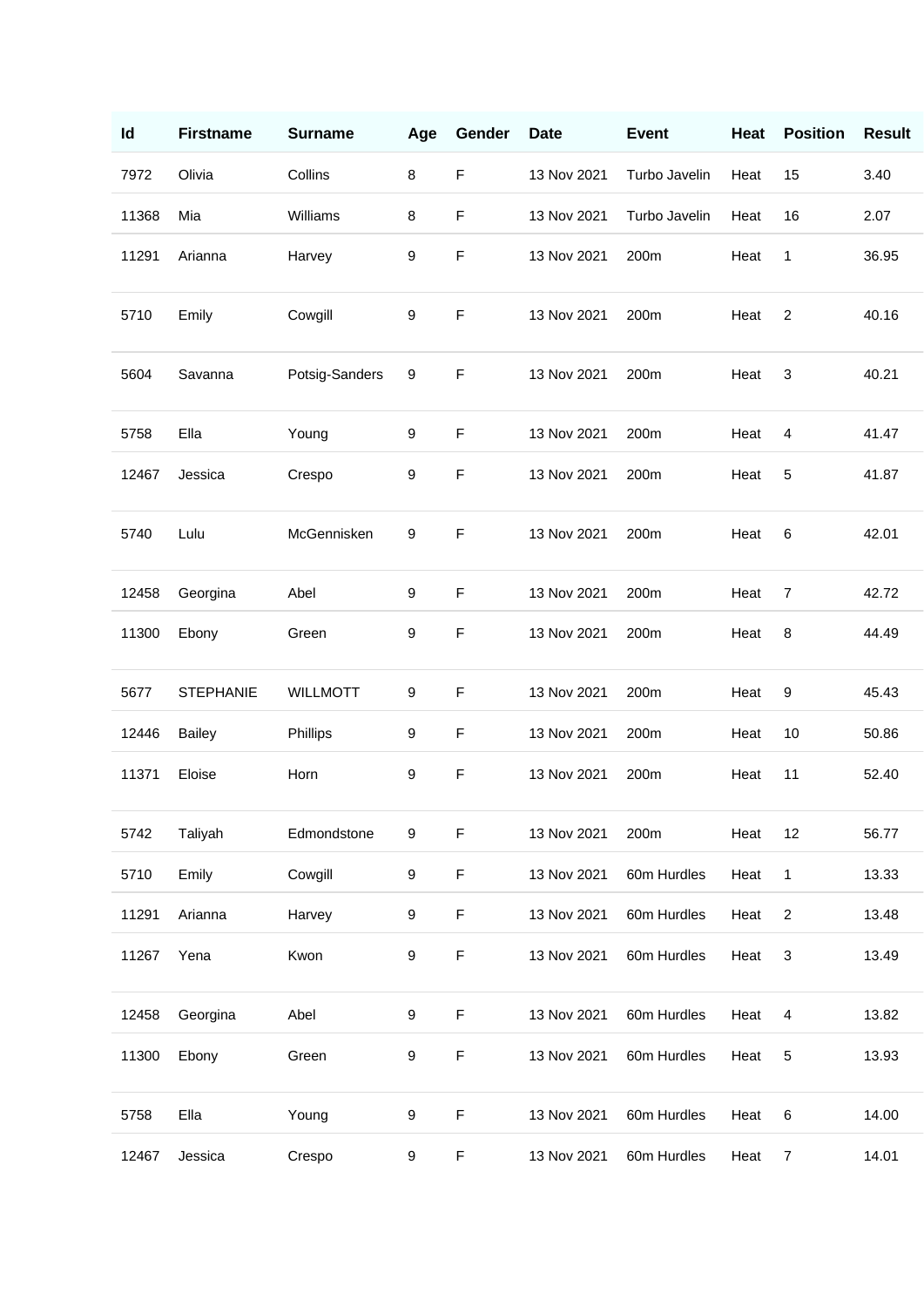| Id    | <b>Firstname</b> | <b>Surname</b>  | Age | Gender      | <b>Date</b> | <b>Event</b> | Heat | <b>Position</b>              | <b>Result</b> |
|-------|------------------|-----------------|-----|-------------|-------------|--------------|------|------------------------------|---------------|
| 5677  | <b>STEPHANIE</b> | <b>WILLMOTT</b> | 9   | $\mathsf F$ | 13 Nov 2021 | 60m Hurdles  | Heat | 8                            | 14.55         |
| 5600  | <b>Brooke</b>    | Michel          | 9   | $\mathsf F$ | 13 Nov 2021 | 60m Hurdles  | Heat | 9                            | 14.59         |
| 5740  | Lulu             | McGennisken     | 9   | $\mathsf F$ | 13 Nov 2021 | 60m Hurdles  | Heat | 10                           | 16.20         |
| 5604  | Savanna          | Potsig-Sanders  | 9   | $\mathsf F$ | 13 Nov 2021 | 60m Hurdles  | Heat | 11                           | 16.41         |
| 12446 | <b>Bailey</b>    | Phillips        | 9   | $\mathsf F$ | 13 Nov 2021 | 60m Hurdles  | Heat | 12                           | 16.97         |
| 5742  | Taliyah          | Edmondstone     | 9   | $\mathsf F$ | 13 Nov 2021 | 60m Hurdles  | Heat | 13                           | 20.40         |
| 11371 | Eloise           | Horn            | 9   | $\mathsf F$ | 13 Nov 2021 | 60m Hurdles  | Heat | 14                           | 21.09         |
| 5742  | Taliyah          | Edmondstone     | 9   | $\mathsf F$ | 13 Nov 2021 | 700m Walk    | Heat | 1                            | 5:32.17       |
| 5677  | <b>STEPHANIE</b> | <b>WILLMOTT</b> | 9   | $\mathsf F$ | 13 Nov 2021 | 700m Walk    | Heat | $\qquad \qquad \blacksquare$ | 6:26.54       |
| 12446 | <b>Bailey</b>    | Phillips        | 9   | $\mathsf F$ | 13 Nov 2021 | 700m Walk    | Heat | $\qquad \qquad \blacksquare$ | 6:25.75       |
| 5604  | Savanna          | Potsig-Sanders  | 9   | F           | 13 Nov 2021 | 700m Walk    | Heat | $\overline{\phantom{a}}$     | 5:35.31       |
| 5740  | Lulu             | McGennisken     | 9   | $\mathsf F$ | 13 Nov 2021 | 700m Walk    | Heat | $\qquad \qquad \blacksquare$ | 5:04.15       |
| 11267 | Yena             | Kwon            | 9   | $\mathsf F$ | 13 Nov 2021 | 700m Walk    | Heat | $\blacksquare$               | 5:33.22       |
| 12467 | Jessica          | Crespo          | 9   | $\mathsf F$ | 13 Nov 2021 | 700m Walk    | Heat | ٠                            | 5:08.38       |
| 5710  | Emily            | Cowgill         | 9   | F           | 13 Nov 2021 | 700m Walk    | Heat |                              | 8:39.05       |
| 5600  | <b>Brooke</b>    | Michel          | 9   | $\mathsf F$ | 13 Nov 2021 | 700m Walk    | Heat | $\overline{\phantom{a}}$     | 6:50.64       |
| 5740  | Lulu             | McGennisken     | 9   | $\mathsf F$ | 13 Nov 2021 | 800m         | Heat | 1                            | 3:19.05       |
| 5604  | Savanna          | Potsig-Sanders  | 9   | F           | 13 Nov 2021 | 800m         | Heat | $\overline{2}$               | 3:26.98       |
| 11267 | Yena             | Kwon            | 9   | $\mathsf F$ | 13 Nov 2021 | 800m         | Heat | $\sqrt{3}$                   | 3:30.09       |
| 12458 | Georgina         | Abel            | 9   | $\mathsf F$ | 13 Nov 2021 | 800m         | Heat | $\overline{4}$               | 3:40.22       |
| 5710  | Emily            | Cowgill         | 9   | $\mathsf F$ | 13 Nov 2021 | 800m         | Heat | 5                            | 4:03.55       |
| 11300 | Ebony            | Green           | 9   | $\mathsf F$ | 13 Nov 2021 | 800m         | Heat | $\,6$                        | 4:06.93       |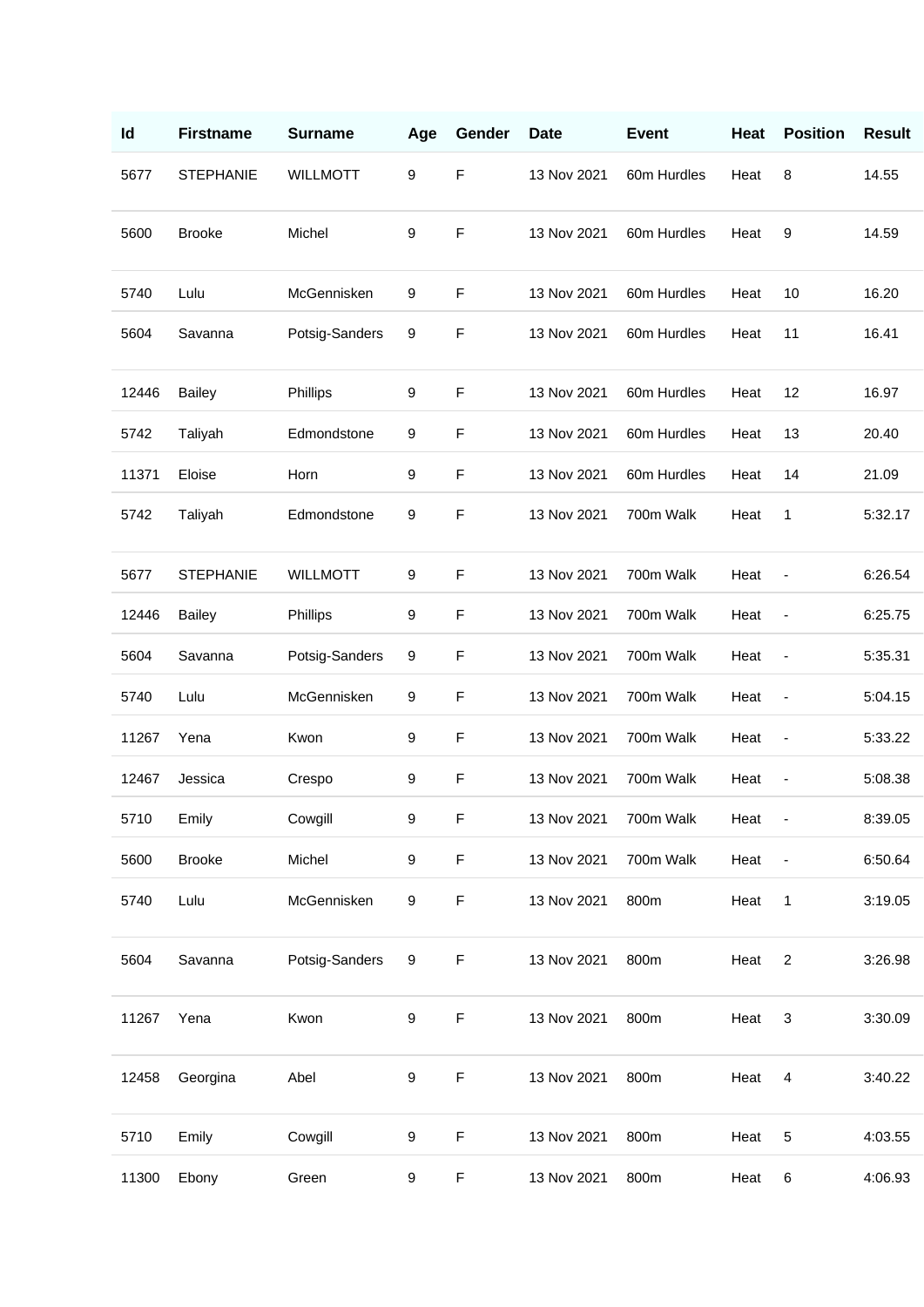| Id    | <b>Firstname</b> | <b>Surname</b>  | Age | Gender      | <b>Date</b> | <b>Event</b> | Heat | <b>Position</b> | <b>Result</b> |
|-------|------------------|-----------------|-----|-------------|-------------|--------------|------|-----------------|---------------|
| 11291 | Arianna          | Harvey          | 9   | $\mathsf F$ | 13 Nov 2021 | 800m         | Heat | $\overline{7}$  | 4:08.25       |
| 5758  | Ella             | Young           | 9   | $\mathsf F$ | 13 Nov 2021 | 800m         | Heat | 8               | 4:10.68       |
| 5600  | <b>Brooke</b>    | Michel          | 9   | $\mathsf F$ | 13 Nov 2021 | 800m         | Heat | 9               | 4:13.07       |
| 5742  | Taliyah          | Edmondstone     | 9   | $\mathsf F$ | 13 Nov 2021 | 800m         | Heat | 10              | 4:27.76       |
| 12446 | <b>Bailey</b>    | Phillips        | 9   | $\mathsf F$ | 13 Nov 2021 | 800m         | Heat | 11              | 4:56.54       |
| 5677  | <b>STEPHANIE</b> | <b>WILLMOTT</b> | 9   | $\mathsf F$ | 13 Nov 2021 | 800m         | Heat | 12              | 5:07.75       |
| 12467 | Jessica          | Crespo          | 9   | $\mathsf F$ | 13 Nov 2021 | 800m         | Heat | $\blacksquare$  | 3:33.15       |
| 12446 | <b>Bailey</b>    | Phillips        | 9   | $\mathsf F$ | 13 Nov 2021 | Shot 2kg     | Heat | 1               | 4.51          |
| 5600  | <b>Brooke</b>    | Michel          | 9   | $\mathsf F$ | 13 Nov 2021 | Shot 2kg     | Heat | $\overline{2}$  | 3.84          |
| 5677  | <b>STEPHANIE</b> | <b>WILLMOTT</b> | 9   | $\mathsf F$ | 13 Nov 2021 | Shot 2kg     | Heat | 3               | 3.81          |
| 11371 | Eloise           | Horn            | 9   | $\mathsf F$ | 13 Nov 2021 | Shot 2kg     | Heat | 4               | 3.68          |
| 11291 | Arianna          | Harvey          | 9   | F           | 13 Nov 2021 | Shot 2kg     | Heat | 5               | 3.34          |
| 5604  | Savanna          | Potsig-Sanders  | 9   | $\mathsf F$ | 13 Nov 2021 | Shot 2kg     | Heat | 6               | 3.33          |
| 5742  | Taliyah          | Edmondstone     | 9   | F           | 13 Nov 2021 | Shot 2kg     | Heat | $\overline{7}$  | 3.20          |
| 11267 | Yena             | Kwon            | 9   | $\mathsf F$ | 13 Nov 2021 | Shot 2kg     | Heat | $\bf 8$         | 3.19          |
| 5740  | Lulu             | McGennisken     | 9   | $\mathsf F$ | 13 Nov 2021 | Shot 2kg     | Heat | 9               | 3.08          |
| 5710  | Emily            | Cowgill         | 9   | $\mathsf F$ | 13 Nov 2021 | Shot 2kg     | Heat | 10              | 2.98          |
| 12467 | Jessica          | Crespo          | 9   | F           | 13 Nov 2021 | Shot 2kg     | Heat | 11              | 2.70          |
| 5758  | Ella             | Young           | 9   | $\mathsf F$ | 13 Nov 2021 | Shot 2kg     | Heat | 12              | 2.68          |
| 11300 | Ebony            | Green           | 9   | $\mathsf F$ | 13 Nov 2021 | Shot 2kg     | Heat | 13              | 2.58          |
| 12458 | Georgina         | Abel            | 9   | $\mathsf F$ | 13 Nov 2021 | Shot 2kg     | Heat | 14              | 1.88          |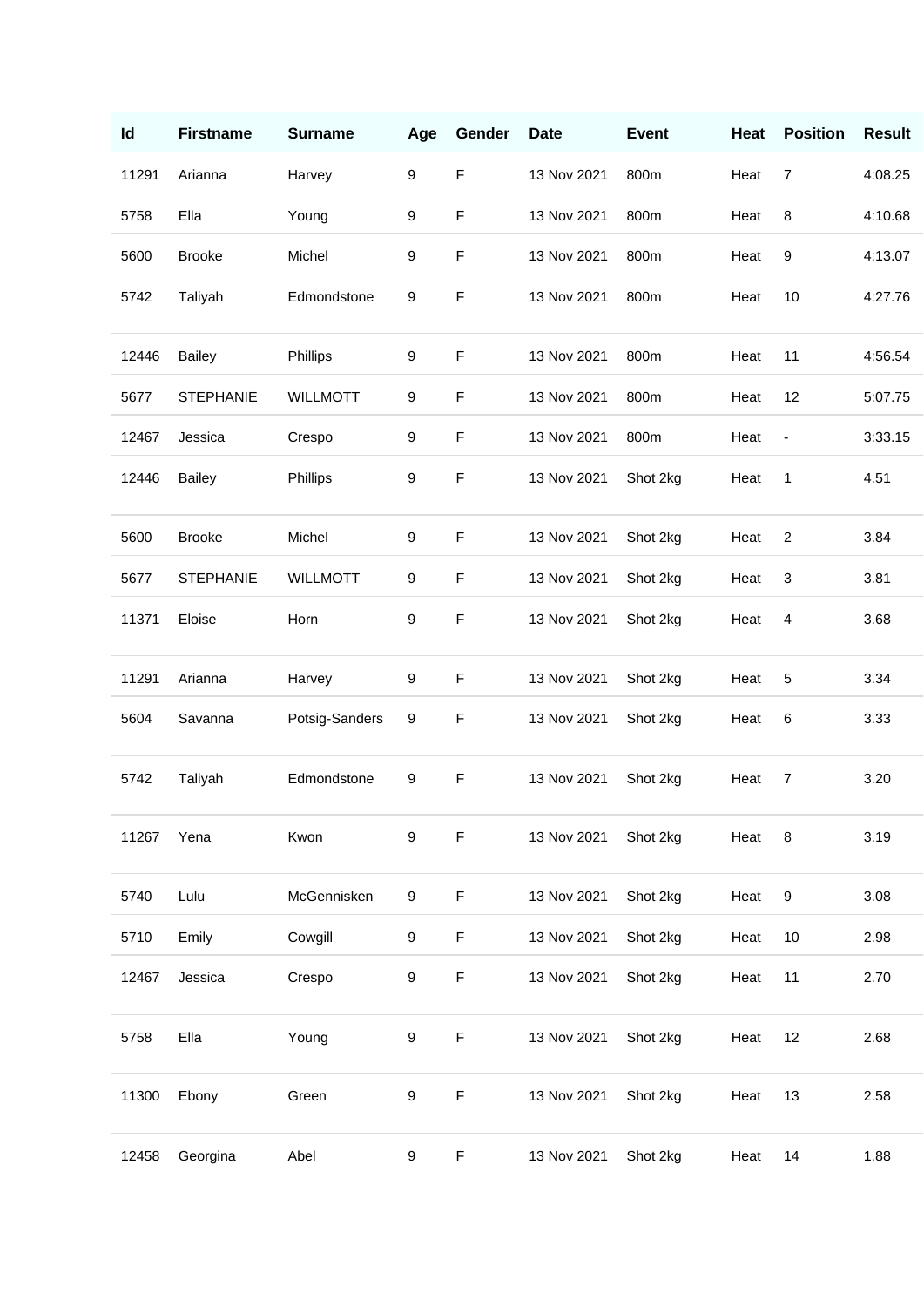| Id    | <b>Firstname</b> | <b>Surname</b>  | Age | Gender      | <b>Date</b> | <b>Event</b>  | Heat | <b>Position</b>          | <b>Result</b> |
|-------|------------------|-----------------|-----|-------------|-------------|---------------|------|--------------------------|---------------|
| 5604  | Savanna          | Potsig-Sanders  | 9   | $\mathsf F$ | 13 Nov 2021 | Turbo Javelin | Heat | 1                        | 8.98          |
| 12446 | <b>Bailey</b>    | Phillips        | 9   | F           | 13 Nov 2021 | Turbo Javelin | Heat | $\overline{c}$           | 8.55          |
| 5710  | Emily            | Cowgill         | 9   | $\mathsf F$ | 13 Nov 2021 | Turbo Javelin | Heat | 3                        | 8.47          |
| 5758  | Ella             | Young           | 9   | $\mathsf F$ | 13 Nov 2021 | Turbo Javelin | Heat | 4                        | 7.66          |
| 11291 | Arianna          | Harvey          | 9   | F           | 13 Nov 2021 | Turbo Javelin | Heat | 5                        | 7.31          |
| 12467 | Jessica          | Crespo          | 9   | F           | 13 Nov 2021 | Turbo Javelin | Heat | 6                        | 6.62          |
| 5600  | <b>Brooke</b>    | Michel          | 9   | F           | 13 Nov 2021 | Turbo Javelin | Heat | $\overline{7}$           | 6.57          |
| 5740  | Lulu             | McGennisken     | 9   | F           | 13 Nov 2021 | Turbo Javelin | Heat | 8                        | 6.13          |
| 11267 | Yena             | Kwon            | 9   | F           | 13 Nov 2021 | Turbo Javelin | Heat | 9                        | 6.04          |
| 12458 | Georgina         | Abel            | 9   | F           | 13 Nov 2021 | Turbo Javelin | Heat | 10                       | 5.92          |
| 5742  | Taliyah          | Edmondstone     | 9   | F           | 13 Nov 2021 | Turbo Javelin | Heat | 11                       | 5.50          |
| 11300 | Ebony            | Green           | 9   | F           | 13 Nov 2021 | Turbo Javelin | Heat | 12                       | 4.47          |
| 5677  | <b>STEPHANIE</b> | <b>WILLMOTT</b> | 9   | F           | 13 Nov 2021 | Turbo Javelin | Heat | 13                       | 4.28          |
| 11359 | Paige            | Dredge          | 10  | F           | 13 Nov 2021 | 1100m Walk    | Heat | 1                        | 8:11.18       |
| 5704  | Thanushri        | Rajasegar       | 10  | F           | 13 Nov 2021 | 1100m Walk    | Heat | ÷                        | 9:44.10       |
| 5663  | Charlotte        | Ahern           | 10  | $\mathsf F$ | 13 Nov 2021 | 1100m Walk    | Heat | $\overline{\phantom{a}}$ | 10:22.65      |
| 5778  | Seren grace      | Aquilina        | 10  | $\mathsf F$ | 13 Nov 2021 | 1100m Walk    | Heat | $\overline{\phantom{a}}$ | 10:58.28      |
| 5795  | Sophie           | Power           | 10  | F           | 13 Nov 2021 | 1100m Walk    | Heat | ÷                        | 9:43.21       |
| 8222  | Neoshah          | Gower           | 10  | F           | 13 Nov 2021 | 1100m Walk    | Heat | $\overline{\phantom{a}}$ | 9:37.21       |
| 7971  | Hailey           | Collins         | 10  | F           | 13 Nov 2021 | 1100m Walk    | Heat | $\overline{\phantom{a}}$ | 11:15.34      |
| 5806  | Stella           | Senz            | 10  | F           | 13 Nov 2021 | 200m          | Heat | 1                        | 37.57         |
| 5783  | Zahli            | Perejuan        | 10  | F           | 13 Nov 2021 | 200m          | Heat | $\overline{c}$           | 38.81         |
| 8222  | Neoshah          | Gower           | 10  | $\mathsf F$ | 13 Nov 2021 | 200m          | Heat | 3                        | 39.86         |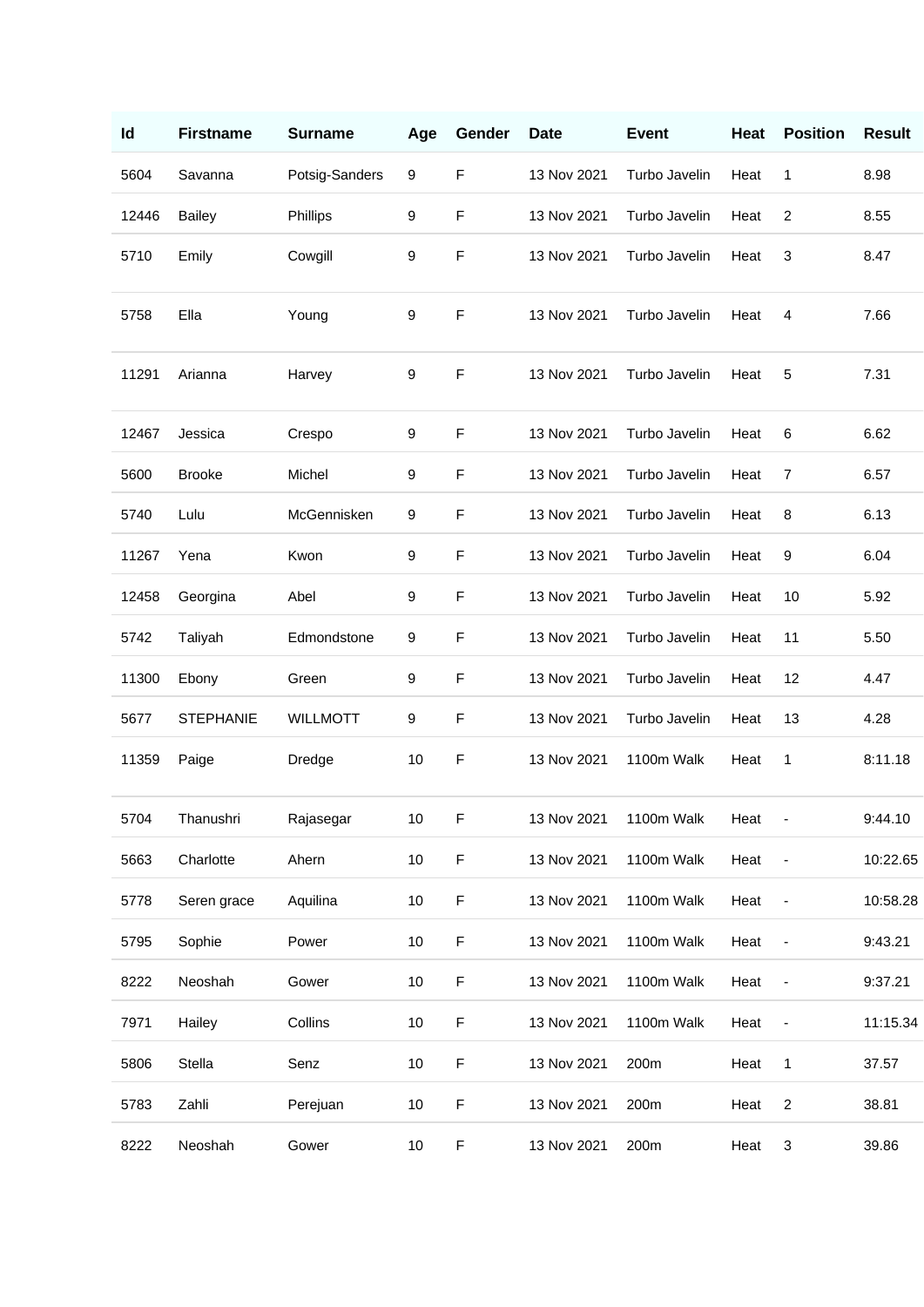| Id    | <b>Firstname</b> | <b>Surname</b> | Age  | Gender      | <b>Date</b> | <b>Event</b> | Heat | <b>Position</b> | <b>Result</b> |
|-------|------------------|----------------|------|-------------|-------------|--------------|------|-----------------|---------------|
| 5795  | Sophie           | Power          | 10   | $\mathsf F$ | 13 Nov 2021 | 200m         | Heat | 4               | 40.47         |
| 11359 | Paige            | Dredge         | 10   | $\mathsf F$ | 13 Nov 2021 | 200m         | Heat | 4               | 40.47         |
| 11280 | Heidi            | Allsopp        | 10   | $\mathsf F$ | 13 Nov 2021 | 200m         | Heat | 6               | 41.60         |
| 5663  | Charlotte        | Ahern          | 10   | $\mathsf F$ | 13 Nov 2021 | 200m         | Heat | $\overline{7}$  | 44.71         |
| 7971  | Hailey           | Collins        | 10   | $\mathsf F$ | 13 Nov 2021 | 200m         | Heat | 8               | 45.93         |
| 5773  | Summer           | Parsons        | 10   | $\mathsf F$ | 13 Nov 2021 | 60m Hurdles  | Heat | 1               | 13.44         |
| 5783  | Zahli            | Perejuan       | 10   | $\mathsf F$ | 13 Nov 2021 | 60m Hurdles  | Heat | $\overline{c}$  | 13.55         |
| 5806  | Stella           | Senz           | 10   | $\mathsf F$ | 13 Nov 2021 | 60m Hurdles  | Heat | 3               | 14.23         |
| 5778  | Seren grace      | Aquilina       | 10   | $\mathsf F$ | 13 Nov 2021 | 60m Hurdles  | Heat | 4               | 14.26         |
| 5704  | Thanushri        | Rajasegar      | 10   | F           | 13 Nov 2021 | 60m Hurdles  | Heat | 5               | 14.42         |
| 11359 | Paige            | Dredge         | 10   | F           | 13 Nov 2021 | 60m Hurdles  | Heat | 6               | 14.52         |
| 8222  | Neoshah          | Gower          | 10   | $\mathsf F$ | 13 Nov 2021 | 60m Hurdles  | Heat | 7               | 14.72         |
| 11280 | Heidi            | Allsopp        | 10   | $\mathsf F$ | 13 Nov 2021 | 60m Hurdles  | Heat | 8               | 14.82         |
| 5795  | Sophie           | Power          | 10   | F           | 13 Nov 2021 | 60m Hurdles  | Heat | $9\,$           | 15.46         |
| 12464 | Araiya           | Cooper         | $10$ | $\mathsf F$ | 13 Nov 2021 | 60m Hurdles  | Heat | 10              | 15.74         |
| 7971  | Hailey           | Collins        | 10   | $\mathsf F$ | 13 Nov 2021 | 60m Hurdles  | Heat | 11              | 17.07         |
| 5663  | Charlotte        | Ahern          | 10   | $\mathsf F$ | 13 Nov 2021 | 60m Hurdles  | Heat | 12              | 17.82         |
| 5806  | Stella           | Senz           | $10$ | $\mathsf F$ | 13 Nov 2021 | 800m         | Heat | 1               | 3:08.35       |
| 5704  | Thanushri        | Rajasegar      | $10$ | $\mathsf F$ | 13 Nov 2021 | 800m         | Heat | $\overline{2}$  | 3:15.09       |
| 5783  | Zahli            | Perejuan       | $10$ | $\mathsf F$ | 13 Nov 2021 | 800m         | Heat | 3               | 3:37.64       |
| 11280 | Heidi            | Allsopp        | $10$ | $\mathsf F$ | 13 Nov 2021 | 800m         | Heat | $\overline{4}$  | 3:49.15       |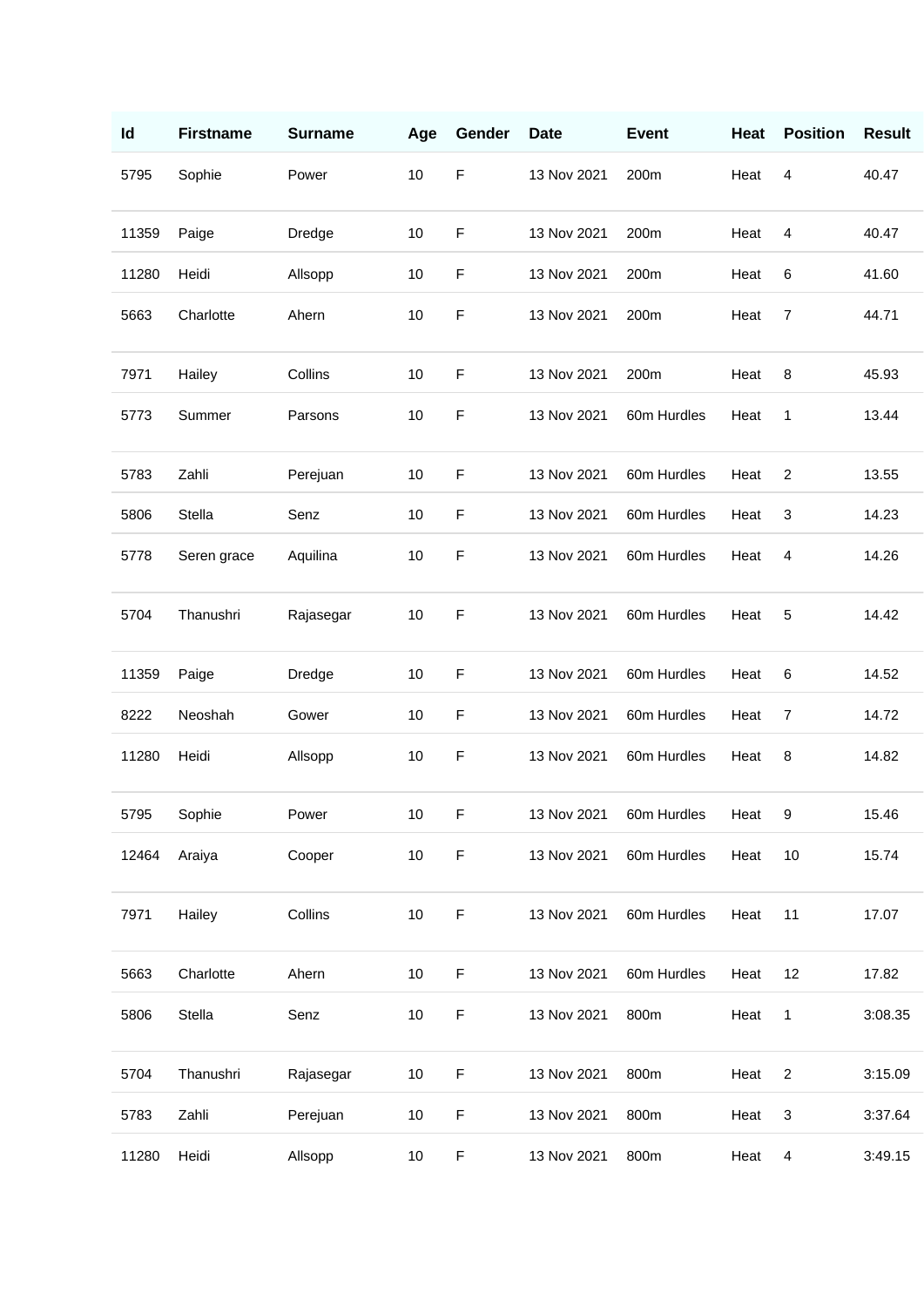| ld    | <b>Firstname</b> | <b>Surname</b> | Age | Gender      | <b>Date</b> | <b>Event</b>  | Heat | <b>Position</b>          | <b>Result</b> |
|-------|------------------|----------------|-----|-------------|-------------|---------------|------|--------------------------|---------------|
| 11359 | Paige            | Dredge         | 10  | $\mathsf F$ | 13 Nov 2021 | 800m          | Heat | $\sqrt{5}$               | 3:55.78       |
| 7971  | Hailey           | Collins        | 10  | F           | 13 Nov 2021 | 800m          | Heat | 6                        | 4:24.20       |
| 8222  | Neoshah          | Gower          | 10  | F           | 13 Nov 2021 | 800m          | Heat | $\overline{7}$           | 4:30.49       |
| 5795  | Sophie           | Power          | 10  | F           | 13 Nov 2021 | 800m          | Heat | $\overline{\phantom{a}}$ | 3:42.98       |
| 8222  | Neoshah          | Gower          | 10  | $\mathsf F$ | 13 Nov 2021 | Shot 2kg      | Heat | 1                        | 5.74          |
| 11359 | Paige            | Dredge         | 10  | F           | 13 Nov 2021 | Shot 2kg      | Heat | $\overline{2}$           | 4.77          |
| 5783  | Zahli            | Perejuan       | 10  | $\mathsf F$ | 13 Nov 2021 | Shot 2kg      | Heat | 3                        | 4.68          |
| 5663  | Charlotte        | Ahern          | 10  | F           | 13 Nov 2021 | Shot 2kg      | Heat | 4                        | 4.06          |
| 5773  | Summer           | Parsons        | 10  | $\mathsf F$ | 13 Nov 2021 | Shot 2kg      | Heat | 5                        | 3.74          |
| 5806  | Stella           | Senz           | 10  | F           | 13 Nov 2021 | Shot 2kg      | Heat | 6                        | 3.63          |
| 5778  | Seren grace      | Aquilina       | 10  | $\mathsf F$ | 13 Nov 2021 | Shot 2kg      | Heat | $\overline{7}$           | 3.31          |
| 5704  | Thanushri        | Rajasegar      | 10  | $\mathsf F$ | 13 Nov 2021 | Shot 2kg      | Heat | 8                        | 2.92          |
| 5795  | Sophie           | Power          | 10  | F           | 13 Nov 2021 | Shot 2kg      | Heat | 9                        | 2.65          |
| 7971  | Hailey           | Collins        | 10  | $\mathsf F$ | 13 Nov 2021 | Shot 2kg      | Heat | 10                       | 2.61          |
| 11280 | Heidi            | Allsopp        | 10  | $\mathsf F$ | 13 Nov 2021 | Shot 2kg      | Heat | 11                       | 2.56          |
| 12464 | Araiya           | Cooper         | 10  | $\mathsf F$ | 13 Nov 2021 | Shot 2kg      | Heat | $\overline{\phantom{a}}$ | <b>NA</b>     |
| 8222  | Neoshah          | Gower          | 10  | F           | 13 Nov 2021 | Turbo Javelin | Heat | 1                        | 11.82         |
| 5783  | Zahli            | Perejuan       | 10  | F           | 13 Nov 2021 | Turbo Javelin | Heat | $\overline{c}$           | 10.97         |
| 11359 | Paige            | Dredge         | 10  | F           | 13 Nov 2021 | Turbo Javelin | Heat | 3                        | 10.27         |
| 5795  | Sophie           | Power          | 10  | F           | 13 Nov 2021 | Turbo Javelin | Heat | 4                        | 9.30          |
| 5778  | Seren grace      | Aquilina       | 10  | F           | 13 Nov 2021 | Turbo Javelin | Heat | 5                        | 8.00          |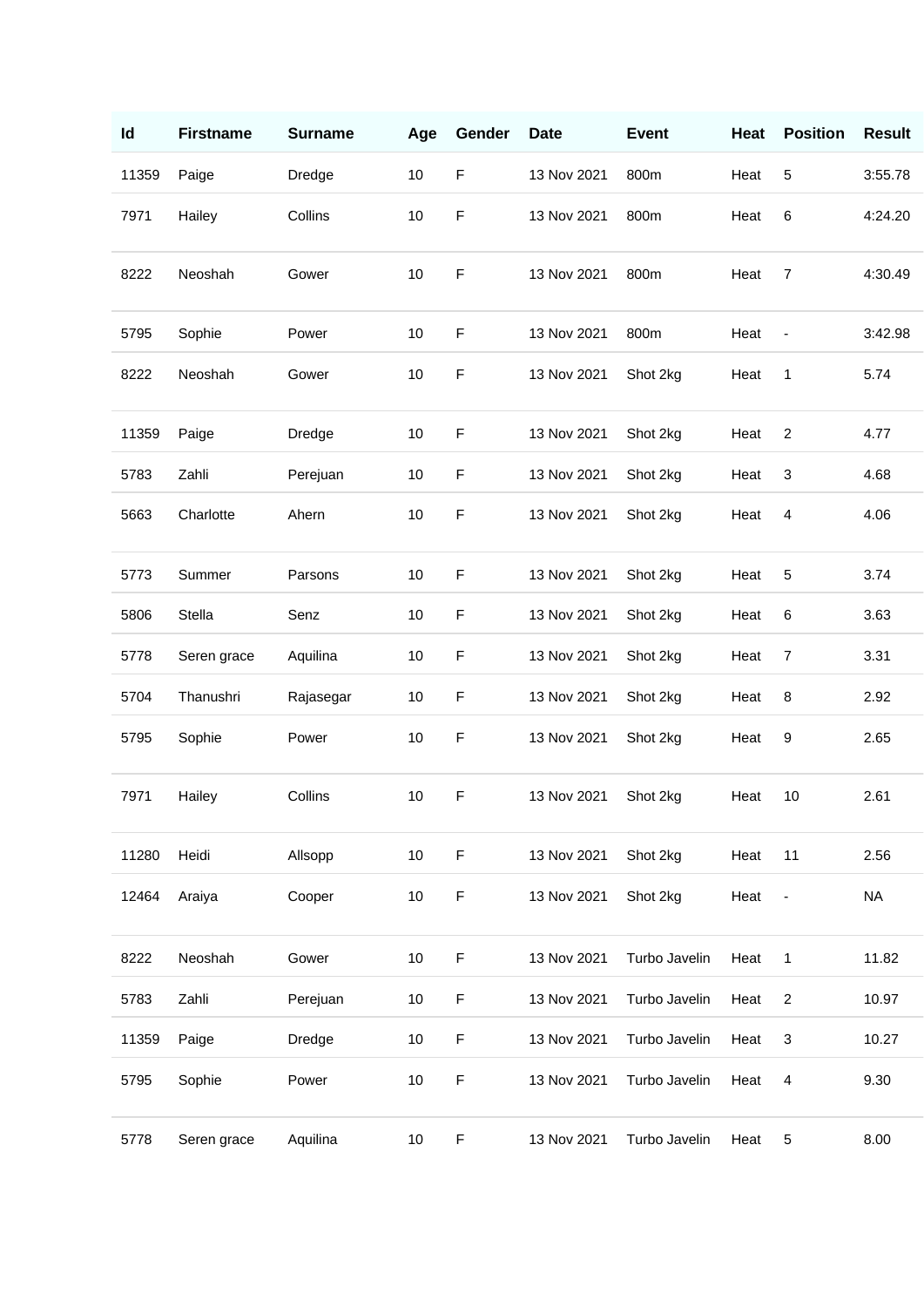| Id    | <b>Firstname</b> | <b>Surname</b> | Age | Gender      | <b>Date</b> | <b>Event</b>  | Heat | <b>Position</b>              | <b>Result</b> |
|-------|------------------|----------------|-----|-------------|-------------|---------------|------|------------------------------|---------------|
| 5806  | Stella           | Senz           | 10  | F           | 13 Nov 2021 | Turbo Javelin | Heat | 6                            | 7.78          |
| 11280 | Heidi            | Allsopp        | 10  | F           | 13 Nov 2021 | Turbo Javelin | Heat | 7                            | 7.55          |
| 5773  | Summer           | Parsons        | 10  | F           | 13 Nov 2021 | Turbo Javelin | Heat | 8                            | 7.41          |
| 12464 | Araiya           | Cooper         | 10  | F           | 13 Nov 2021 | Turbo Javelin | Heat | 9                            | 7.08          |
| 7971  | Hailey           | Collins        | 10  | F           | 13 Nov 2021 | Turbo Javelin | Heat | 10                           | 6.81          |
| 5663  | Charlotte        | Ahern          | 10  | F           | 13 Nov 2021 | Turbo Javelin | Heat | 11                           | 6.59          |
| 5704  | Thanushri        | Rajasegar      | 10  | F           | 13 Nov 2021 | Turbo Javelin | Heat | 12                           | 5.93          |
| 5609  | Addison          | Roots          | 11  | F           | 13 Nov 2021 | 1100m Walk    | Heat | 1                            | 6:58.85       |
| 5638  | Isabella         | Edmondstone    | 11  | F           | 13 Nov 2021 | 1100m Walk    | Heat | 2                            | 7:51.63       |
| 5213  | April            | Horton         | 11  | F           | 13 Nov 2021 | 1100m Walk    | Heat | 3                            | 8:13.13       |
| 7973  | Joy maeva        | Maine          | 11  | F           | 13 Nov 2021 | 1100m Walk    | Heat | 4                            | 9:33.52       |
| 11384 | Brooklyn         | Boyd           | 11  | F           | 13 Nov 2021 | 1100m Walk    | Heat |                              | 10:56.60      |
| 11363 | Caitlyn          | Knight         | 11  | F           | 13 Nov 2021 | 1100m Walk    | Heat | $\qquad \qquad \blacksquare$ | 8:58.13       |
| 5603  | Milla            | Potsig-Sanders | 11  | F           | 13 Nov 2021 | 1100m Walk    | Heat |                              | 8:45.66       |
| 11274 | Ella             | Christensen    | 11  | F           | 13 Nov 2021 | 1100m Walk    | Heat |                              | 9:34.14       |
| 5644  | Maya             | Rasitto        | 11  | F           | 13 Nov 2021 | 1100m Walk    | Heat | $\blacksquare$               | 10:47.22      |
| 5674  | Kayla            | Johnston       | 11  | F           | 13 Nov 2021 | 1100m Walk    | Heat |                              | 10:50.81      |
| 5213  | April            | Horton         | 11  | F           | 13 Nov 2021 | 200m          | Heat | 1                            | 32.09         |
| 5720  | Indiana Eva      | Svilicic       | 11  | F           | 13 Nov 2021 | 200m          | Heat | $\overline{c}$               | 32.22         |
| 5665  | Tiffany          | Aspeling       | 11  | $\mathsf F$ | 13 Nov 2021 | 200m          | Heat | $\mathbf{3}$                 | 32.93         |
| 5638  | Isabella         | Edmondstone    | 11  | F           | 13 Nov 2021 | 200m          | Heat | $\overline{\mathbf{4}}$      | 33.46         |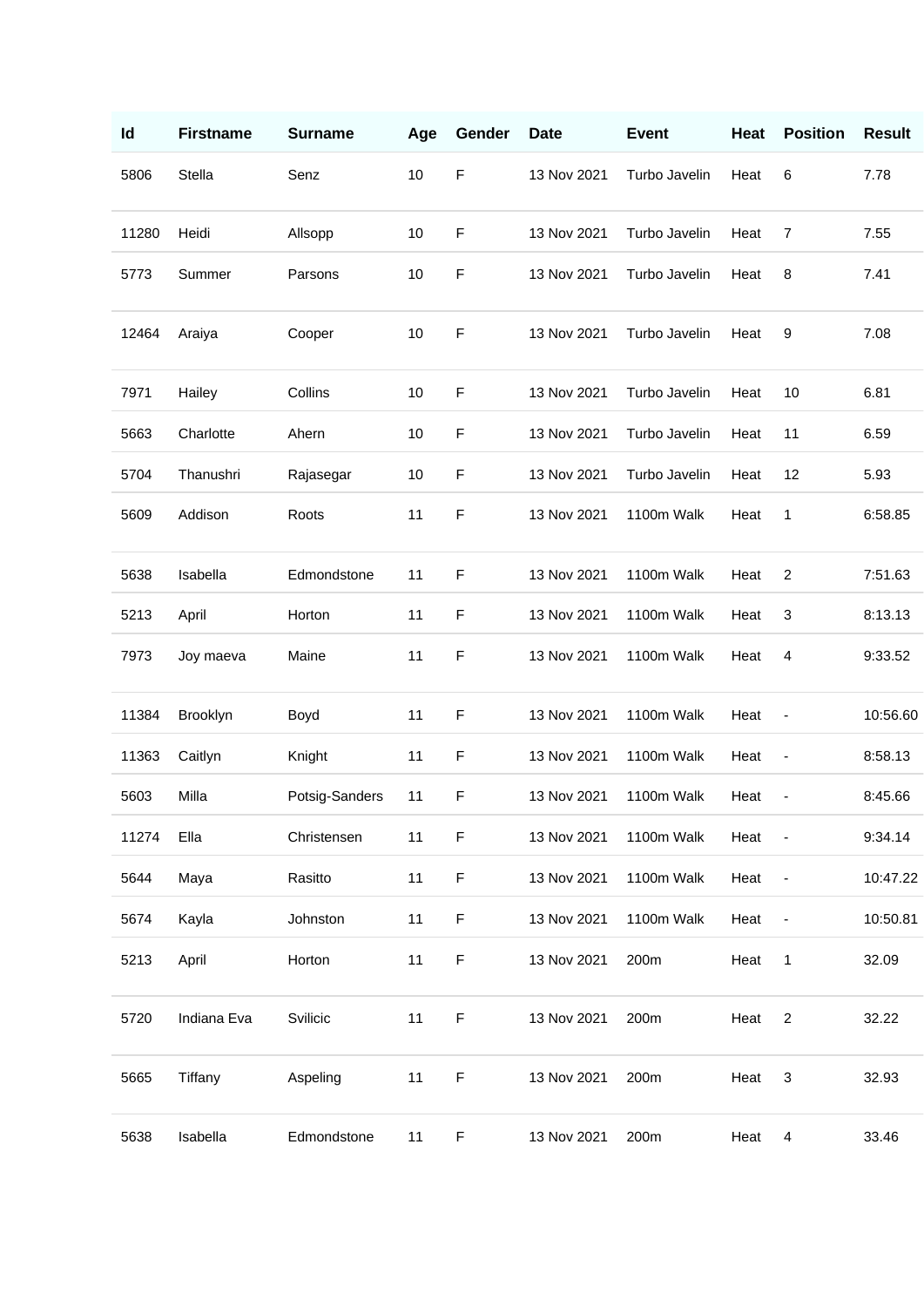| Id    | <b>Firstname</b> | <b>Surname</b> | Age | Gender      | <b>Date</b> | <b>Event</b> | Heat | <b>Position</b> | <b>Result</b> |
|-------|------------------|----------------|-----|-------------|-------------|--------------|------|-----------------|---------------|
| 6925  | Estelle          | Price          | 11  | $\mathsf F$ | 13 Nov 2021 | 200m         | Heat | $\sqrt{5}$      | 33.55         |
| 11332 | Maxine           | Morgan         | 11  | $\mathsf F$ | 13 Nov 2021 | 200m         | Heat | 6               | 34.11         |
| 11384 | Brooklyn         | Boyd           | 11  | $\mathsf F$ | 13 Nov 2021 | 200m         | Heat | 7               | 34.57         |
| 11363 | Caitlyn          | Knight         | 11  | $\mathsf F$ | 13 Nov 2021 | 200m         | Heat | 8               | 35.17         |
| 12466 | Matilda          | Bozanich       | 11  | $\mathsf F$ | 13 Nov 2021 | 200m         | Heat | 9               | 35.99         |
| 12469 | Abigale          | Egan           | 11  | F           | 13 Nov 2021 | 200m         | Heat | 10              | 36.05         |
| 7973  | Joy maeva        | Maine          | 11  | $\mathsf F$ | 13 Nov 2021 | 200m         | Heat | 11              | 36.56         |
| 11274 | Ella             | Christensen    | 11  | $\mathsf F$ | 13 Nov 2021 | 200m         | Heat | 12              | 37.26         |
| 5609  | Addison          | Roots          | 11  | $\mathsf F$ | 13 Nov 2021 | 200m         | Heat | 13              | 39.97         |
| 5603  | Milla            | Potsig-Sanders | 11  | F           | 13 Nov 2021 | 200m         | Heat | 14              | 43.47         |
| 5674  | Kayla            | Johnston       | 11  | $\mathsf F$ | 13 Nov 2021 | 200m         | Heat | 15              | 46.77         |
| 5638  | Isabella         | Edmondstone    | 11  | $\mathsf F$ | 13 Nov 2021 | 800m         | Heat | 1               | 2:56.61       |
| 5720  | Indiana Eva      | Svilicic       | 11  | F           | 13 Nov 2021 | 800m         | Heat | 2               | 3:04.18       |
| 6925  | Estelle          | Price          | 11  | $\mathsf F$ | 13 Nov 2021 | 800m         | Heat | $\mathbf{3}$    | 3:05.97       |
| 5213  | April            | Horton         | 11  | $\mathsf F$ | 13 Nov 2021 | 800m         | Heat | 4               | 3:07.82       |
| 5665  | Tiffany          | Aspeling       | 11  | $\mathsf F$ | 13 Nov 2021 | 800m         | Heat | $\sqrt{5}$      | 3:09.82       |
| 5644  | Maya             | Rasitto        | 11  | $\mathsf F$ | 13 Nov 2021 | 800m         | Heat | $\,6$           | 3:10.72       |
| 11384 | Brooklyn         | Boyd           | 11  | $\mathsf F$ | 13 Nov 2021 | 800m         | Heat | $\overline{7}$  | 3:26.20       |
| 11332 | Maxine           | Morgan         | 11  | $\mathsf F$ | 13 Nov 2021 | 800m         | Heat | 8               | 3:31.23       |
| 12469 | Abigale          | Egan           | 11  | $\mathsf F$ | 13 Nov 2021 | 800m         | Heat | 9               | 3:38.75       |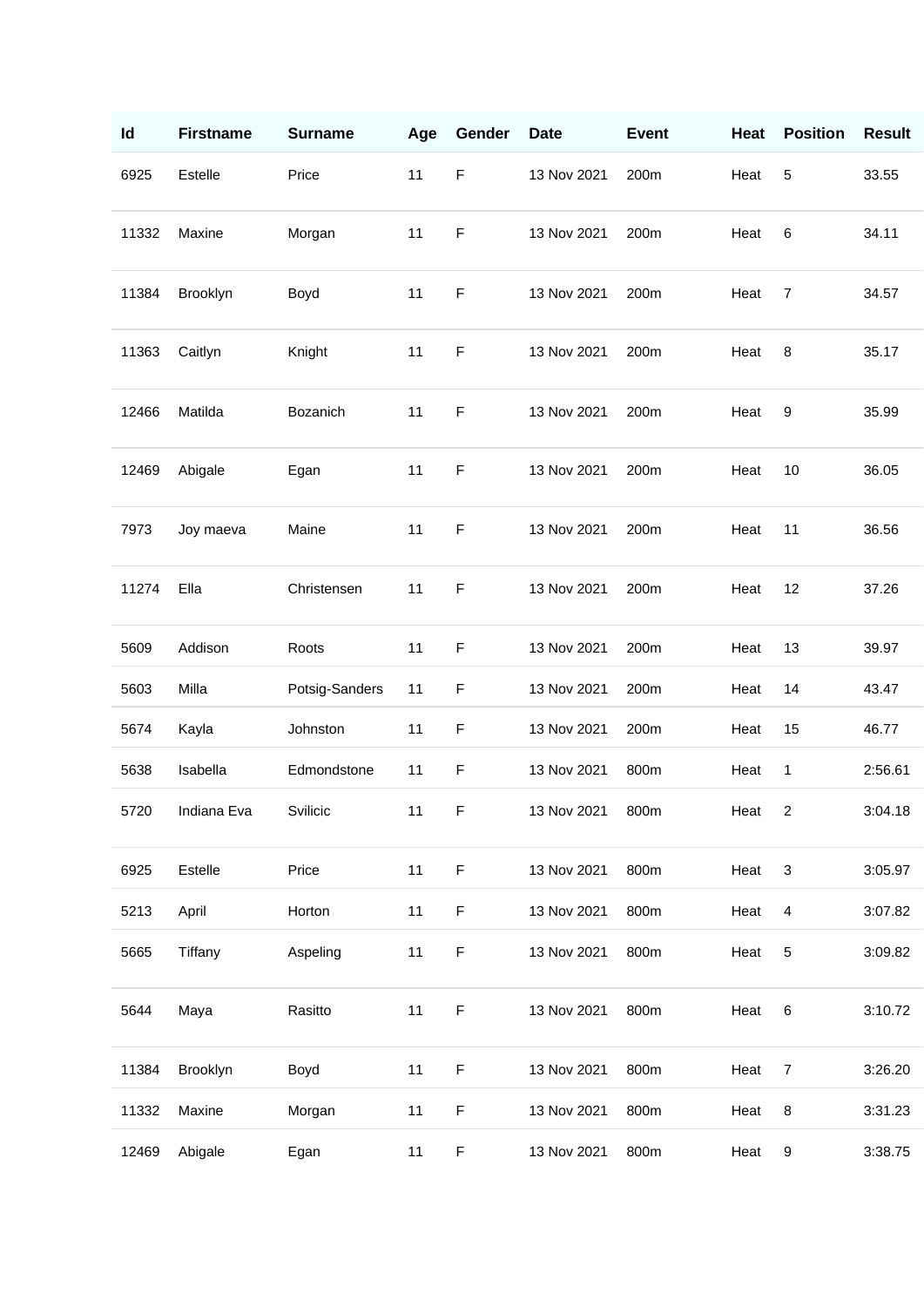| Id    | <b>Firstname</b> | <b>Surname</b> | Age | Gender      | <b>Date</b> | <b>Event</b> | Heat | <b>Position</b> | <b>Result</b> |
|-------|------------------|----------------|-----|-------------|-------------|--------------|------|-----------------|---------------|
| 5609  | Addison          | Roots          | 11  | $\mathsf F$ | 13 Nov 2021 | 800m         | Heat | 10              | 3:40.36       |
| 5603  | Milla            | Potsig-Sanders | 11  | $\mathsf F$ | 13 Nov 2021 | 800m         | Heat | 11              | 3:43.94       |
| 7973  | Joy maeva        | Maine          | 11  | $\mathsf F$ | 13 Nov 2021 | 800m         | Heat | 12              | 3:53.87       |
| 11372 | Marley           | Kendrick       | 11  | F           | 13 Nov 2021 | 800m         | Heat | 13              | 3:55.77       |
| 11274 | Ella             | Christensen    | 11  | $\mathsf F$ | 13 Nov 2021 | 800m         | Heat | 14              | 4:07.43       |
| 5674  | Kayla            | Johnston       | 11  | F           | 13 Nov 2021 | 800m         | Heat | 15              | 4:41.55       |
| 5720  | Indiana Eva      | Svilicic       | 11  | $\mathsf F$ | 13 Nov 2021 | 80m Hurdles  | Heat | 1               | 16.09         |
| 5213  | April            | Horton         | 11  | $\mathsf F$ | 13 Nov 2021 | 80m Hurdles  | Heat | $\overline{2}$  | 17.13         |
| 5665  | Tiffany          | Aspeling       | 11  | $\mathsf F$ | 13 Nov 2021 | 80m Hurdles  | Heat | 3               | 17.52         |
| 11332 | Maxine           | Morgan         | 11  | $\mathsf F$ | 13 Nov 2021 | 80m Hurdles  | Heat | 4               | 18.00         |
| 5638  | Isabella         | Edmondstone    | 11  | F           | 13 Nov 2021 | 80m Hurdles  | Heat | 5               | 18.37         |
| 7973  | Joy maeva        | Maine          | 11  | $\mathsf F$ | 13 Nov 2021 | 80m Hurdles  | Heat | 6               | 18.41         |
| 11363 | Caitlyn          | Knight         | 11  | $\mathsf F$ | 13 Nov 2021 | 80m Hurdles  | Heat | 7               | 18.56         |
| 12469 | Abigale          | Egan           | 11  | $\mathsf F$ | 13 Nov 2021 | 80m Hurdles  | Heat | 8               | 18.68         |
| 12466 | Matilda          | Bozanich       | 11  | $\mathsf F$ | 13 Nov 2021 | 80m Hurdles  | Heat | 9               | 18.91         |
| 5644  | Maya             | Rasitto        | 11  | $\mathsf F$ | 13 Nov 2021 | 80m Hurdles  | Heat | 10              | 18.93         |
| 11384 | Brooklyn         | Boyd           | 11  | $\mathsf F$ | 13 Nov 2021 | 80m Hurdles  | Heat | 11              | 19.03         |
| 11372 | Marley           | Kendrick       | 11  | F           | 13 Nov 2021 | 80m Hurdles  | Heat | 12              | 19.25         |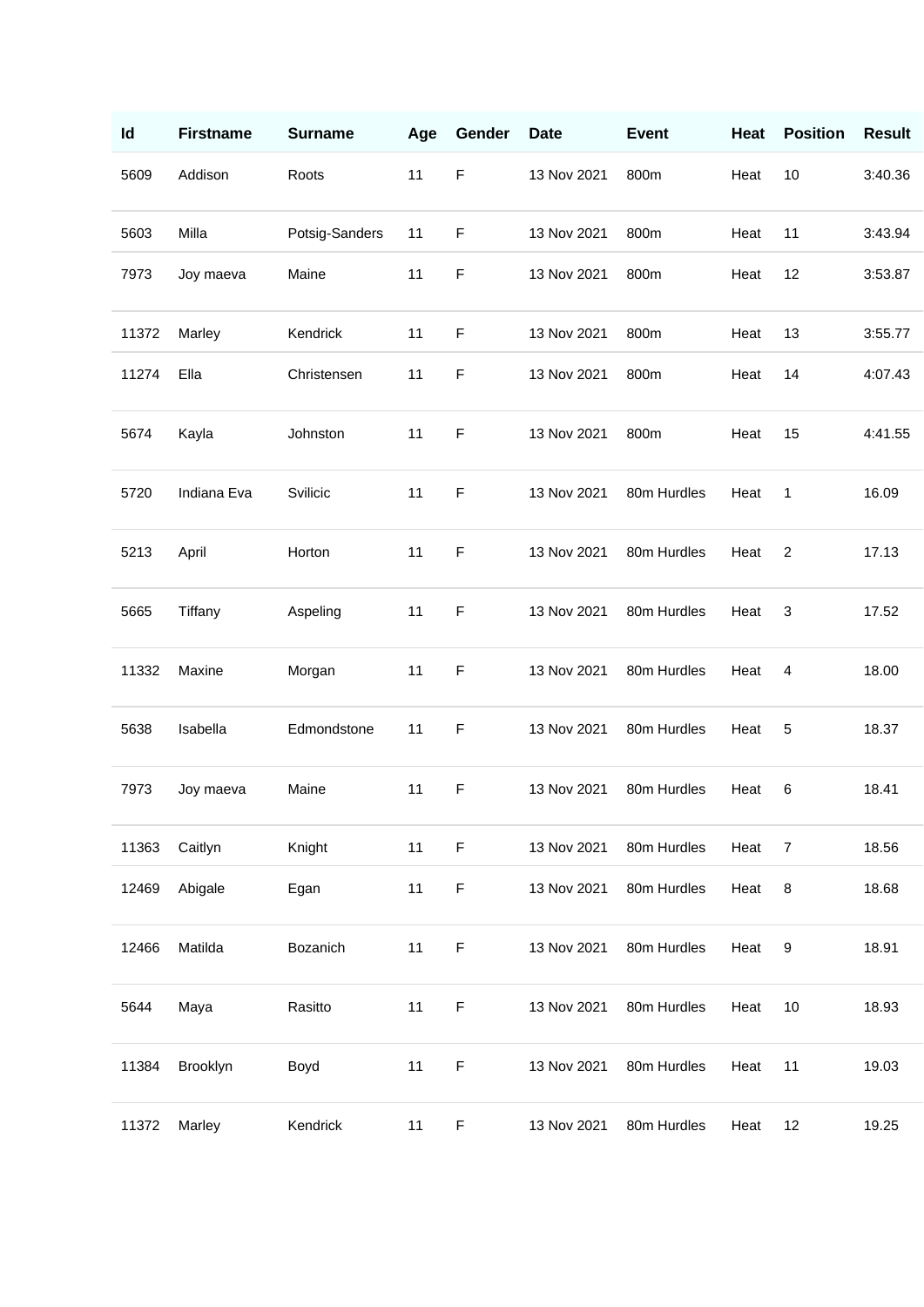| Id    | <b>Firstname</b> | <b>Surname</b> | Age | Gender      | <b>Date</b>         | <b>Event</b> | Heat    | <b>Position</b> | <b>Result</b> |
|-------|------------------|----------------|-----|-------------|---------------------|--------------|---------|-----------------|---------------|
| 5609  | Addison          | Roots          | 11  | $\mathsf F$ | 13 Nov 2021         | 80m Hurdles  | Heat    | 13              | 19.30         |
| 5674  | Kayla            | Johnston       | 11  | F           | 13 Nov 2021         | 80m Hurdles  | Heat    | 14              | 20.36         |
| 5603  | Milla            | Potsig-Sanders | 11  | $\mathsf F$ | 13 Nov 2021         | 80m Hurdles  | Heat    | 15              | 21.43         |
| 11274 | Ella             | Christensen    | 11  | F           | 13 Nov 2021         | 80m Hurdles  | Heat    | 16              | 23.37         |
| 5720  | Indiana Eva      | Svilicic       | 11  | F           | 13 Nov 2021         | Javelin      | Heat    | 1               | 17.51         |
| 5603  | Milla            | Potsig-Sanders | 11  | F           | 13 Nov 2021         | Javelin      | Heat    | $\overline{2}$  | 13.62         |
| 5213  | April            | Horton         | 11  | F           | 13 Nov 2021         | Javelin      | Heat    | 3               | 13.44         |
| 5638  | Isabella         | Edmondstone    | 11  | $\mathsf F$ | 13 Nov 2021         | Javelin      | Heat    | 4               | 13.01         |
| 6925  | Estelle          | Price          | 11  | F           | 13 Nov 2021         | Javelin      | Heat    | 5               | 12.56         |
| 5609  | Addison          | Roots          | 11  | F           | 13 Nov 2021         | Javelin      | Heat    | 6               | 11.69         |
| 12466 | Matilda          | Bozanich       | 11  | $\mathsf F$ | 13 Nov 2021         | Javelin      | Heat    | 7               | 11.24         |
| 7973  | Joy maeva        | Maine          | 11  | $\mathsf F$ | 13 Nov 2021         | Javelin      | Heat    | 8               | 10.82         |
| 5665  | Tiffany          | Aspeling       | 11  | $\mathsf F$ | 13 Nov 2021         | Javelin      | Heat    | 9               | 10.61         |
| 5644  | Maya             | Rasitto        | 11  | F           | 13 Nov 2021 Javelin |              | Heat 10 |                 | 9.91          |
| 11332 | Maxine           | Morgan         | 11  | $\mathsf F$ | 13 Nov 2021         | Javelin      | Heat    | 11              | 9.69          |
| 11274 | Ella             | Christensen    | 11  | F           | 13 Nov 2021         | Javelin      | Heat    | 12              | 8.74          |
| 5674  | Kayla            | Johnston       | 11  | F           | 13 Nov 2021         | Javelin      | Heat    | 13              | 7.89          |
| 12469 | Abigale          | Egan           | 11  | F           | 13 Nov 2021         | Javelin      | Heat    | 14              | 7.84          |
| 11372 | Marley           | Kendrick       | 11  | F           | 13 Nov 2021         | Javelin      | Heat    | 15              | 6.95          |
| 11363 | Caitlyn          | Knight         | 11  | F           | 13 Nov 2021         | Javelin      | Heat    | 16              | 6.65          |
| 11384 | Brooklyn         | Boyd           | 11  | F           | 13 Nov 2021         | Javelin      | Heat    | 17              | 3.90          |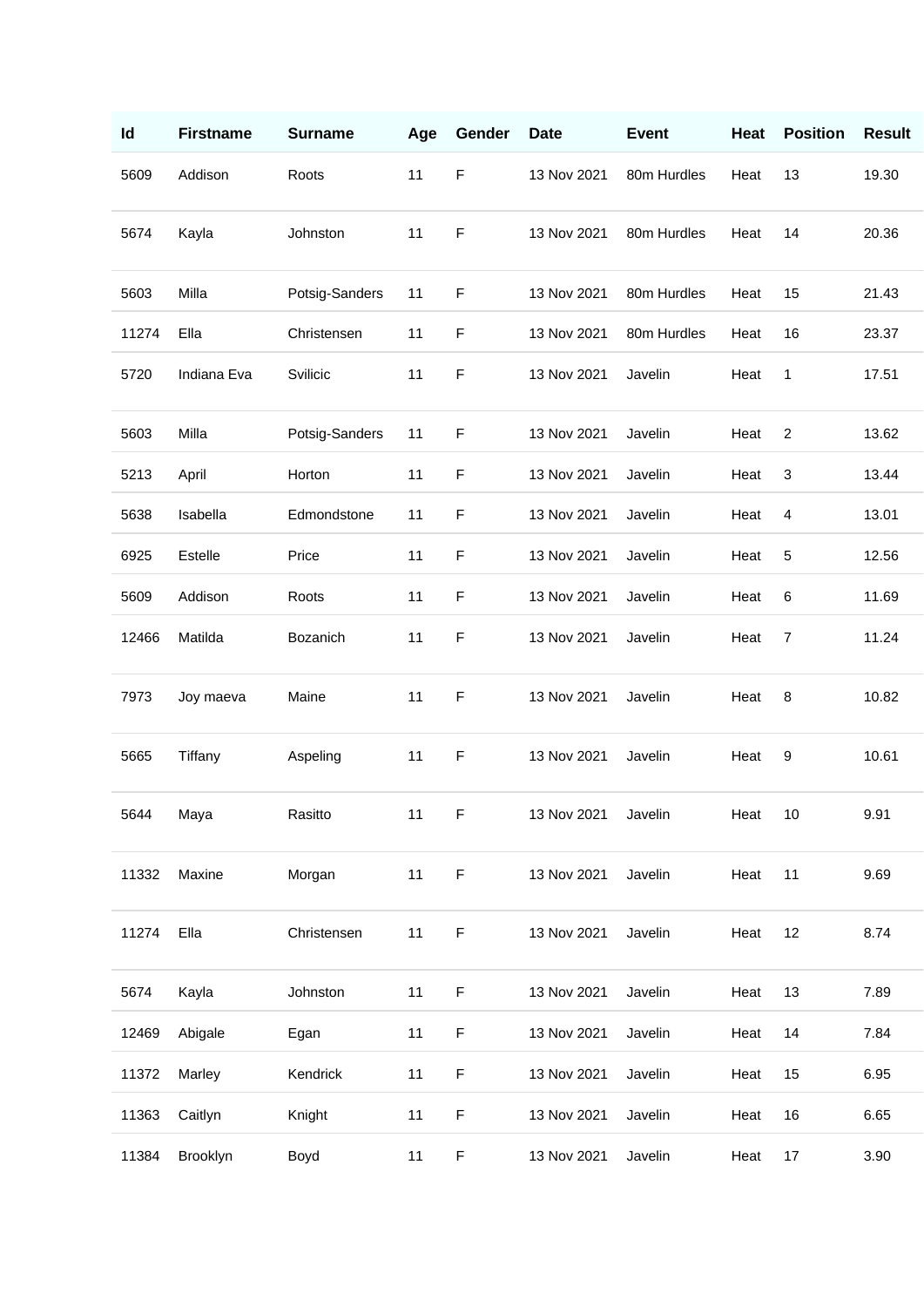| Id    | <b>Firstname</b> | <b>Surname</b> | Age | Gender      | <b>Date</b> | <b>Event</b> | Heat | <b>Position</b>         | <b>Result</b> |
|-------|------------------|----------------|-----|-------------|-------------|--------------|------|-------------------------|---------------|
| 5213  | April            | Horton         | 11  | $\mathsf F$ | 13 Nov 2021 | Shot 2kg     | Heat | 1                       | 7.49          |
| 5720  | Indiana Eva      | Svilicic       | 11  | $\mathsf F$ | 13 Nov 2021 | Shot 2kg     | Heat | $\overline{c}$          | 6.18          |
| 7973  | Joy maeva        | Maine          | 11  | $\mathsf F$ | 13 Nov 2021 | Shot 2kg     | Heat | 3                       | 5.98          |
| 5603  | Milla            | Potsig-Sanders | 11  | $\mathsf F$ | 13 Nov 2021 | Shot 2kg     | Heat | 4                       | 5.61          |
| 5638  | Isabella         | Edmondstone    | 11  | $\mathsf F$ | 13 Nov 2021 | Shot 2kg     | Heat | 5                       | 5.59          |
| 6925  | Estelle          | Price          | 11  | $\mathsf F$ | 13 Nov 2021 | Shot 2kg     | Heat | 6                       | 5.52          |
| 5609  | Addison          | Roots          | 11  | $\mathsf F$ | 13 Nov 2021 | Shot 2kg     | Heat | 7                       | 5.51          |
| 11332 | Maxine           | Morgan         | 11  | $\mathsf F$ | 13 Nov 2021 | Shot 2kg     | Heat | 8                       | 5.33          |
| 11363 | Caitlyn          | Knight         | 11  | $\mathsf F$ | 13 Nov 2021 | Shot 2kg     | Heat | 9                       | 5.22          |
| 5665  | Tiffany          | Aspeling       | 11  | $\mathsf F$ | 13 Nov 2021 | Shot 2kg     | Heat | 10                      | 4.77          |
| 12466 | Matilda          | Bozanich       | 11  | $\mathsf F$ | 13 Nov 2021 | Shot 2kg     | Heat | 11                      | 4.72          |
| 5644  | Maya             | Rasitto        | 11  | $\mathsf F$ | 13 Nov 2021 | Shot 2kg     | Heat | 12                      | 4.25          |
| 11372 | Marley           | Kendrick       | 11  | $\mathsf F$ | 13 Nov 2021 | Shot 2kg     | Heat | 13                      | 4.09          |
| 11274 | Ella             | Christensen    | 11  | $\mathsf F$ | 13 Nov 2021 | Shot 2kg     | Heat | 14                      | 3.58          |
| 11384 | Brooklyn         | Boyd           | 11  | $\mathsf F$ | 13 Nov 2021 | Shot 2kg     | Heat | 15                      | 3.18          |
| 5674  | Kayla            | Johnston       | 11  | $\mathsf F$ | 13 Nov 2021 | Shot 2kg     | Heat | 16                      | 3.08          |
| 5720  | Indiana Eva      | Svilicic       | 11  | $\mathsf F$ | 13 Nov 2021 | Triple Jump  | Heat | 1                       | 8.09          |
| 5665  | Tiffany          | Aspeling       | 11  | $\mathsf F$ | 13 Nov 2021 | Triple Jump  | Heat | $\overline{\mathbf{c}}$ | 8.06          |
| 5213  | April            | Horton         | 11  | $\mathsf F$ | 13 Nov 2021 | Triple Jump  | Heat | 3                       | 7.85          |
| 11363 | Caitlyn          | Knight         | 11  | $\mathsf F$ | 13 Nov 2021 | Triple Jump  | Heat | 4                       | 7.63          |
| 5638  | Isabella         | Edmondstone    | 11  | $\mathsf F$ | 13 Nov 2021 | Triple Jump  | Heat | 5                       | 7.16          |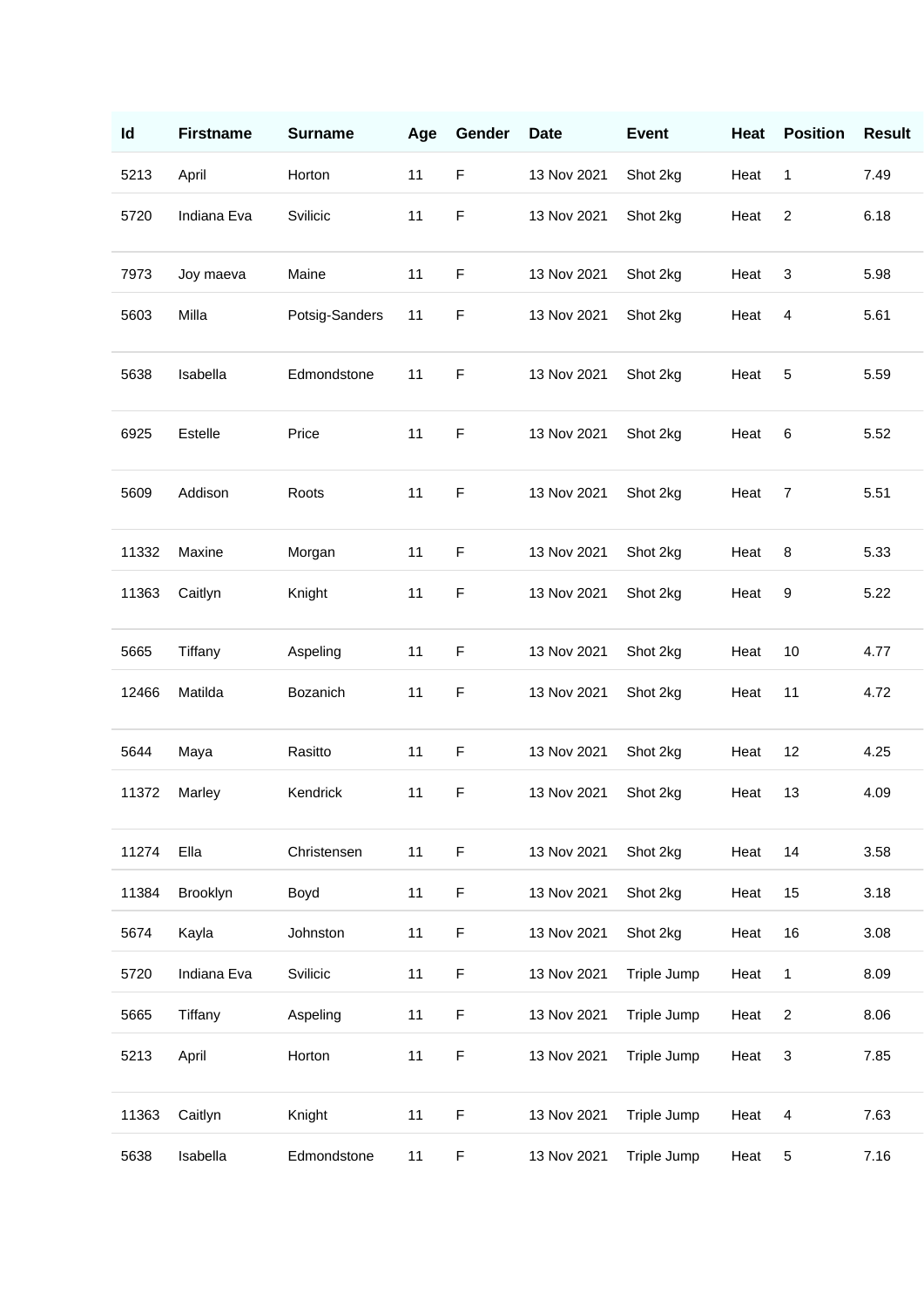| Id    | <b>Firstname</b> | <b>Surname</b> | Age | Gender      | <b>Date</b> | <b>Event</b> | Heat | <b>Position</b>          | <b>Result</b> |
|-------|------------------|----------------|-----|-------------|-------------|--------------|------|--------------------------|---------------|
| 12466 | Matilda          | Bozanich       | 11  | $\mathsf F$ | 13 Nov 2021 | Triple Jump  | Heat | 6                        | 7.15          |
| 12469 | Abigale          | Egan           | 11  | $\mathsf F$ | 13 Nov 2021 | Triple Jump  | Heat | 7                        | 6.52          |
| 7973  | Joy maeva        | Maine          | 11  | $\mathsf F$ | 13 Nov 2021 | Triple Jump  | Heat | 8                        | 6.38          |
| 11274 | Ella             | Christensen    | 11  | $\mathsf F$ | 13 Nov 2021 | Triple Jump  | Heat | 9                        | 6.22          |
| 5609  | Addison          | Roots          | 11  | $\mathsf F$ | 13 Nov 2021 | Triple Jump  | Heat | 10                       | 6.15          |
| 11384 | Brooklyn         | Boyd           | 11  | $\mathsf F$ | 13 Nov 2021 | Triple Jump  | Heat | 11                       | 5.95          |
| 5603  | Milla            | Potsig-Sanders | 11  | $\mathsf F$ | 13 Nov 2021 | Triple Jump  | Heat | 12                       | 5.90          |
| 5644  | Maya             | Rasitto        | 11  | $\mathsf F$ | 13 Nov 2021 | Triple Jump  | Heat | 13                       | 5.74          |
| 11372 | Marley           | Kendrick       | 11  | $\mathsf F$ | 13 Nov 2021 | Triple Jump  | Heat | 14                       | 5.64          |
| 11332 | Maxine           | Morgan         | 11  | $\mathsf F$ | 13 Nov 2021 | Triple Jump  | Heat | 15                       | 5.07          |
| 5674  | Kayla            | Johnston       | 11  | $\mathsf F$ | 13 Nov 2021 | Triple Jump  | Heat | 16                       | 5.05          |
| 5725  | Annabelle        | Van Sprengel   | 12  | $\mathsf F$ | 13 Nov 2021 | 1500m Walk   | Heat | 1                        | 9:07.03       |
| 11381 | Kylah            | Hansen         | 12  | $\mathsf F$ | 13 Nov 2021 | 1500m Walk   | Heat | 2                        | 10:42.85      |
| 5770  | Amberly hazel    | Smith          | 12  | $\mathsf F$ | 13 Nov 2021 | 1500m Walk   | Heat | 3                        | 11:05.82      |
| 5601  | Baylee           | Michel         | 12  | $\mathsf F$ | 13 Nov 2021 | 1500m Walk   | Heat | 4                        | 14:02.68      |
| 11358 | <b>Brielle</b>   | Dredge         | 12  | $\mathsf F$ | 13 Nov 2021 | 1500m Walk   | Heat | $\overline{\phantom{a}}$ | 14:42.46      |
| 12473 | Tung             | Lam            | 12  | $\mathsf F$ | 13 Nov 2021 | 1500m Walk   | Heat | $\overline{\phantom{a}}$ | 14:51.13      |
| 11316 | Larissa          | Achiek Luder   | 12  | $\mathsf F$ | 13 Nov 2021 | 200m         | Heat | 1                        | 31.09         |
| 5816  | Kaycee           | Ibbotson       | 12  | $\mathsf F$ | 13 Nov 2021 | 200m         | Heat | $\overline{c}$           | 32.08         |
| 5770  | Amberly hazel    | Smith          | 12  | $\mathsf F$ | 13 Nov 2021 | 200m         | Heat | 3                        | 32.21         |
| 11309 | Neve             | Taylor         | 12  | $\mathsf F$ | 13 Nov 2021 | 200m         | Heat | 4                        | 32.58         |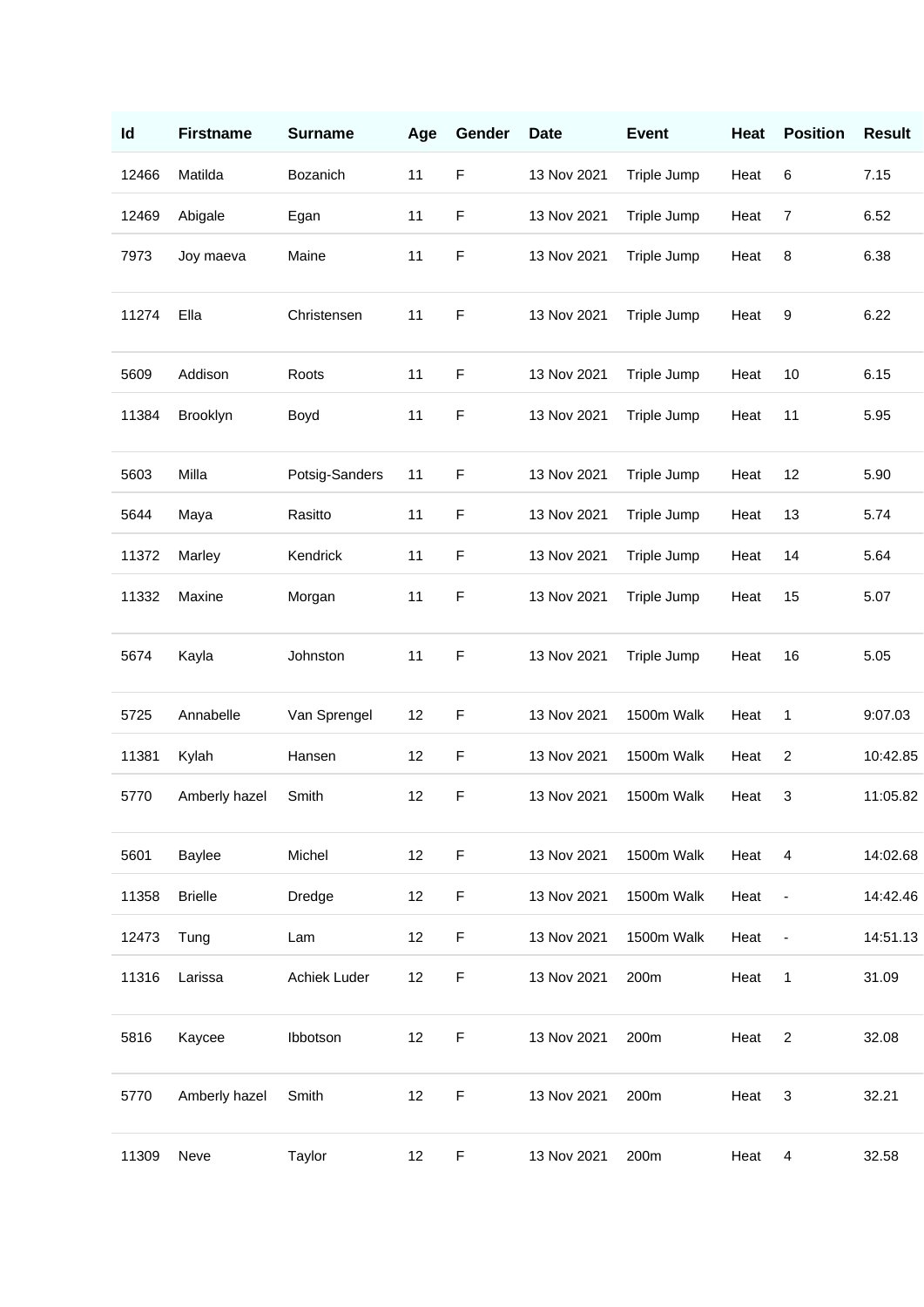| Id    | <b>Firstname</b> | <b>Surname</b> | Age | Gender      | <b>Date</b> | <b>Event</b> | Heat | <b>Position</b> | <b>Result</b> |
|-------|------------------|----------------|-----|-------------|-------------|--------------|------|-----------------|---------------|
| 5725  | Annabelle        | Van Sprengel   | 12  | $\mathsf F$ | 13 Nov 2021 | 200m         | Heat | 5               | 34.46         |
| 11358 | <b>Brielle</b>   | Dredge         | 12  | $\mathsf F$ | 13 Nov 2021 | 200m         | Heat | 6               | 35.03         |
| 11381 | Kylah            | Hansen         | 12  | $\mathsf F$ | 13 Nov 2021 | 200m         | Heat | $\overline{7}$  | 36.07         |
| 8235  | Atamaru          | Ngatamariki    | 12  | $\mathsf F$ | 13 Nov 2021 | 200m         | Heat | 8               | 36.36         |
| 8215  | Doris            | Garlett        | 12  | $\mathsf F$ | 13 Nov 2021 | 200m         | Heat | 9               | 39.23         |
| 12473 | Tung             | Lam            | 12  | $\mathsf F$ | 13 Nov 2021 | 200m         | Heat | 10              | 40.54         |
| 5601  | <b>Baylee</b>    | Michel         | 12  | $\mathsf F$ | 13 Nov 2021 | 200m         | Heat | 11              | 41.47         |
| 11366 | Tashinta         | Clarke         | 12  | $\mathsf F$ | 13 Nov 2021 | 200m         | Heat | 12              | 44.95         |
| 11316 | Larissa          | Achiek Luder   | 12  | $\mathsf F$ | 13 Nov 2021 | 800m         | Heat | 1               | 2:51.18       |
| 5725  | Annabelle        | Van Sprengel   | 12  | $\mathsf F$ | 13 Nov 2021 | 800m         | Heat | $\overline{c}$  | 2:56.47       |
| 5816  | Kaycee           | Ibbotson       | 12  | $\mathsf F$ | 13 Nov 2021 | 800m         | Heat | 3               | 3:04.25       |
| 11381 | Kylah            | Hansen         | 12  | $\mathsf F$ | 13 Nov 2021 | 800m         | Heat | 4               | 3:06.28       |
| 8235  | Atamaru          | Ngatamariki    | 12  | $\mathsf F$ | 13 Nov 2021 | 800m         | Heat | 5               | 3:07.14       |
| 11358 | <b>Brielle</b>   | Dredge         | 12  | $\mathsf F$ | 13 Nov 2021 | 800m         | Heat | $\,6$           | 3:07.55       |
| 8215  | Doris            | Garlett        | 12  | $\mathsf F$ | 13 Nov 2021 | 800m         | Heat | 7               | 3:35.82       |
| 5770  | Amberly hazel    | Smith          | 12  | $\mathsf F$ | 13 Nov 2021 | 800m         | Heat | 8               | 3:42.72       |
| 11378 | Mia              | Carter         | 12  | $\mathsf F$ | 13 Nov 2021 | 800m         | Heat | 9               | 3:43.20       |
| 12451 | Mia              | Kuricivi       | 12  | $\mathsf F$ | 13 Nov 2021 | 800m         | Heat | 10              | 3:46.76       |
| 5601  | Baylee           | Michel         | 12  | $\mathsf F$ | 13 Nov 2021 | 800m         | Heat | 11              | 3:48.13       |
| 12448 | Amber            | Montgomery     | 12  | $\mathsf F$ | 13 Nov 2021 | 800m         | Heat | 12              | 4:19.70       |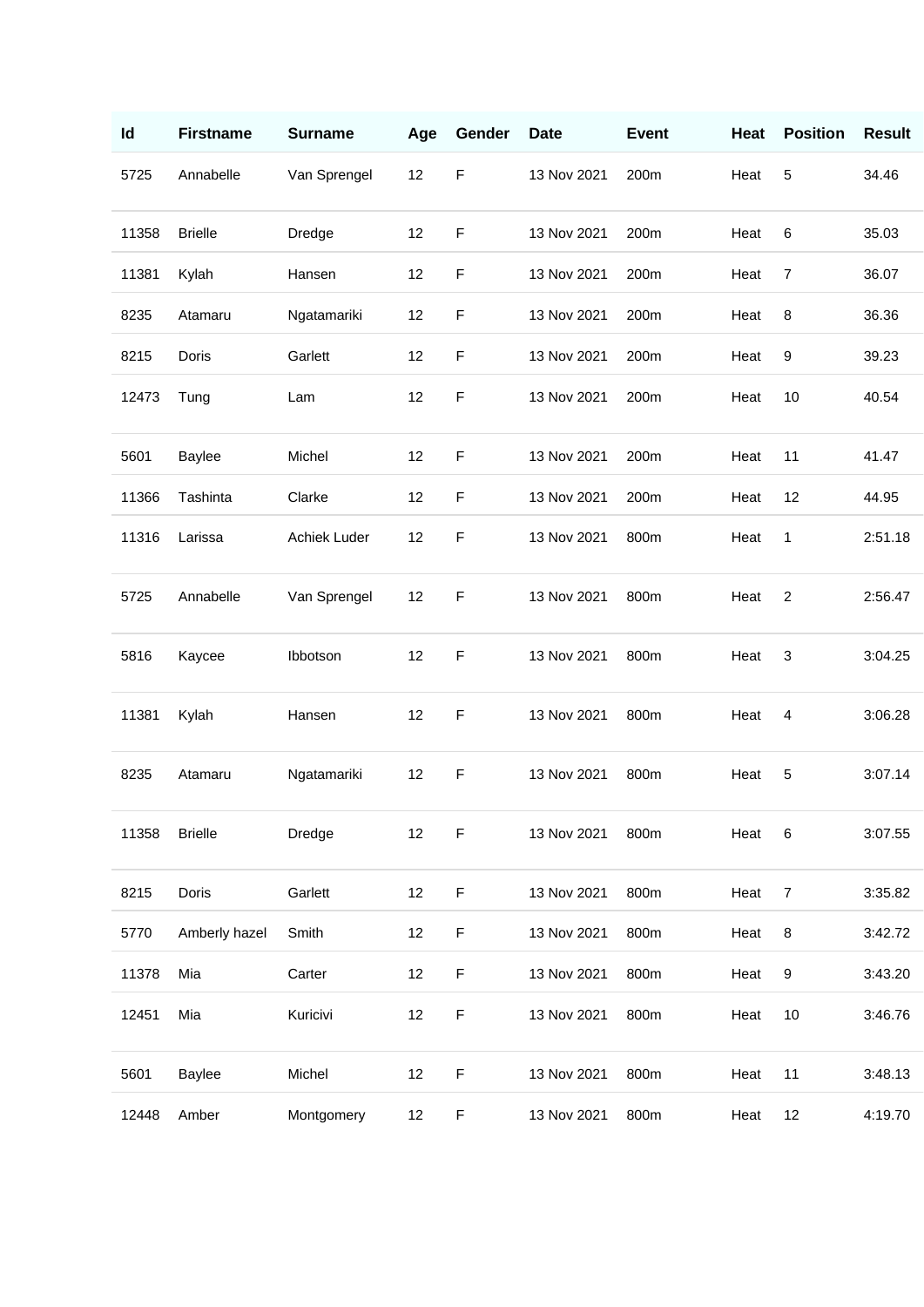| Id    | <b>Firstname</b> | <b>Surname</b> | Age | Gender      | <b>Date</b> | <b>Event</b> | Heat | <b>Position</b> | <b>Result</b> |
|-------|------------------|----------------|-----|-------------|-------------|--------------|------|-----------------|---------------|
| 11366 | Tashinta         | Clarke         | 12  | $\mathsf F$ | 13 Nov 2021 | 800m         | Heat | 13              | 5:01.02       |
| 11316 | Larissa          | Achiek Luder   | 12  | $\mathsf F$ | 13 Nov 2021 | 80m Hurdles  | Heat | 1               | 16.45         |
| 11381 | Kylah            | Hansen         | 12  | $\mathsf F$ | 13 Nov 2021 | 80m Hurdles  | Heat | 2               | 16.98         |
| 5725  | Annabelle        | Van Sprengel   | 12  | $\mathsf F$ | 13 Nov 2021 | 80m Hurdles  | Heat | 3               | 17.70         |
| 5816  | Kaycee           | Ibbotson       | 12  | $\mathsf F$ | 13 Nov 2021 | 80m Hurdles  | Heat | 4               | 19.29         |
| 5770  | Amberly hazel    | Smith          | 12  | $\mathsf F$ | 13 Nov 2021 | 80m Hurdles  | Heat | 5               | 19.37         |
| 8235  | Atamaru          | Ngatamariki    | 12  | $\mathsf F$ | 13 Nov 2021 | 80m Hurdles  | Heat | 6               | 19.96         |
| 12451 | Mia              | Kuricivi       | 12  | $\mathsf F$ | 13 Nov 2021 | 80m Hurdles  | Heat | $\overline{7}$  | 20.18         |
| 11358 | <b>Brielle</b>   | Dredge         | 12  | $\mathsf F$ | 13 Nov 2021 | 80m Hurdles  | Heat | 8               | 20.63         |
| 12473 | Tung             | Lam            | 12  | $\mathsf F$ | 13 Nov 2021 | 80m Hurdles  | Heat | 9               | 20.73         |
| 11378 | Mia              | Carter         | 12  | F           | 13 Nov 2021 | 80m Hurdles  | Heat | 10              | 20.86         |
| 5601  | Baylee           | Michel         | 12  | $\mathsf F$ | 13 Nov 2021 | 80m Hurdles  | Heat | 11              | 21.82         |
| 8215  | Doris            | Garlett        | 12  | $\mathsf F$ | 13 Nov 2021 | 80m Hurdles  | Heat | 12              | 23.22         |
| 5725  | Annabelle        | Van Sprengel   | 12  | $\mathsf F$ | 13 Nov 2021 | Javelin      | Heat | 1               | 13.32         |
| 12451 | Mia              | Kuricivi       | 12  | F           | 13 Nov 2021 | Javelin      | Heat | $\overline{2}$  | 12.92         |
| 11358 | <b>Brielle</b>   | Dredge         | 12  | $\mathsf F$ | 13 Nov 2021 | Javelin      | Heat | $\sqrt{3}$      | 12.87         |
| 5816  | Kaycee           | Ibbotson       | 12  | $\mathsf F$ | 13 Nov 2021 | Javelin      | Heat | 4               | 12.33         |
| 8235  | Atamaru          | Ngatamariki    | 12  | $\mathsf F$ | 13 Nov 2021 | Javelin      | Heat | $\sqrt{5}$      | 11.98         |
| 5770  | Amberly hazel    | Smith          | 12  | $\mathsf F$ | 13 Nov 2021 | Javelin      | Heat | $\,6$           | 11.62         |
| 11316 | Larissa          | Achiek Luder   | 12  | $\mathsf F$ | 13 Nov 2021 | Javelin      | Heat | $\overline{7}$  | 11.24         |
| 5601  | Baylee           | Michel         | 12  | $\mathsf F$ | 13 Nov 2021 | Javelin      | Heat | $\, 8$          | 9.65          |
| 11381 | Kylah            | Hansen         | 12  | $\mathsf F$ | 13 Nov 2021 | Javelin      | Heat | 9               | 9.19          |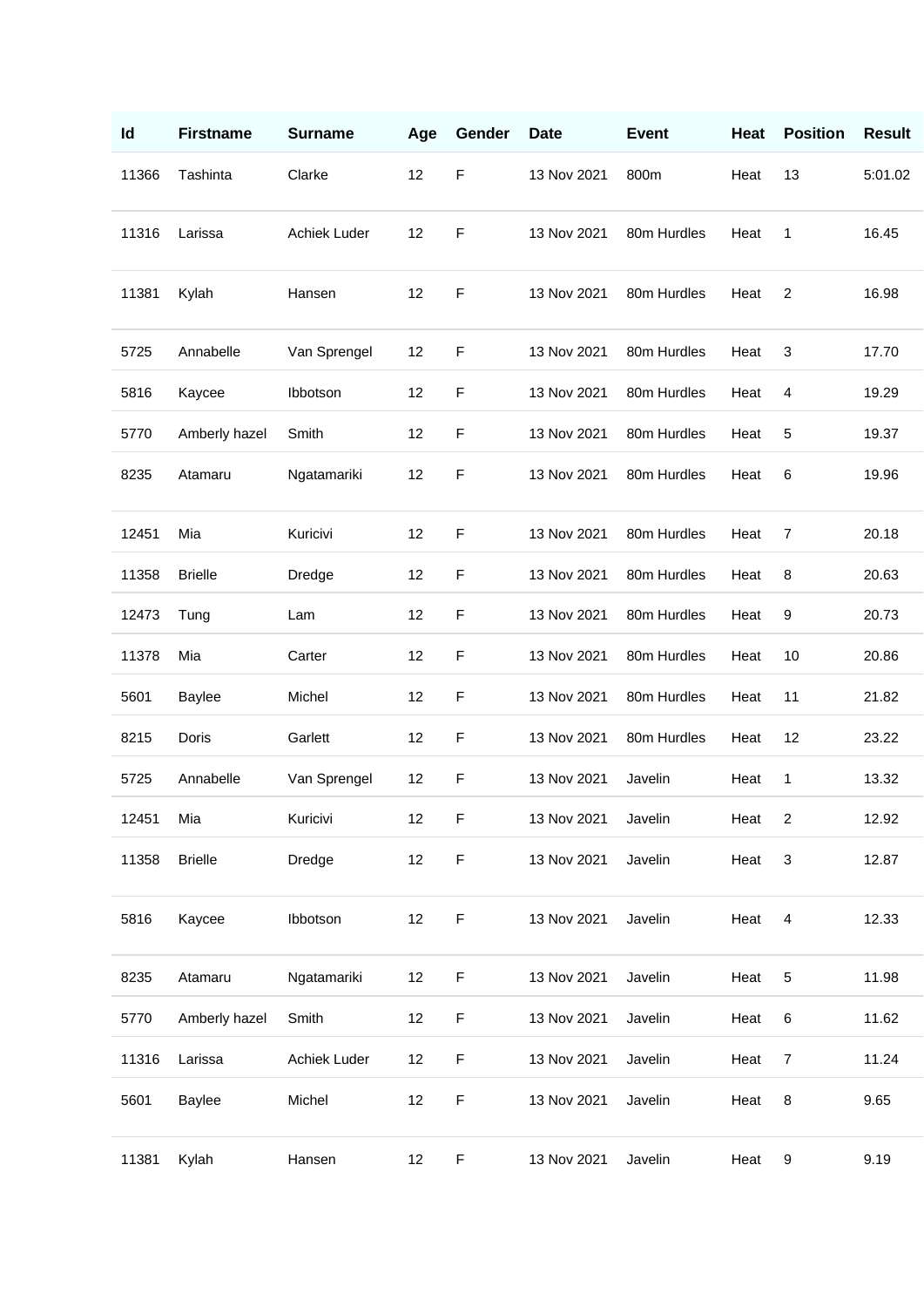| Id    | <b>Firstname</b> | <b>Surname</b> | Age | Gender      | <b>Date</b> | <b>Event</b> | Heat | <b>Position</b> | <b>Result</b> |
|-------|------------------|----------------|-----|-------------|-------------|--------------|------|-----------------|---------------|
| 11366 | Tashinta         | Clarke         | 12  | $\mathsf F$ | 13 Nov 2021 | Javelin      | Heat | 10              | 8.80          |
| 8215  | Doris            | Garlett        | 12  | $\mathsf F$ | 13 Nov 2021 | Javelin      | Heat | 11              | 6.83          |
| 11309 | Neve             | Taylor         | 12  | $\mathsf F$ | 13 Nov 2021 | Javelin      | Heat | 12              | 6.82          |
| 12473 | Tung             | Lam            | 12  | $\mathsf F$ | 13 Nov 2021 | Javelin      | Heat | 13              | 6.60          |
| 11378 | Mia              | Carter         | 12  | $\mathsf F$ | 13 Nov 2021 | Javelin      | Heat | 14              | 6.59          |
| 12448 | Amber            | Montgomery     | 12  | $\mathsf F$ | 13 Nov 2021 | Javelin      | Heat | 15              | 4.23          |
| 5725  | Annabelle        | Van Sprengel   | 12  | $\mathsf F$ | 13 Nov 2021 | Shot 2kg     | Heat | 1               | 8.23          |
| 12451 | Mia              | Kuricivi       | 12  | $\mathsf F$ | 13 Nov 2021 | Shot 2kg     | Heat | $\overline{2}$  | 7.72          |
| 11316 | Larissa          | Achiek Luder   | 12  | $\mathsf F$ | 13 Nov 2021 | Shot 2kg     | Heat | 3               | 7.16          |
| 5816  | Kaycee           | Ibbotson       | 12  | $\mathsf F$ | 13 Nov 2021 | Shot 2kg     | Heat | 4               | 6.40          |
| 5770  | Amberly hazel    | Smith          | 12  | $\mathsf F$ | 13 Nov 2021 | Shot 2kg     | Heat | 5               | 6.33          |
| 11358 | <b>Brielle</b>   | Dredge         | 12  | $\mathsf F$ | 13 Nov 2021 | Shot 2kg     | Heat | 6               | 6.16          |
| 8235  | Atamaru          | Ngatamariki    | 12  | $\mathsf F$ | 13 Nov 2021 | Shot 2kg     | Heat | $\overline{7}$  | 5.92          |
| 5601  | Baylee           | Michel         | 12  | $\mathsf F$ | 13 Nov 2021 | Shot 2kg     | Heat | 8               | 5.53          |
| 11309 | Neve             | Taylor         | 12  | $\mathsf F$ | 13 Nov 2021 | Shot 2kg     | Heat | 9               | 4.97          |
| 11378 | Mia              | Carter         | 12  | $\mathsf F$ | 13 Nov 2021 | Shot 2kg     | Heat | 10              | 4.86          |
| 8215  | Doris            | Garlett        | 12  | $\mathsf F$ | 13 Nov 2021 | Shot 2kg     | Heat | 11              | 4.37          |
| 11381 | Kylah            | Hansen         | 12  | F           | 13 Nov 2021 | Shot 2kg     | Heat | 12              | 4.23          |
| 12473 | Tung             | Lam            | 12  | $\mathsf F$ | 13 Nov 2021 | Shot 2kg     | Heat | 13              | 3.49          |
| 11316 | Larissa          | Achiek Luder   | 12  | $\mathsf F$ | 13 Nov 2021 | Triple Jump  | Heat | $\mathbf 1$     | 8.80          |
| 5816  | Kaycee           | Ibbotson       | 12  | $\mathsf F$ | 13 Nov 2021 | Triple Jump  | Heat | $\overline{c}$  | 8.39          |
| 5725  | Annabelle        | Van Sprengel   | 12  | $\mathsf F$ | 13 Nov 2021 | Triple Jump  | Heat | 3               | 8.10          |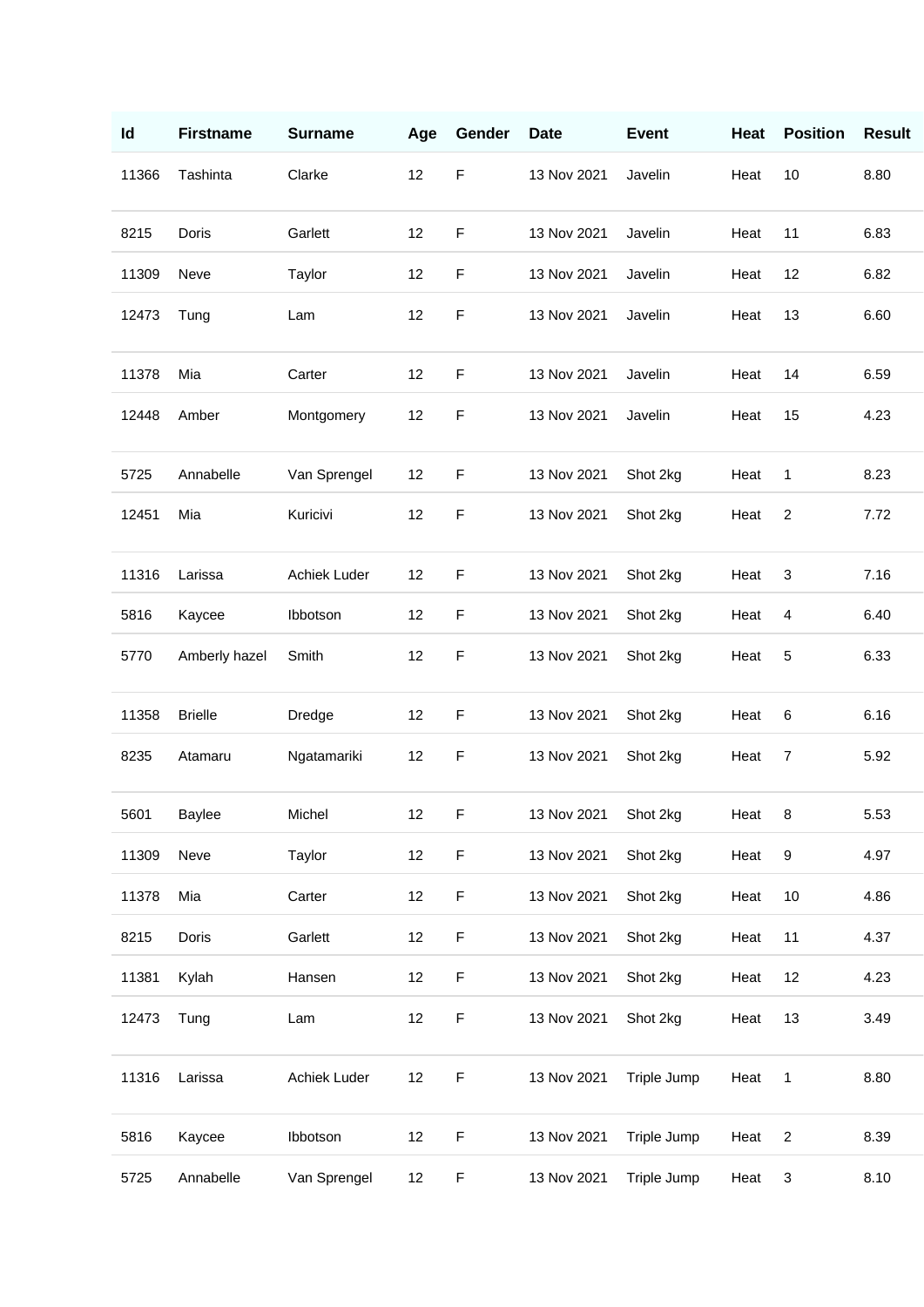| Id    | <b>Firstname</b> | <b>Surname</b> | Age | Gender      | <b>Date</b> | <b>Event</b> | Heat | <b>Position</b>              | <b>Result</b> |
|-------|------------------|----------------|-----|-------------|-------------|--------------|------|------------------------------|---------------|
| 8235  | Atamaru          | Ngatamariki    | 12  | $\mathsf F$ | 13 Nov 2021 | Triple Jump  | Heat | 4                            | 7.96          |
| 11358 | <b>Brielle</b>   | Dredge         | 12  | $\mathsf F$ | 13 Nov 2021 | Triple Jump  | Heat | 5                            | 7.56          |
| 11378 | Mia              | Carter         | 12  | $\mathsf F$ | 13 Nov 2021 | Triple Jump  | Heat | 6                            | 7.39          |
| 11381 | Kylah            | Hansen         | 12  | $\mathsf F$ | 13 Nov 2021 | Triple Jump  | Heat | 7                            | 7.14          |
| 12451 | Mia              | Kuricivi       | 12  | $\mathsf F$ | 13 Nov 2021 | Triple Jump  | Heat | 8                            | 7.13          |
| 5770  | Amberly hazel    | Smith          | 12  | $\mathsf F$ | 13 Nov 2021 | Triple Jump  | Heat | 9                            | 6.96          |
| 11309 | Neve             | Taylor         | 12  | $\mathsf F$ | 13 Nov 2021 | Triple Jump  | Heat | 10                           | 6.64          |
| 5601  | <b>Baylee</b>    | Michel         | 12  | $\mathsf F$ | 13 Nov 2021 | Triple Jump  | Heat | 11                           | 6.36          |
| 12473 | Tung             | Lam            | 12  | $\mathsf F$ | 13 Nov 2021 | Triple Jump  | Heat | 12                           | 6.31          |
| 5627  | Chelsey          | Ireland        | 13  | F           | 13 Nov 2021 | 1500m Walk   | Heat | 1                            | 8:51.42       |
| 5747  | Gracie           | Dabala         | 13  | $\mathsf F$ | 13 Nov 2021 | 1500m Walk   | Heat | $\overline{c}$               | 9:49.17       |
| 7980  | Filipa           | Svilicic       | 13  | $\mathsf F$ | 13 Nov 2021 | 1500m Walk   | Heat | $\qquad \qquad \blacksquare$ | 14:41.57      |
| 12447 | Sereana          | Lua            | 13  | $\mathsf F$ | 13 Nov 2021 | 200m         | Heat | $\mathbf{1}$                 | 32.33         |
|       | 5747 Gracie      | Dabala         | 13  | F           | 13 Nov 2021 | 200m         | Heat | $\overline{2}$               | 33.60         |
| 5627  | Chelsey          | Ireland        | 13  | $\mathsf F$ | 13 Nov 2021 | 200m         | Heat | $\mathbf{3}$                 | 34.07         |
| 5624  | Sienna           | Hobbs          | 13  | $\mathsf F$ | 13 Nov 2021 | 200m         | Heat | $\overline{\mathbf{4}}$      | 35.36         |
| 7980  | Filipa           | Svilicic       | 13  | $\mathsf F$ | 13 Nov 2021 | 200m         | Heat | $\sqrt{5}$                   | 37.53         |
| 5762  | Chloe            | Young          | 13  | $\mathsf F$ | 13 Nov 2021 | 200m         | Heat | $\,6$                        | 39.16         |
| 5627  | Chelsey          | Ireland        | 13  | $\mathsf F$ | 13 Nov 2021 | 800m         | Heat | $\overline{1}$               | 3:00.22       |
| 5747  | Gracie           | Dabala         | 13  | F           | 13 Nov 2021 | 800m         | Heat | $\overline{c}$               | 3:11.84       |
| 12447 | Sereana          | Lua            | 13  | $\mathsf F$ | 13 Nov 2021 | 800m         | Heat | 3                            | 3:16.78       |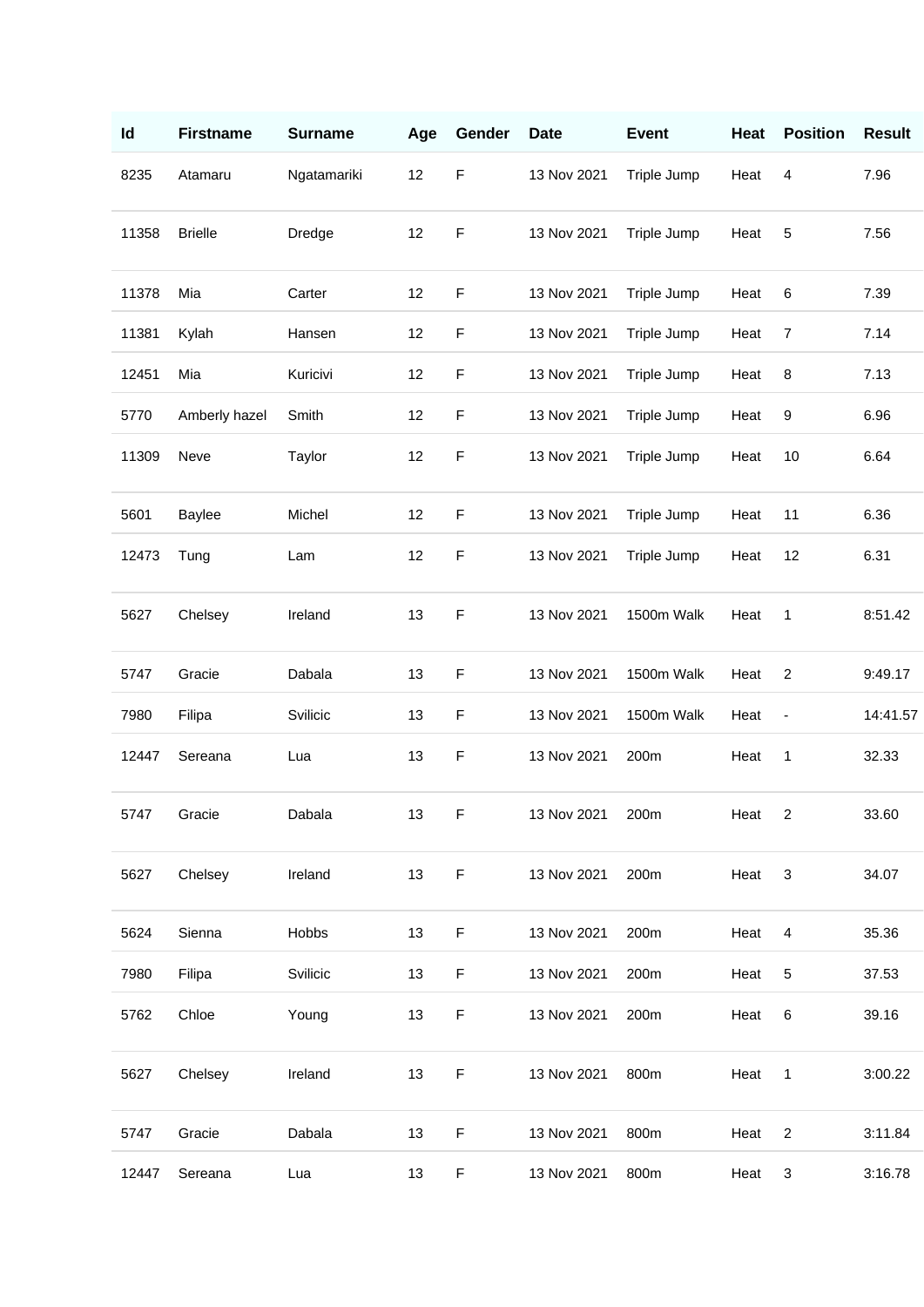| Id    | <b>Firstname</b> | <b>Surname</b> | Age | Gender      | <b>Date</b> | <b>Event</b> | Heat | <b>Position</b> | <b>Result</b> |
|-------|------------------|----------------|-----|-------------|-------------|--------------|------|-----------------|---------------|
| 5624  | Sienna           | Hobbs          | 13  | $\mathsf F$ | 13 Nov 2021 | 800m         | Heat | 4               | 3:37.59       |
| 7980  | Filipa           | Svilicic       | 13  | $\mathsf F$ | 13 Nov 2021 | 800m         | Heat | 5               | 3:40.11       |
| 5762  | Chloe            | Young          | 13  | $\mathsf F$ | 13 Nov 2021 | 800m         | Heat | 6               | 3:58.02       |
| 5776  | Lily             | Aquilina       | 13  | $\mathsf F$ | 13 Nov 2021 | 800m         | Heat | 7               | 4:02.87       |
| 5624  | Sienna           | Hobbs          | 13  | $\mathsf F$ | 13 Nov 2021 | 80m Hurdles  | Heat | 1               | 17.47         |
| 12447 | Sereana          | Lua            | 13  | $\mathsf F$ | 13 Nov 2021 | 80m Hurdles  | Heat | $\overline{c}$  | 18.48         |
| 5627  | Chelsey          | Ireland        | 13  | $\mathsf F$ | 13 Nov 2021 | 80m Hurdles  | Heat | 3               | 18.71         |
| 5747  | Gracie           | Dabala         | 13  | F           | 13 Nov 2021 | 80m Hurdles  | Heat | 4               | 21.04         |
| 12447 | Sereana          | Lua            | 13  | $\mathsf F$ | 13 Nov 2021 | Javelin      | Heat | 1               | 17.69         |
| 5627  | Chelsey          | Ireland        | 13  | $\mathsf F$ | 13 Nov 2021 | Javelin      | Heat | $\overline{2}$  | 16.41         |
| 7980  | Filipa           | Svilicic       | 13  | $\mathsf F$ | 13 Nov 2021 | Javelin      | Heat | 3               | 16.10         |
| 5747  | Gracie           | Dabala         | 13  | $\mathsf F$ | 13 Nov 2021 | Javelin      | Heat | 4               | 15.19         |
| 5762  | Chloe            | Young          | 13  | F           | 13 Nov 2021 | Javelin      | Heat | 5               | 14.76         |
| 5624  | Sienna           | Hobbs          | 13  | $\mathsf F$ | 13 Nov 2021 | Javelin      | Heat | $\,6$           | 10.87         |
| 5776  | Lily             | Aquilina       | 13  | $\mathsf F$ | 13 Nov 2021 | Javelin      | Heat | $\overline{7}$  | 8.84          |
| 7980  | Filipa           | Svilicic       | 13  | $\mathsf F$ | 13 Nov 2021 | Shot 3kg     | Heat | $\mathbf{1}$    | 8.49          |
| 12447 | Sereana          | Lua            | 13  | $\mathsf F$ | 13 Nov 2021 | Shot 3kg     | Heat | $\overline{c}$  | 7.09          |
| 5627  | Chelsey          | Ireland        | 13  | $\mathsf F$ | 13 Nov 2021 | Shot 3kg     | Heat | $\sqrt{3}$      | 6.77          |
| 5747  | Gracie           | Dabala         | 13  | F           | 13 Nov 2021 | Shot 3kg     | Heat | 4               | 5.43          |
| 5762  | Chloe            | Young          | 13  | $\mathsf F$ | 13 Nov 2021 | Shot 3kg     | Heat | 5               | 4.87          |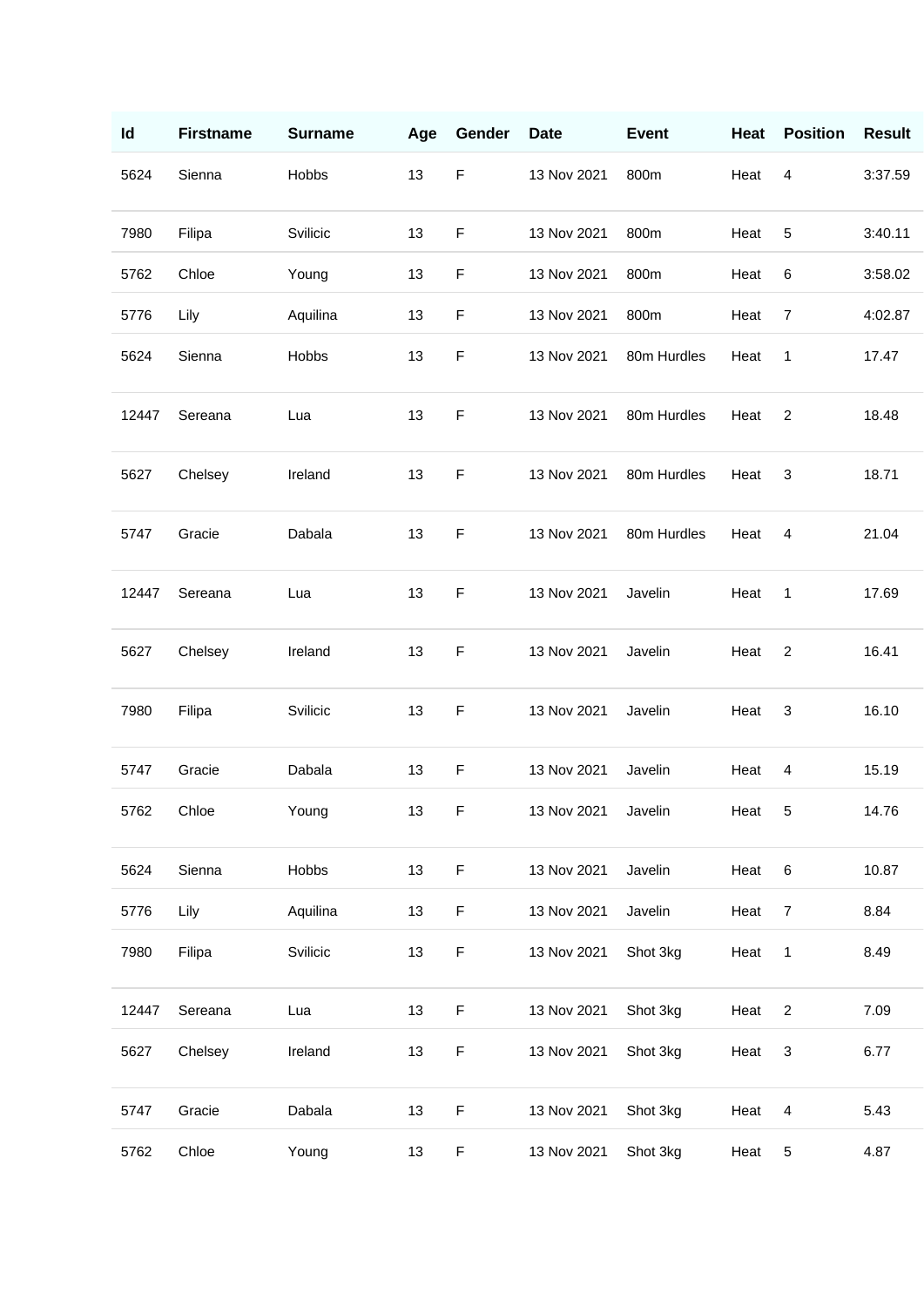| Id    | <b>Firstname</b>   | <b>Surname</b> | Age | Gender      | <b>Date</b> | <b>Event</b> | Heat   | <b>Position</b> | <b>Result</b> |
|-------|--------------------|----------------|-----|-------------|-------------|--------------|--------|-----------------|---------------|
| 5624  | Sienna             | Hobbs          | 13  | $\mathsf F$ | 13 Nov 2021 | Shot 3kg     | Heat   | 6               | 4.85          |
| 5776  | Lily               | Aquilina       | 13  | $\mathsf F$ | 13 Nov 2021 | Shot 3kg     | Heat   | $\overline{7}$  | 3.94          |
| 5624  | Sienna             | Hobbs          | 13  | $\mathsf F$ | 13 Nov 2021 | Triple Jump  | Heat   | 1               | 8.63          |
| 12447 | Sereana            | Lua            | 13  | $\mathsf F$ | 13 Nov 2021 | Triple Jump  | Heat   | $\overline{2}$  | 8.29          |
| 5627  | Chelsey            | Ireland        | 13  | $\mathsf F$ | 13 Nov 2021 | Triple Jump  | Heat   | 3               | 8.21          |
| 5747  | Gracie             | Dabala         | 13  | F           | 13 Nov 2021 | Triple Jump  | Heat   | 4               | 7.49          |
| 7980  | Filipa             | Svilicic       | 13  | $\mathsf F$ | 13 Nov 2021 | Triple Jump  | Heat   | 5               | 7.37          |
| 5762  | Chloe              | Young          | 13  | F           | 13 Nov 2021 | Triple Jump  | Heat   | 6               | 6.89          |
| 5607  | Kaytee             | <b>Bogaers</b> | 14  | $\mathsf F$ | 13 Nov 2021 | 1500m Walk   | Heat   | 1               | 7:41.33       |
| 5721  | Madeleine<br>Kirra | Svilicic       | 14  | $\mathsf F$ | 13 Nov 2021 | 1500m Walk   | Heat   | $\overline{2}$  | 14:41.87      |
| 5797  | Tilly              | Haselhurst     | 14  | $\mathsf F$ | 13 Nov 2021 | 200m         | Heat   | 1               | 28.11         |
| 11367 | Annabel            | Cook           | 14  | $\mathsf F$ | 13 Nov 2021 | 200m         | Heat   | $\overline{2}$  | 32.54         |
| 5721  | Madeleine<br>Kirra | Svilicic       | 14  | F           | 13 Nov 2021 | 200m         | Heat 3 |                 | 33.01         |
| 5834  | Summer             | Revill         | 14  | $\mathsf F$ | 13 Nov 2021 | 200m         | Heat   | $\overline{4}$  | 34.61         |
| 11269 | Hayley             | Roach          | 14  | $\mathsf F$ | 13 Nov 2021 | 200m         | Heat   | 5               | 35.17         |
| 5607  | Kaytee             | <b>Bogaers</b> | 14  | $\mathsf F$ | 13 Nov 2021 | 200m         | Heat   | 6               | 36.15         |
| 11279 | Sophie             | White          | 14  | $\mathsf F$ | 13 Nov 2021 | 200m         | Heat   | $\overline{7}$  | 36.34         |
| 11269 | Hayley             | Roach          | 14  | $\mathsf F$ | 13 Nov 2021 | 800m         | Heat   | 1               | 2:40.14       |
| 1554  | Jasmine            | Smedley        | 14  | $\mathsf F$ | 13 Nov 2021 | 800m         | Heat   | $\overline{c}$  | 2:43.68       |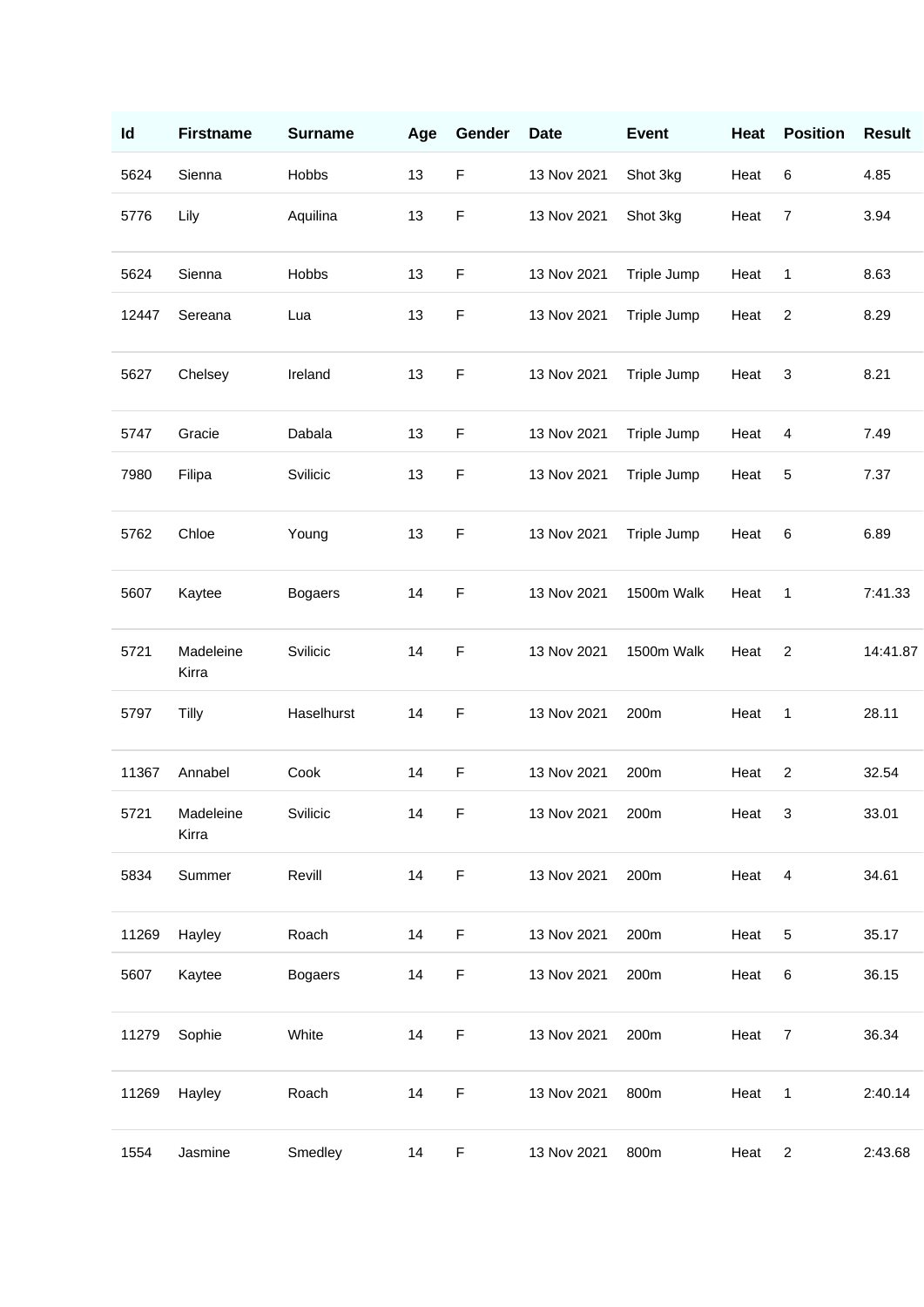| ld    | <b>Firstname</b>   | <b>Surname</b> | Age | Gender      | <b>Date</b> | <b>Event</b> | Heat | <b>Position</b> | <b>Result</b> |
|-------|--------------------|----------------|-----|-------------|-------------|--------------|------|-----------------|---------------|
| 1536  | Katy               | Thomsen        | 14  | $\mathsf F$ | 13 Nov 2021 | 800m         | Heat | 3               | 2:49.79       |
| 5797  | Tilly              | Haselhurst     | 14  | F           | 13 Nov 2021 | 800m         | Heat | 4               | 3:02.42       |
| 5607  | Kaytee             | <b>Bogaers</b> | 14  | $\mathsf F$ | 13 Nov 2021 | 800m         | Heat | 5               | 3:03.53       |
| 5721  | Madeleine<br>Kirra | Svilicic       | 14  | $\mathsf F$ | 13 Nov 2021 | 800m         | Heat | 6               | 3:07.79       |
| 11367 | Annabel            | Cook           | 14  | $\mathsf F$ | 13 Nov 2021 | 800m         | Heat | 7               | 3:51.61       |
| 5834  | Summer             | Revill         | 14  | $\mathsf F$ | 13 Nov 2021 | 800m         | Heat | 8               | 3:54.21       |
| 5656  | Evie               | Hilditch       | 14  | F           | 13 Nov 2021 | 80m Hurdles  | Heat | 1               | 14.36         |
| 5797  | Tilly              | Haselhurst     | 14  | $\mathsf F$ | 13 Nov 2021 | 80m Hurdles  | Heat | $\overline{2}$  | 15.59         |
| 1536  | Katy               | Thomsen        | 14  | F           | 13 Nov 2021 | 80m Hurdles  | Heat | 3               | 16.58         |
| 5721  | Madeleine<br>Kirra | Svilicic       | 14  | $\mathsf F$ | 13 Nov 2021 | 80m Hurdles  | Heat | 4               | 16.92         |
| 11367 | Annabel            | Cook           | 14  | $\mathsf F$ | 13 Nov 2021 | 80m Hurdles  | Heat | 5               | 17.27         |
| 11269 | Hayley             | Roach          | 14  | F           | 13 Nov 2021 | 80m Hurdles  | Heat | 6               | 17.51         |
| 5834  | Summer             | Revill         | 14  | $\mathsf F$ | 13 Nov 2021 | 80m Hurdles  | Heat | $\overline{7}$  | 21.15         |
| 5607  | Kaytee             | <b>Bogaers</b> | 14  | $\mathsf F$ | 13 Nov 2021 | 80m Hurdles  | Heat | 8               | 21.98         |
| 1554  | Jasmine            | Smedley        | 14  | $\mathsf F$ | 13 Nov 2021 | 80m Hurdles  | Heat | 9               | 22.40         |
| 5656  | Evie               | Hilditch       | 14  | $\mathsf F$ | 13 Nov 2021 | Javelin      | Heat | 1               | 29.75         |
| 5721  | Madeleine<br>Kirra | Svilicic       | 14  | F           | 13 Nov 2021 | Javelin      | Heat | $\overline{c}$  | 20.34         |
| 11367 | Annabel            | Cook           | 14  | $\mathsf F$ | 13 Nov 2021 | Javelin      | Heat | 3               | 15.94         |
| 5607  | Kaytee             | <b>Bogaers</b> | 14  | F           | 13 Nov 2021 | Javelin      | Heat | 4               | 15.77         |
| 5797  | <b>Tilly</b>       | Haselhurst     | 14  | F           | 13 Nov 2021 | Javelin      | Heat | 5               | 15.19         |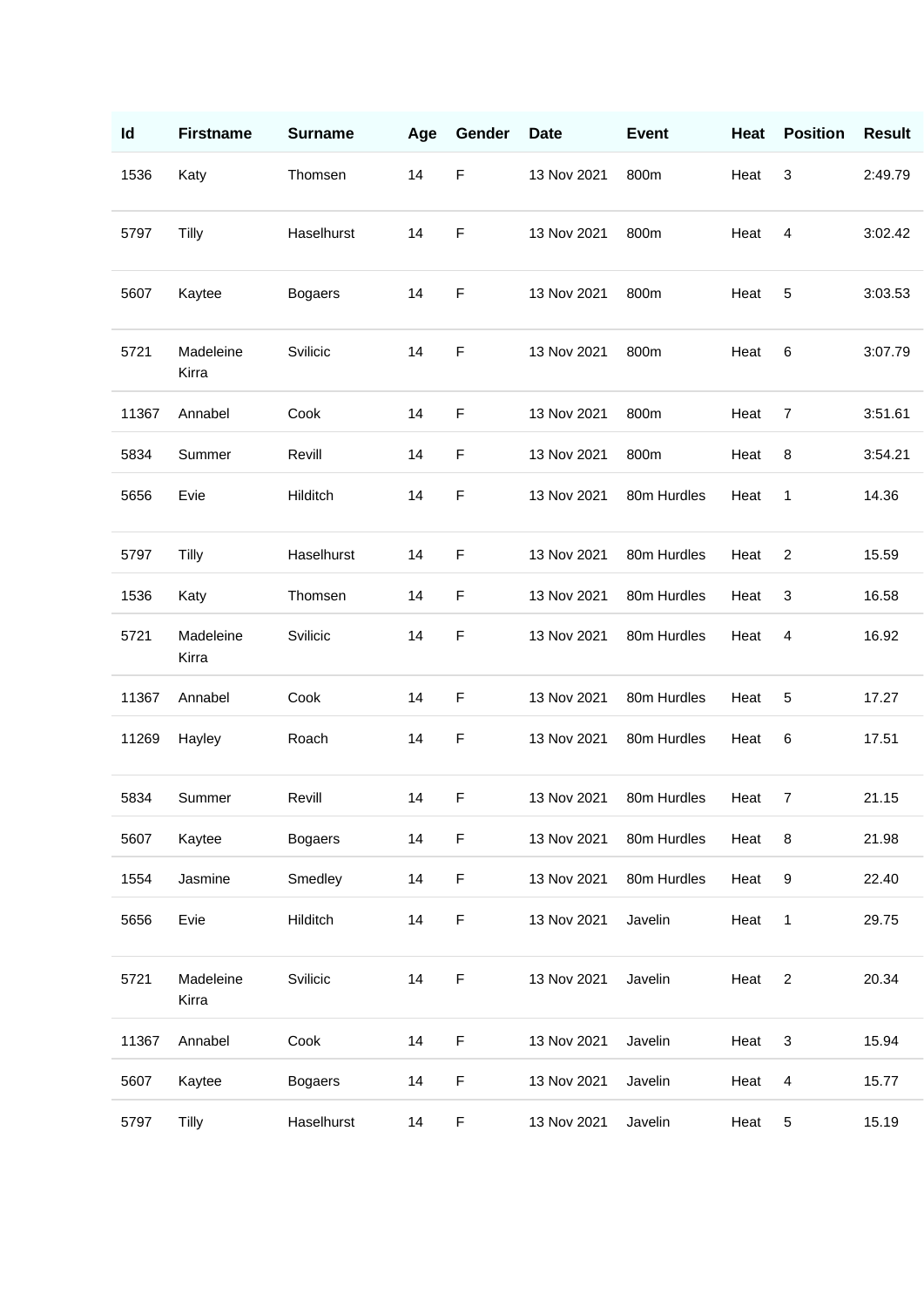| Id    | <b>Firstname</b>   | <b>Surname</b> | Age | Gender      | <b>Date</b> | <b>Event</b> | Heat | <b>Position</b> | <b>Result</b> |
|-------|--------------------|----------------|-----|-------------|-------------|--------------|------|-----------------|---------------|
| 1536  | Katy               | Thomsen        | 14  | $\mathsf F$ | 13 Nov 2021 | Javelin      | Heat | 6               | 13.02         |
| 11279 | Sophie             | White          | 14  | $\mathsf F$ | 13 Nov 2021 | Javelin      | Heat | $\overline{7}$  | 12.66         |
| 11269 | Hayley             | Roach          | 14  | $\mathsf F$ | 13 Nov 2021 | Javelin      | Heat | 8               | 11.75         |
| 5834  | Summer             | Revill         | 14  | $\mathsf F$ | 13 Nov 2021 | Javelin      | Heat | 9               | 9.43          |
| 1554  | Jasmine            | Smedley        | 14  | $\mathsf F$ | 13 Nov 2021 | Javelin      | Heat | 10              | 7.35          |
| 5797  | Tilly              | Haselhurst     | 14  | $\mathsf F$ | 13 Nov 2021 | Shot 3kg     | Heat | 1               | 7.37          |
| 11279 | Sophie             | White          | 14  | $\mathsf F$ | 13 Nov 2021 | Shot 3kg     | Heat | $\overline{2}$  | 6.65          |
| 11367 | Annabel            | Cook           | 14  | $\mathsf F$ | 13 Nov 2021 | Shot 3kg     | Heat | 3               | 6.56          |
| 5721  | Madeleine<br>Kirra | Svilicic       | 14  | $\mathsf F$ | 13 Nov 2021 | Shot 3kg     | Heat | 4               | 6.51          |
| 1536  | Katy               | Thomsen        | 14  | F           | 13 Nov 2021 | Shot 3kg     | Heat | 5               | 5.92          |
| 5607  | Kaytee             | <b>Bogaers</b> | 14  | $\mathsf F$ | 13 Nov 2021 | Shot 3kg     | Heat | 6               | 5.42          |
| 5834  | Summer             | Revill         | 14  | $\mathsf F$ | 13 Nov 2021 | Shot 3kg     | Heat | $\overline{7}$  | 5.06          |
| 11269 | Hayley             | Roach          | 14  | $\mathsf F$ | 13 Nov 2021 | Shot 3kg     | Heat | 8               | 5.02          |
| 1554  | Jasmine            | Smedley        | 14  | F           | 13 Nov 2021 | Shot 3kg     | Heat | 9               | 3.32          |
| 5797  | Tilly              | Haselhurst     | 14  | $\mathsf F$ | 13 Nov 2021 | Triple Jump  | Heat | $\mathbf{1}$    | 10.46         |
| 1536  | Katy               | Thomsen        | 14  | $\mathsf F$ | 13 Nov 2021 | Triple Jump  | Heat | $\overline{c}$  | 9.25          |
| 5721  | Madeleine<br>Kirra | Svilicic       | 14  | F           | 13 Nov 2021 | Triple Jump  | Heat | 3               | 8.50          |
| 11367 | Annabel            | Cook           | 14  | $\mathsf F$ | 13 Nov 2021 | Triple Jump  | Heat | 4               | 8.33          |
| 11269 | Hayley             | Roach          | 14  | $\mathsf F$ | 13 Nov 2021 | Triple Jump  | Heat | 5               | 8.32          |
| 5607  | Kaytee             | <b>Bogaers</b> | 14  | $\mathsf F$ | 13 Nov 2021 | Triple Jump  | Heat | 6               | 7.82          |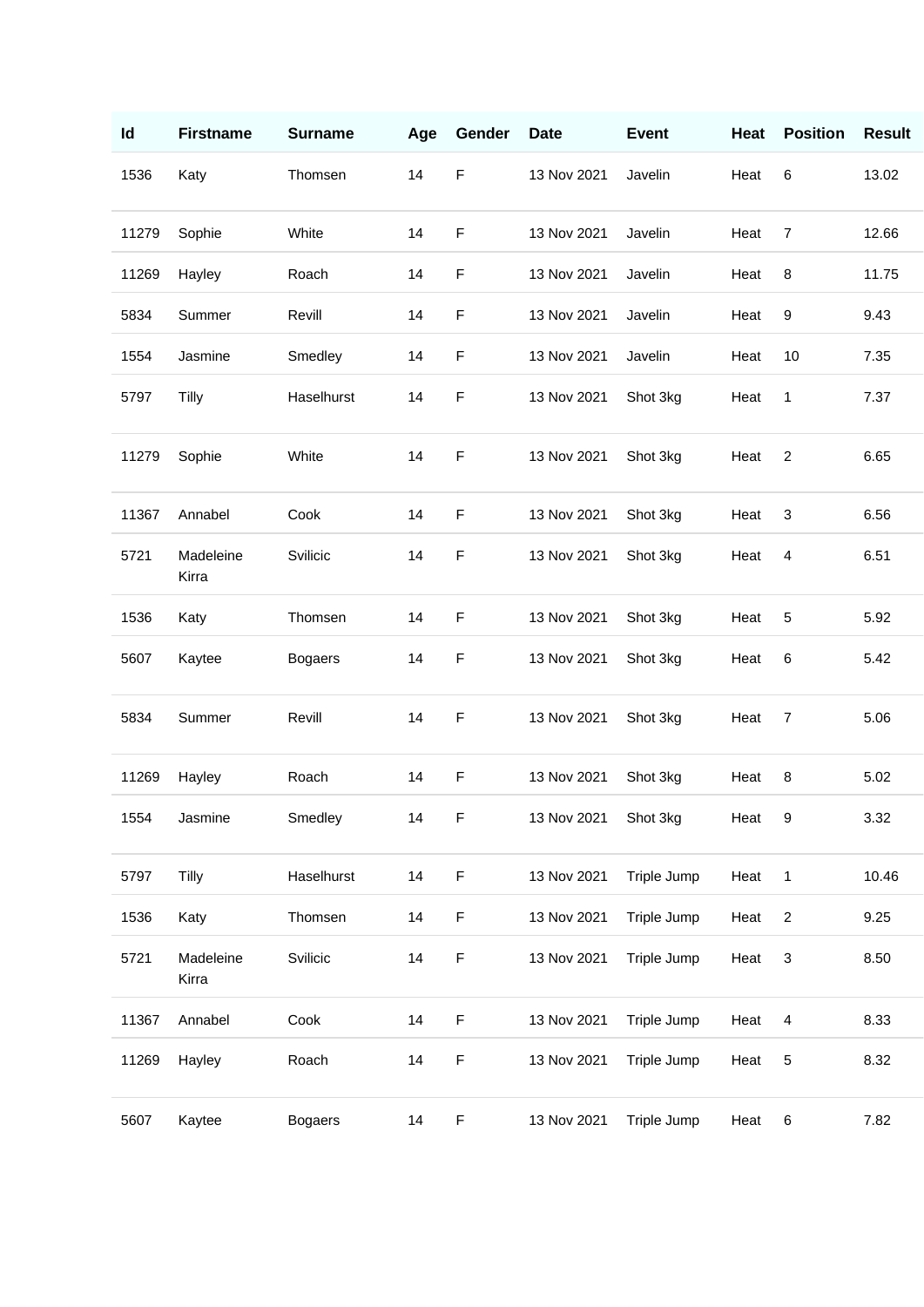| Id    | <b>Firstname</b> | <b>Surname</b> | Age | Gender      | <b>Date</b> | <b>Event</b> | Heat | <b>Position</b> | <b>Result</b> |
|-------|------------------|----------------|-----|-------------|-------------|--------------|------|-----------------|---------------|
| 5834  | Summer           | Revill         | 14  | $\mathsf F$ | 13 Nov 2021 | Triple Jump  | Heat | $\overline{7}$  | 7.19          |
| 5748  | Layla            | Dabala         | 15  | $\mathsf F$ | 13 Nov 2021 | 1500m Walk   | Heat | 1               | 8:29.53       |
| 5630  | Riley            | Rosenberg      | 15  | $\mathsf F$ | 13 Nov 2021 | 1500m Walk   | Heat | $\overline{c}$  | 8:59.11       |
| 5818  | Siella           | Robinson       | 15  | $\mathsf F$ | 13 Nov 2021 | 200m         | Heat | 1               | 30.41         |
| 5630  | Riley            | Rosenberg      | 15  | F           | 13 Nov 2021 | 200m         | Heat | $\overline{c}$  | 30.72         |
| 5605  | Claire           | Anderson       | 15  | $\mathsf F$ | 13 Nov 2021 | 200m         | Heat | 3               | 31.23         |
| 11364 | Bella            | Knight         | 15  | $\mathsf F$ | 13 Nov 2021 | 200m         | Heat | 4               | 32.54         |
| 5726  | Madeleine        | Van Sprengel   | 15  | $\mathsf F$ | 13 Nov 2021 | 200m         | Heat | 5               | 33.50         |
| 5748  | Layla            | Dabala         | 15  | $\mathsf F$ | 13 Nov 2021 | 200m         | Heat | 6               | 41.21         |
| 5630  | Riley            | Rosenberg      | 15  | $\mathsf F$ | 13 Nov 2021 | 800m         | Heat | 1               | 2:47.01       |
| 5726  | Madeleine        | Van Sprengel   | 15  | F           | 13 Nov 2021 | 800m         | Heat | 2               | 2:52.51       |
| 5643  | Kealy            | Kennaugh       | 15  | $\mathsf F$ | 13 Nov 2021 | 800m         | Heat | 3               | 2:57.03       |
| 5748  | Layla            | Dabala         | 15  | $\mathsf F$ | 13 Nov 2021 | 800m         | Heat | 4               | 3:07.03       |
| 5818  | Siella           | Robinson       | 15  | F           | 13 Nov 2021 | 800m         | Heat | 5               | 4:06.06       |
| 5605  | Claire           | Anderson       | 15  | $\mathsf F$ | 13 Nov 2021 | 800m         | Heat | 6               | 4:12.94       |
| 5643  | Kealy            | Kennaugh       | 15  | $\mathsf F$ | 13 Nov 2021 | 90m Hurdles  | Heat | $\mathbf{1}$    | 16.07         |
| 5630  | Riley            | Rosenberg      | 15  | $\mathsf F$ | 13 Nov 2021 | 90m Hurdles  | Heat | $\overline{2}$  | 16.55         |
| 5605  | Claire           | Anderson       | 15  | F           | 13 Nov 2021 | 90m Hurdles  | Heat | 3               | 16.94         |
| 5726  | Madeleine        | Van Sprengel   | 15  | $\mathsf F$ | 13 Nov 2021 | 90m Hurdles  | Heat | $\overline{4}$  | 18.72         |
| 11364 | Bella            | Knight         | 15  | F           | 13 Nov 2021 | 90m Hurdles  | Heat | 5               | 19.89         |
| 5748  | Layla            | Dabala         | 15  | $\mathsf F$ | 13 Nov 2021 | 90m Hurdles  | Heat | $\,6$           | 20.28         |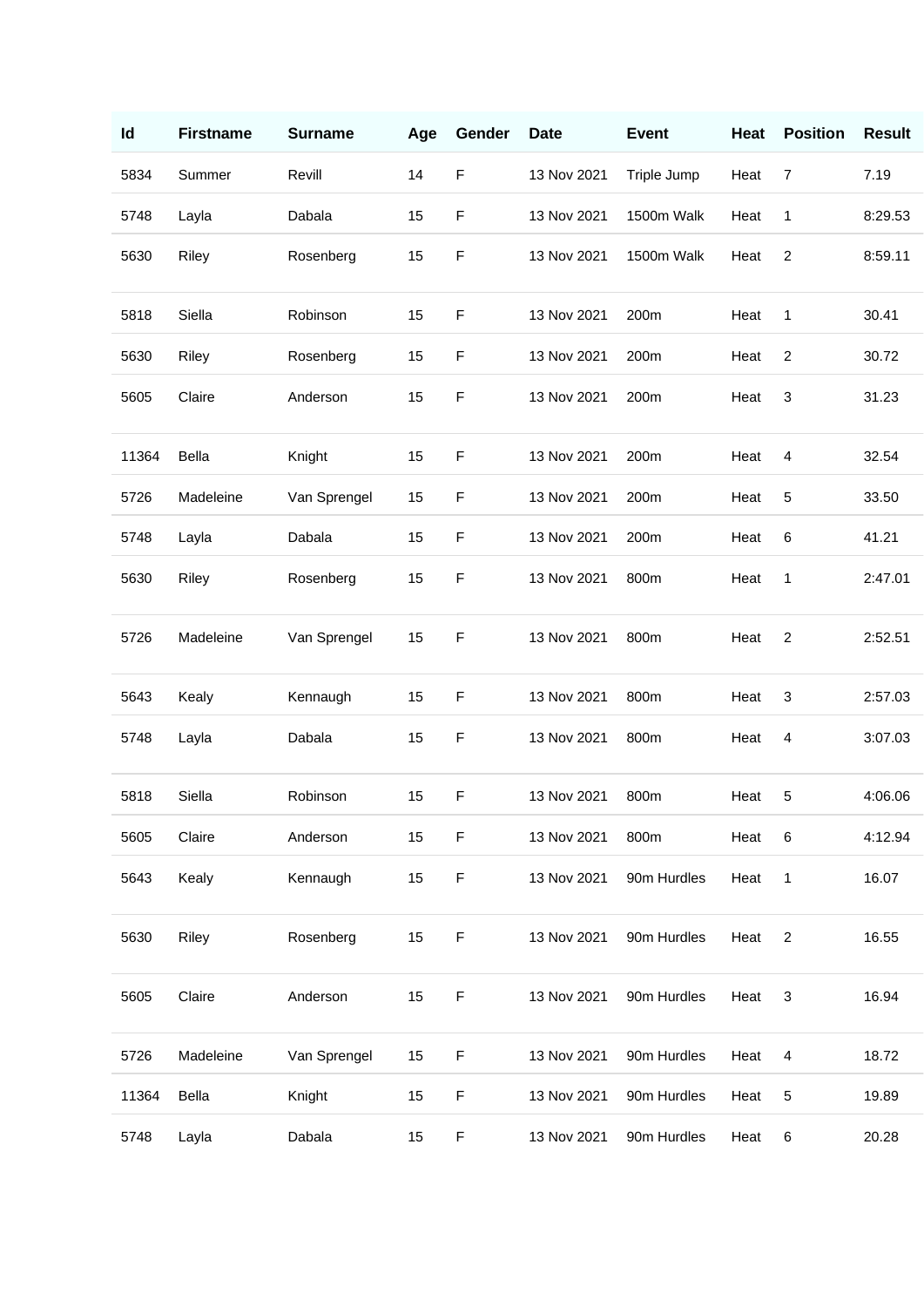| Id    | <b>Firstname</b> | <b>Surname</b> | Age | Gender      | <b>Date</b> | <b>Event</b> | Heat | <b>Position</b> | <b>Result</b> |
|-------|------------------|----------------|-----|-------------|-------------|--------------|------|-----------------|---------------|
| 5818  | Siella           | Robinson       | 15  | $\mathsf F$ | 13 Nov 2021 | 90m Hurdles  | Heat | $\overline{7}$  | 20.49         |
| 5630  | Riley            | Rosenberg      | 15  | $\mathsf F$ | 13 Nov 2021 | Javelin      | Heat | 1               | 24.41         |
| 5748  | Layla            | Dabala         | 15  | $\mathsf F$ | 13 Nov 2021 | Javelin      | Heat | $\overline{c}$  | 20.20         |
| 5605  | Claire           | Anderson       | 15  | $\mathsf F$ | 13 Nov 2021 | Javelin      | Heat | 3               | 19.26         |
| 5726  | Madeleine        | Van Sprengel   | 15  | F           | 13 Nov 2021 | Javelin      | Heat | 4               | 16.45         |
| 5643  | Kealy            | Kennaugh       | 15  | $\mathsf F$ | 13 Nov 2021 | Javelin      | Heat | 5               | 16.20         |
| 11364 | Bella            | Knight         | 15  | $\mathsf F$ | 13 Nov 2021 | Javelin      | Heat | 6               | 10.73         |
| 5818  | Siella           | Robinson       | 15  | $\mathsf F$ | 13 Nov 2021 | Javelin      | Heat | $\overline{7}$  | 8.20          |
| 5605  | Claire           | Anderson       | 15  | $\mathsf F$ | 13 Nov 2021 | Shot 3kg     | Heat | 1               | 6.82          |
| 5726  | Madeleine        | Van Sprengel   | 15  | F           | 13 Nov 2021 | Shot 3kg     | Heat | $\overline{c}$  | 6.79          |
| 5630  | Riley            | Rosenberg      | 15  | F           | 13 Nov 2021 | Shot 3kg     | Heat | 3               | 6.73          |
| 5748  | Layla            | Dabala         | 15  | $\mathsf F$ | 13 Nov 2021 | Shot 3kg     | Heat | 4               | 6.20          |
| 5643  | Kealy            | Kennaugh       | 15  | $\mathsf F$ | 13 Nov 2021 | Shot 3kg     | Heat | 5               | 5.79          |
| 11364 | Bella            | Knight         | 15  | $\mathsf F$ | 13 Nov 2021 | Shot 3kg     | Heat | 6               | 5.61          |
| 5818  | Siella           | Robinson       | 15  | $\mathsf F$ | 13 Nov 2021 | Shot 3kg     | Heat | $\overline{7}$  | 4.92          |
| 5643  | Kealy            | Kennaugh       | 15  | $\mathsf F$ | 13 Nov 2021 | Triple Jump  | Heat | $\mathbf{1}$    | 9.77          |
| 5605  | Claire           | Anderson       | 15  | $\mathsf F$ | 13 Nov 2021 | Triple Jump  | Heat | $\overline{2}$  | 9.34          |
| 5630  | Riley            | Rosenberg      | 15  | F           | 13 Nov 2021 | Triple Jump  | Heat | 3               | 9.27          |
| 11364 | Bella            | Knight         | 15  | $\mathsf F$ | 13 Nov 2021 | Triple Jump  | Heat | $\overline{4}$  | 9.20          |
| 5818  | Siella           | Robinson       | 15  | $\mathsf F$ | 13 Nov 2021 | Triple Jump  | Heat | 5               | 9.04          |
| 5726  | Madeleine        | Van Sprengel   | 15  | $\mathsf F$ | 13 Nov 2021 | Triple Jump  | Heat | 6               | 8.97          |
| 5748  | Layla            | Dabala         | 15  | $\mathsf F$ | 13 Nov 2021 | Triple Jump  | Heat | $\overline{7}$  | 7.30          |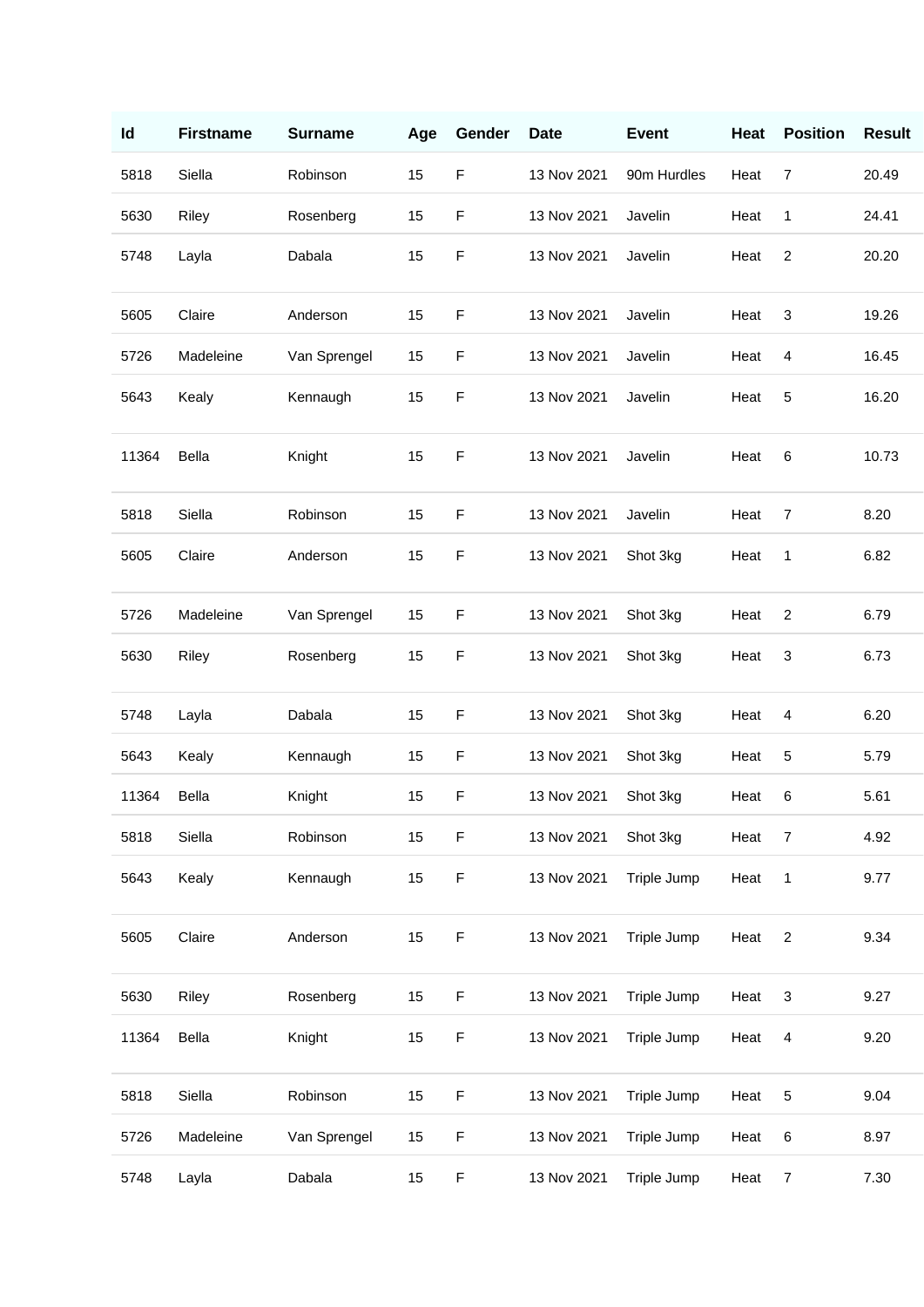| Id   | <b>Firstname</b> | <b>Surname</b>      | Age | Gender      | <b>Date</b> | <b>Event</b> | Heat | <b>Position</b>         | <b>Result</b> |
|------|------------------|---------------------|-----|-------------|-------------|--------------|------|-------------------------|---------------|
| 5673 | Lataya           | Lawrence            | 16  | $\mathsf F$ | 13 Nov 2021 | 1500m Walk   | Heat | 1                       | 7:33.35       |
| 5617 | Holly-Anne       | <b>Buchan</b>       | 16  | $\mathsf F$ | 13 Nov 2021 | 200m         | Heat | 1                       | 30.06         |
| 5673 | Lataya           | Lawrence            | 16  | $\mathsf F$ | 13 Nov 2021 | 200m         | Heat | $\overline{2}$          | 31.78         |
| 5673 | Lataya           | Lawrence            | 16  | $\mathsf F$ | 13 Nov 2021 | 800m         | Heat | 1                       | 3:01.17       |
| 5829 | Jada             | Cassidy             | 16  | $\mathsf F$ | 13 Nov 2021 | 800m         | Heat | $\overline{c}$          | 3:36.01       |
| 5673 | Lataya           | Lawrence            | 16  | $\mathsf F$ | 13 Nov 2021 | 90m Hurdles  | Heat | 1                       | 18.23         |
| 5829 | Jada             | Cassidy             | 16  | $\mathsf F$ | 13 Nov 2021 | 90m Hurdles  | Heat | $\overline{2}$          | 19.92         |
| 5615 | Paige            | Vos                 | 16  | $\mathsf F$ | 13 Nov 2021 | Javelin      | Heat | 1                       | 31.01         |
| 5694 | Lenae            | Conway-<br>Mortimer | 16  | $\mathsf F$ | 13 Nov 2021 | Javelin      | Heat | $\overline{2}$          | 26.21         |
| 5788 | Georgia          | Lillimagi           | 16  | $\mathsf F$ | 13 Nov 2021 | Javelin      | Heat | 3                       | 16.76         |
| 5673 | Lataya           | Lawrence            | 16  | $\mathsf F$ | 13 Nov 2021 | Javelin      | Heat | 4                       | 14.56         |
| 5829 | Jada             | Cassidy             | 16  | $\mathsf F$ | 13 Nov 2021 | Javelin      | Heat | 5                       | 13.84         |
| 5694 | Lenae            | Conway-<br>Mortimer | 16  | F           | 13 Nov 2021 | Shot 3kg     | Heat | $\mathbf{1}$            | 10.88         |
| 5615 | Paige            | Vos                 | 16  | $\mathsf F$ | 13 Nov 2021 | Shot 3kg     | Heat | $\overline{\mathbf{c}}$ | 8.09          |
| 5788 | Georgia          | Lillimagi           | 16  | $\mathsf F$ | 13 Nov 2021 | Shot 3kg     | Heat | 3                       | 6.28          |
| 5673 | Lataya           | Lawrence            | 16  | $\mathsf F$ | 13 Nov 2021 | Shot 3kg     | Heat | 4                       | 6.06          |
| 5829 | Jada             | Cassidy             | 16  | F           | 13 Nov 2021 | Shot 3kg     | Heat | 5                       | 5.87          |
| 5673 | Lataya           | Lawrence            | 16  | $\mathsf F$ | 13 Nov 2021 | Triple Jump  | Heat | 1                       | 9.12          |
| 5829 | Jada             | Cassidy             | 16  | $\mathsf F$ | 13 Nov 2021 | Triple Jump  | Heat | $\overline{c}$          | 8.88          |
| 5788 | Georgia          | Lillimagi           | 16  | $\mathsf F$ | 13 Nov 2021 | Triple Jump  | Heat | 3                       | 8.14          |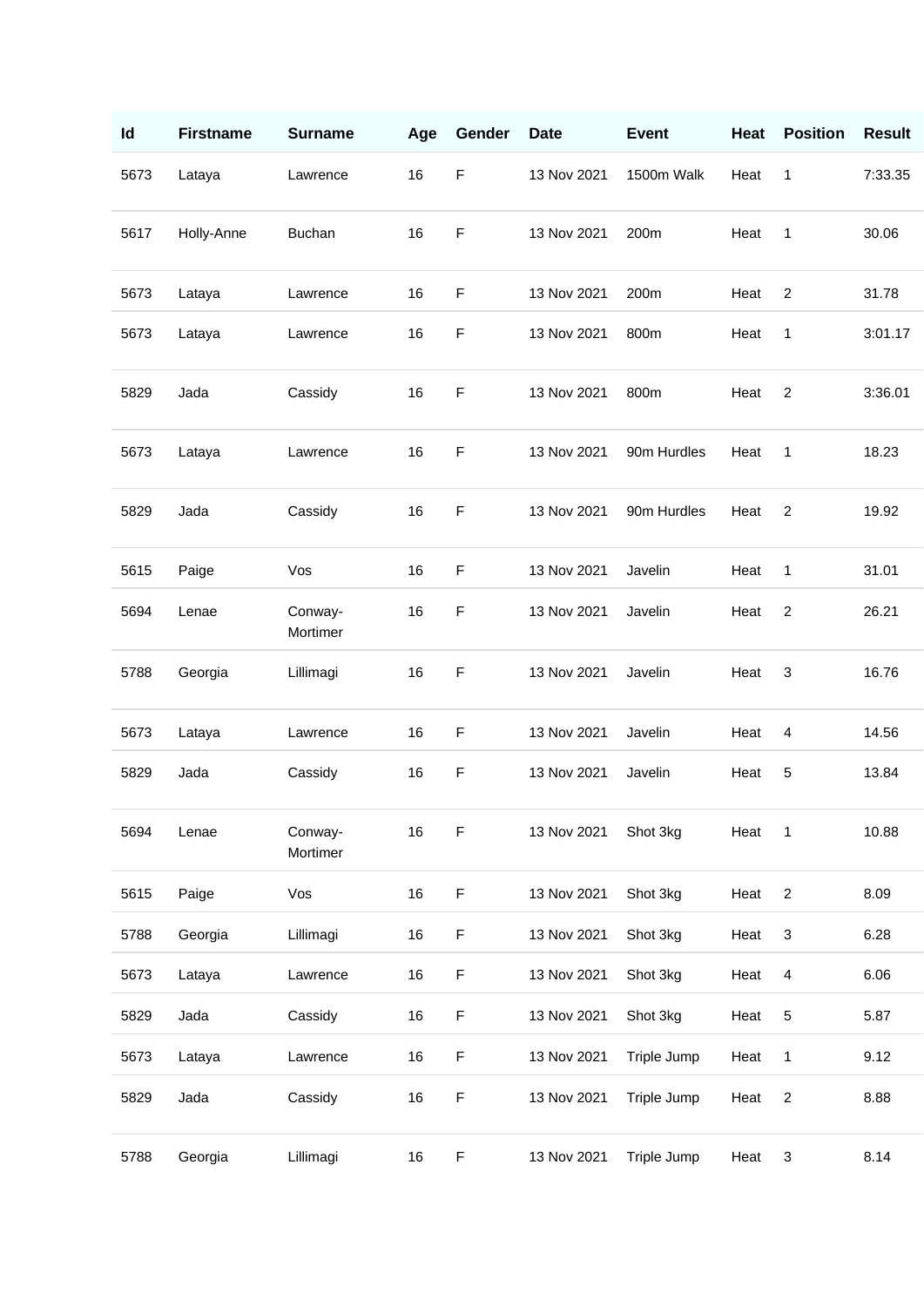| Id    | <b>Firstname</b> | <b>Surname</b> | Age | Gender      | <b>Date</b> | <b>Event</b>    | Heat | <b>Position</b> | <b>Result</b> |
|-------|------------------|----------------|-----|-------------|-------------|-----------------|------|-----------------|---------------|
| 11365 | Allie            | Knight         | 17  | $\mathsf F$ | 13 Nov 2021 | 100m<br>Hurdles | Heat | 1               | 18.70         |
| 5628  | Renae            | Ireland        | 17  | $\mathsf F$ | 13 Nov 2021 | 100m<br>Hurdles | Heat | $\overline{2}$  | 21.55         |
| 5608  | Emily            | <b>Bogaers</b> | 17  | F           | 13 Nov 2021 | 1500m Walk      | Heat | 1               | 11:17.72      |
| 5628  | Renae            | Ireland        | 17  | $\mathsf F$ | 13 Nov 2021 | 200m            | Heat | 1               | 27.84         |
| 11365 | Allie            | Knight         | 17  | $\mathsf F$ | 13 Nov 2021 | 200m            | Heat | $\overline{2}$  | 31.43         |
| 5817  | Maddison         | Ibbotson       | 17  | $\mathsf F$ | 13 Nov 2021 | 200m            | Heat | 3               | 34.76         |
| 5608  | Emily            | <b>Bogaers</b> | 17  | F           | 13 Nov 2021 | 200m            | Heat | 4               | 48.16         |
| 5628  | Renae            | Ireland        | 17  | $\mathsf F$ | 13 Nov 2021 | 800m            | Heat | 1               | 2:44.76       |
| 11365 | Allie            | Knight         | 17  | $\mathsf F$ | 13 Nov 2021 | 800m            | Heat | $\overline{c}$  | 4:46.72       |
| 5817  | Maddison         | Ibbotson       | 17  | F           | 13 Nov 2021 | 800m            | Heat | 3               | 4:48.87       |
| 5608  | Emily            | <b>Bogaers</b> | 17  | $\mathsf F$ | 13 Nov 2021 | 800m            | Heat | 4               | 5:30.12       |
| 5628  | Renae            | Ireland        | 17  | $\mathsf F$ | 13 Nov 2021 | Javelin         | Heat | 1               | 19.82         |
| 5608  | Emily            | <b>Bogaers</b> | 17  | $\mathsf F$ | 13 Nov 2021 | Javelin         | Heat | $\overline{2}$  | 12.46         |
| 5817  | Maddison         | Ibbotson       | 17  | $\mathsf F$ | 13 Nov 2021 | Javelin         | Heat | 3               | 10.63         |
| 11365 | Allie            | Knight         | 17  | $\mathsf F$ | 13 Nov 2021 | Javelin         | Heat | $\overline{4}$  | 9.76          |
| 11365 | Allie            | Knight         | 17  | $\mathsf F$ | 13 Nov 2021 | Shot 3kg        | Heat | $\mathbf{1}$    | 6.55          |
| 5628  | Renae            | Ireland        | 17  | F           | 13 Nov 2021 | Shot 3kg        | Heat | $\overline{2}$  | 5.95          |
| 5817  | Maddison         | Ibbotson       | 17  | F           | 13 Nov 2021 | Shot 3kg        | Heat | $\sqrt{3}$      | 5.85          |
| 5608  | Emily            | <b>Bogaers</b> | 17  | $\mathsf F$ | 13 Nov 2021 | Shot 3kg        | Heat | 4               | 4.60          |
| 5628  | Renae            | Ireland        | 17  | $\mathsf F$ | 13 Nov 2021 | Triple Jump     | Heat | $\mathbf{1}$    | 9.99          |